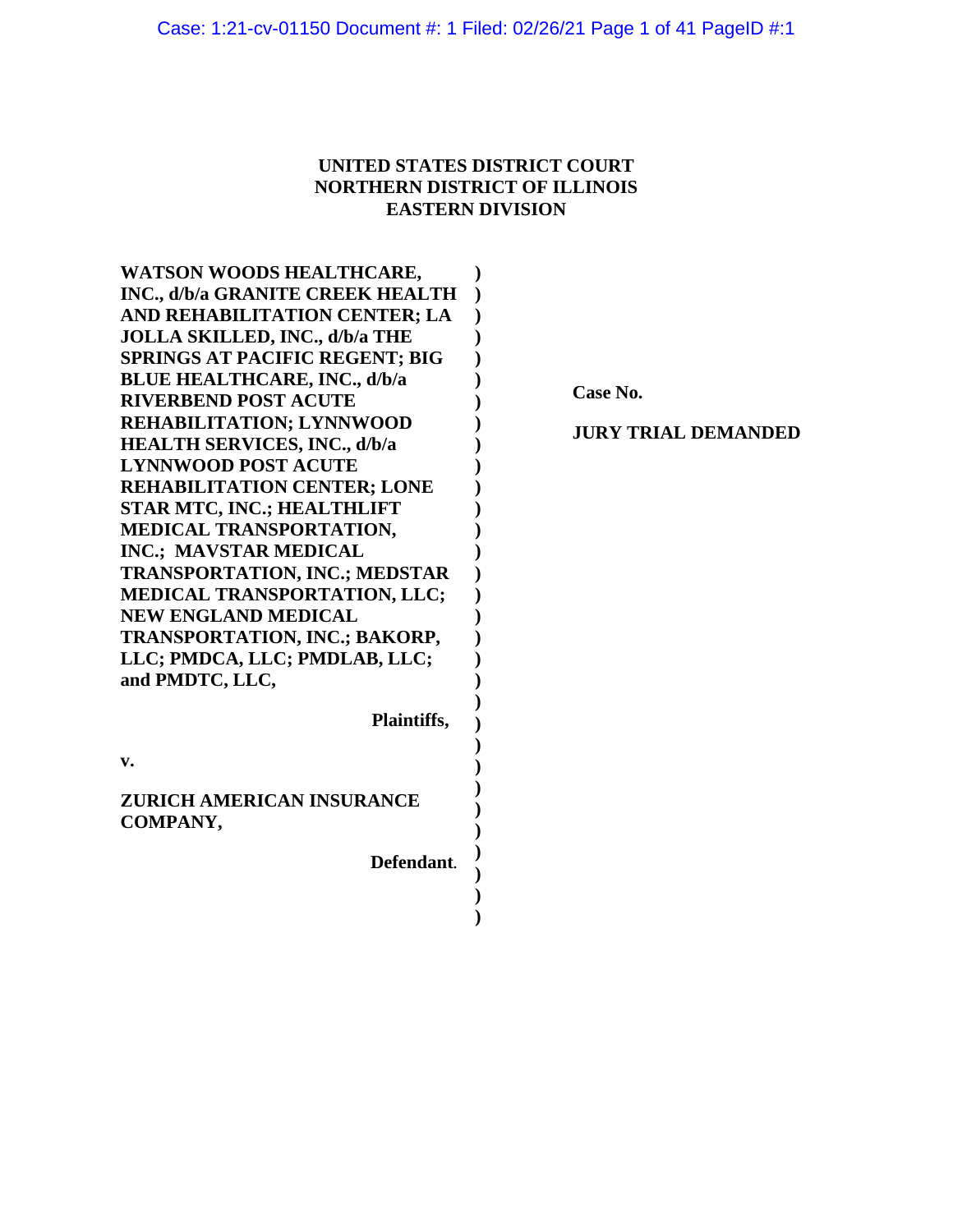#### **COMPLAINT**

Plaintiffs Watson Woods Healthcare, Inc., doing business as Granite Creek Health and Rehabilitation Center ("Granite Creek"); La Jolla Skilled, Inc., doing business as The Springs at Pacific Regent ("The Springs"); Big Blue Healthcare, Inc., doing business as Riverbend Post Acute Rehabilitation ("Riverbend"); Lynnwood Health Services, Inc., doing business as Lynnwood Post Acute Rehabilitation Center ("Lynnwood"); Lone Star MTC, Inc. doing business as Lone Star Medical Transportation Company ("Lone Star"); Healthlift Medical Transportation, Inc. doing business as Healthlift Medical Transportation Company ("Healthlift"); MavStar Medical Transportation, Inc. doing business as MavStar Medical Transportation Company and Maverick Medical Transportation Company ("MavStar"); Medstar Medical Transportation, LLC, doing business as Medstar Medical Transportation Company ("Medstar"); New England Medical Transportation, Inc. doing business as New England Medical Transportation Company ("New England Medical"); Bakorp, L.L.C. doing business as Pacific Mobile Diagnostics ("Pacific Mobile"); PMDCA, LLC, doing business as 100 Plaza Medical Laboratory and PMD X-Ray and Laboratory – Southern California ("PMDCA"); PMDLAB, LLC doing business as Comprehensive Medical Laboratories and PMD X-Ray and Laboratory – Northern California ("PMDLAB"); and PMDTC, LLC doing business as Town and Country Diagnostics and PMD X-Ray and Laboratory ("PMDTC") hereby complain of Defendant Zurich American Insurance Company ("Zurich"), and allege as follows:

### **INTRODUCTION**

1. Plaintiffs provide a broad range of healthcare-related and ancillary services, operating in several states throughout the country. Like many businesses, Plaintiffs have suffered substantial financial losses as a result of SARS-CoV-2, COVID-19, the resulting actions and orders of federal, state, and local civil authorities, and the need to mitigate loss and damage.

2. When Plaintiffs turned to Zurich, their commercial property and business interruption insurer, they reasonably expected Zurich to afford coverage for their financial losses under a pair of all-risk EDGE Healthcare property insurance and business interruption policies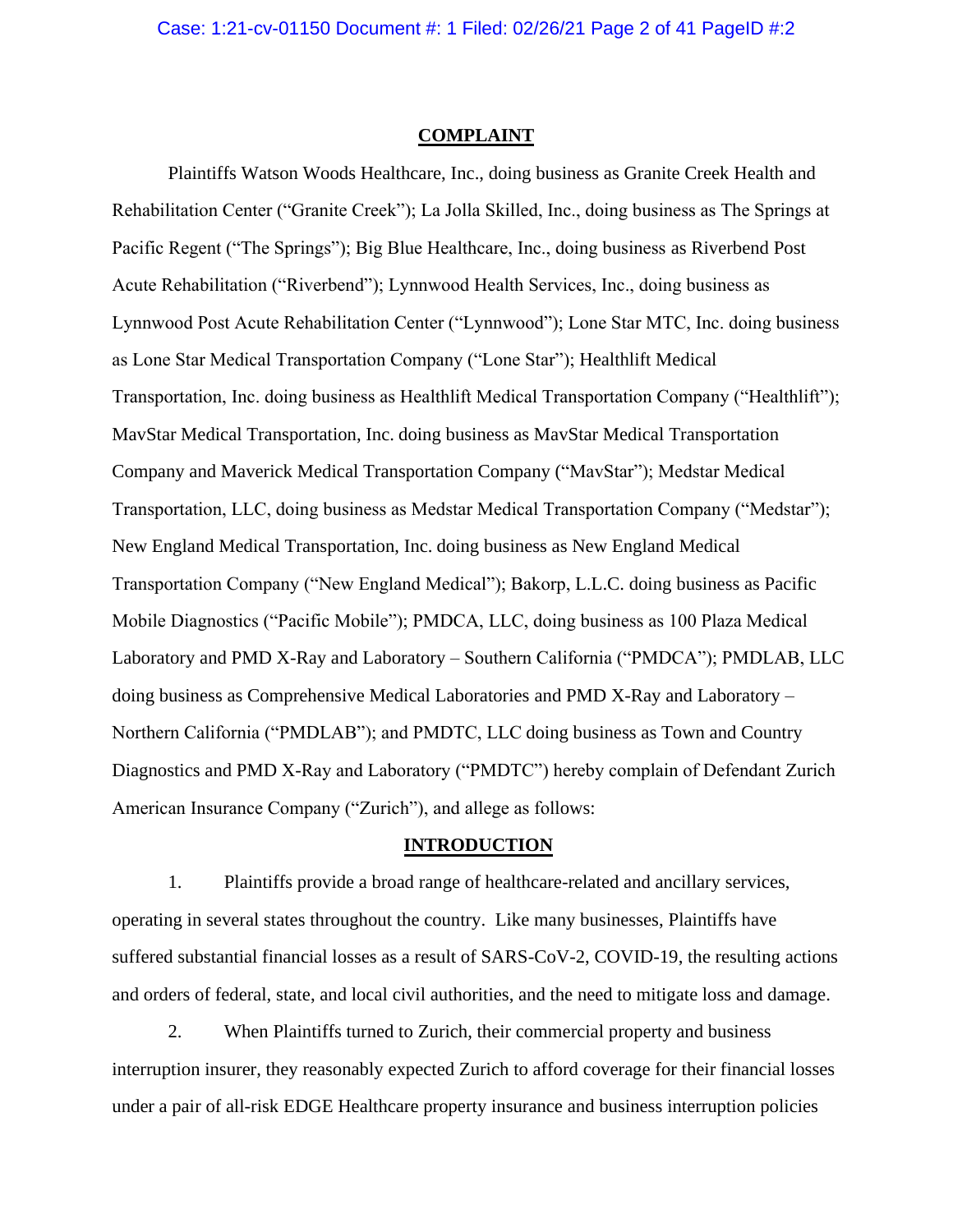# Case: 1:21-cv-01150 Document #: 1 Filed: 02/26/21 Page 3 of 41 PageID #:3

designed specifically for entities operating in and around the healthcare industry. After all, the policies issued by Zurich promised coverage for Plaintiffs' economic losses from all risks except those expressly excluded. And, although the insurance industry has had a standard-form "virus and bacteria" exclusion since 2006 and various forms of pandemic exclusions, Zurich sold its policies without including either form of exclusions.

3. Instead of honoring its promises to Plaintiffs, Zurich has wrongfully failed and refused to provide the policy benefits that Plaintiffs are entitled to receive. Plaintiffs are informed and believe, and on that basis allege, that Zurich has taken, and is taking, a similar position with other insureds, having adopted a corporate-wide position that deprives Plaintiffs and its other insureds of hundreds of millions of dollars of promised insurance. Plaintiffs are informed and believe, and on that basis allege, that Zurich has done so, and is doing so, to protect its financial interests at the expense of its insureds' interests and with conscious disregard and disdain for the rights, interests, and reasonable expectations of its insureds, including Plaintiffs.

4. Zurich's conduct constitutes a breach of the insurance policies and violates the implied covenant of good faith and fair dealing. By this lawsuit, Plaintiffs seek recovery for the damages Zurich has inflicted upon them by its wrongful conduct. Plaintiffs also seek declaratory relief confirming that Zurich must honor the terms of its policies.

# **JURISDCTION & VENUE**

5. The Court has subject matter jurisdiction to hear this case under 28 U.S.C § 1332 based on complete diversity of citizenship between the parties and because the amount in controversy as between each Plaintiff and Zurich, exclusive of the costs and interest, exceeds \$75,000.

6. The Court has personal jurisdiction over Zurich because Zurich is resident in this District and, furthermore, is licensed to transact, and transacts, business in the State of Illinois and this District.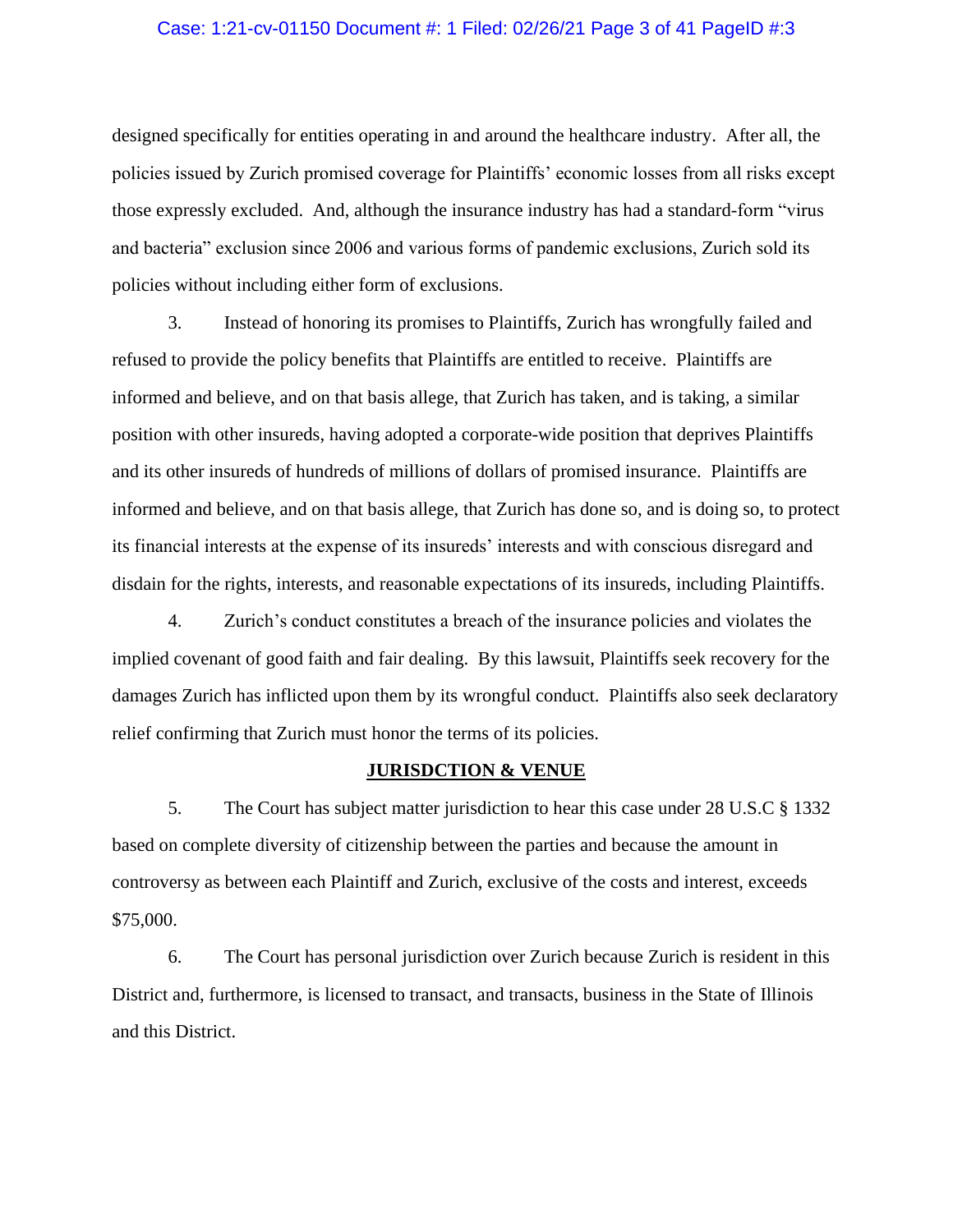## Case: 1:21-cv-01150 Document #: 1 Filed: 02/26/21 Page 4 of 41 PageID #:4

7. Venue is proper in this District under 29 U.S.C. § 1391 because Defendant resides in this District and a substantial portion of the acts and conduct giving rise to the claims occurred within the District.

### **PARTIES**

8. Plaintiff Watson Woods Healthcare, Inc., doing business as Granite Creek Health and Rehabilitation Center ("Granite Creek") is a Nevada corporation with its principal place of business in Prescott, Arizona.

9. La Jolla Skilled, Inc., doing business as The Springs at Pacific Regent ("The Springs"), is a Nevada Corporation with its principal place of business in La Jolla, California.

10. Plaintiff Big Blue Healthcare, Inc., doing business as Riverbend Post Acute Rehabilitation ("Riverbend"), is a Nevada corporation with its principal place of business in Kansas City, Kansas.

11. Plaintiff Lynnwood Health Services, Inc., doing business as Lynnwood Post Acute Rehabilitation Center ("Lynnwood"), is a Nevada corporation with its principal place of business in Lynnwood, Washington.

12. Plaintiffs Granite Creek, The Springs, Riverbend, and Lynnwood (collectively, the "Facilities") operate skilled nursing and rehabilitative facilities, delivering physical, occupational, and speech therapy and related rehabilitation services, as well as long-term care to their residents.

13. Plaintiff Lone Star MTC, Inc., doing business as Lone Star Medical Transportation Company ("Lone Star") is a Nevada corporation with its principal place of business in Austin, Texas.

14. Plaintiff Healthlift Medical Transportation, Inc., doing business as Healthlift Medical Transportation Company ("Healthlift") is a Nevada corporation with its principal place of business in Houston, Texas.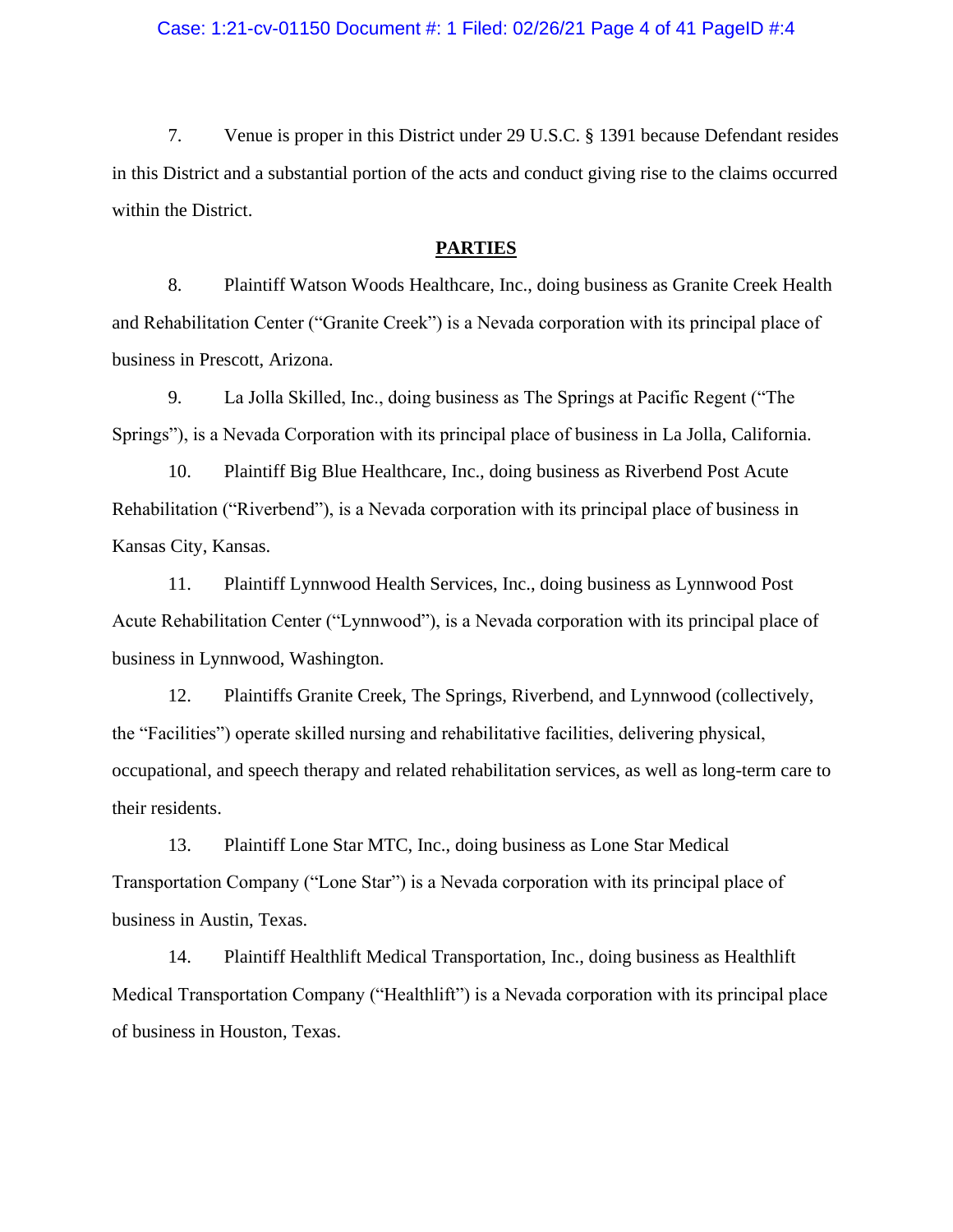## Case: 1:21-cv-01150 Document #: 1 Filed: 02/26/21 Page 5 of 41 PageID #:5

15. Plaintiff MavStar Medical Transportation, Inc. doing business as MavStar Medical Transportation Company and Maverick Medical Transportation Company ("MavStar"), is a Nevada corporation with its principal place of business in Dallas, Texas.

16. Plaintiff Medstar Medical Transportation, LLC, doing business as Medstar Medical Transportation Company ("Medstar"), operates in Arizona. Medstar is a single-member LLC whose sole member is JARR Transportation Group, Inc. JARR Transportation Group, Inc. is an Arizona citizen with its principal place of business in Tempe, Arizona.

17. Plaintiff New England Medical Transportation, Inc., doing business as New England Medical Transportation Company ("New England Medical") is a Nevada corporation with its principal place of business in Springfield, Massachusetts.

18. Plaintiffs Lone Star, Healthlift, MavStar, Medstar, and New England Medical are wholly-owned subsidiaries of Capstone Transportation Investments, Inc. and are referred to herein collectively as the "Capstone Entities." The Capstone Entities provide non-emergency medical transportation services to and from the hospital, physician appointments, care facilities, and elsewhere for medically related services for ambulatory transports, wheelchair transports, stretcher transports, hospice transports, and long-distance transports.

19. Plaintiff Bakorp, LLC doing business as Pacific Mobile Diagnostics ("Pacific Mobile") is an Arizona limited liability company. Bakorp's members are Rick Baker, a citizen of Arizona, and PMD Investments, LLC. The Ensign Group, Inc., is the sole member of PMD Investments, LLC. The Ensign Group, Inc., is a citizen of Delaware with its principal place of business in Mission Viejo, California. Pacific Mobile operates a network of mobile laboratory and x-ray services for skilled nursing and acute care facilities in Arizona, Colorado, and Utah.

20. Plaintiff PMDCA, LLC, doing business as 100 Plaza Medical Laboratory and PMD X-Ray and Laboratory – Southern California ("PMDCA"), is a Nevada limited liability company. PMDCA's sole member is Bakorp, LLC. Bakorp's members are Rick Baker, a citizen of Arizona, and PMD Investments, LLC. The Ensign Group, Inc., is the sole member of PMD Investments, LLC. The Ensign Group, Inc., is a citizen of Delaware with its principal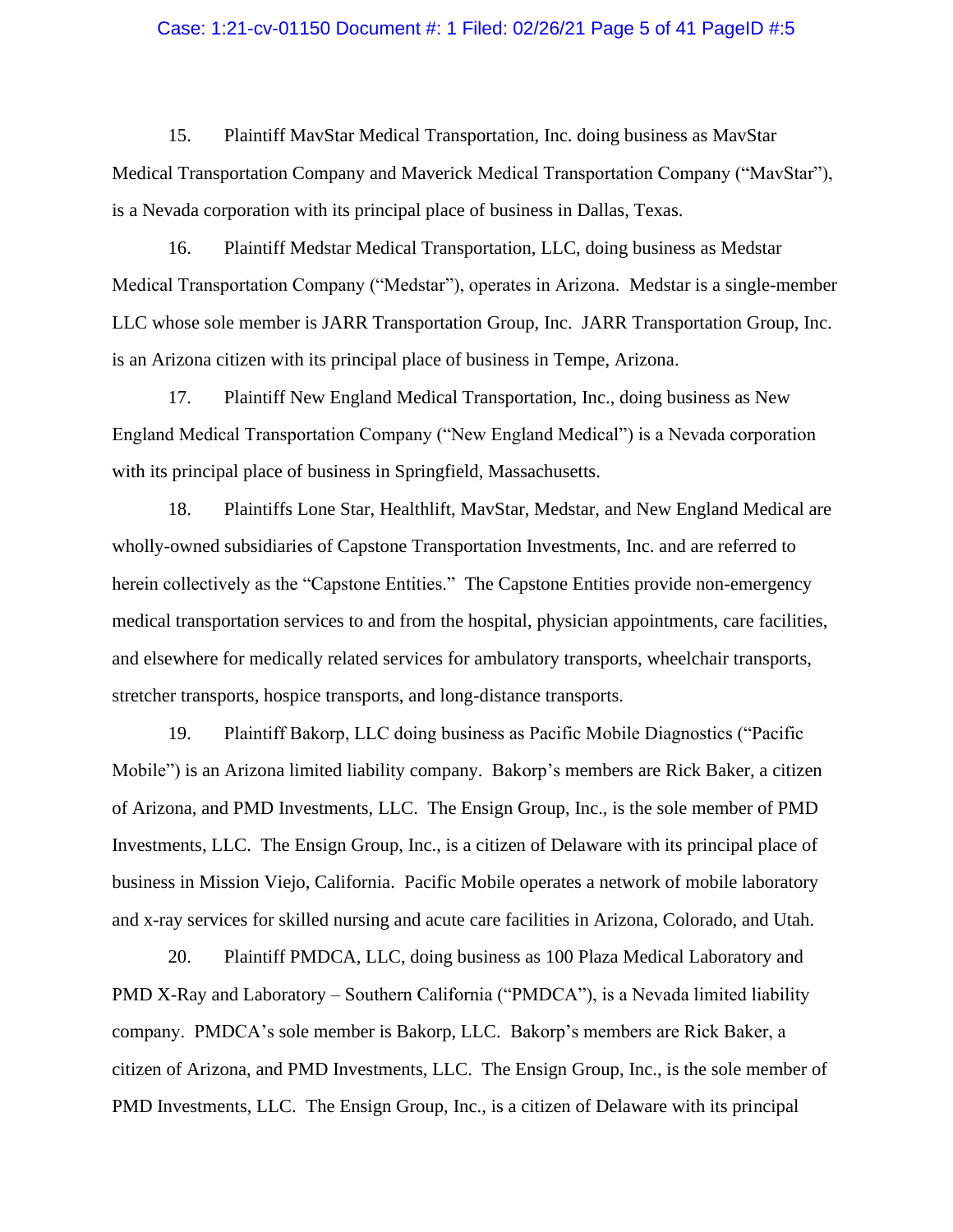## Case: 1:21-cv-01150 Document #: 1 Filed: 02/26/21 Page 6 of 41 PageID #:6

place of business in Mission Viejo, California. PMDCA provides clinical laboratory services to skilled nursing and acute care facilities in Southern California.

21. Plaintiff PMDLAB, LLC, doing business as Comprehensive Medical Laboratories and PMD X-Ray and Laboratory – Northern California ("PMDLAB"), is a Nevada limited liability company. PMDCA's sole member is Bakorp, LLC. Bakorp's members are Rick Baker, a citizen of Arizona, and PMD Investments, LLC. The Ensign Group, Inc., is the sole member of PMD Investments, LLC. The Ensign Group, Inc., is a citizen of Delaware with its principal place of business in Mission Viejo, California. PMDLAB provides clinical laboratory services to skilled nursing and acute care facilities located in Northern California.

22. Plaintiff PMDTC, LLC, doing business as Town and Country Diagnostics and PMD X-Ray and Laboratory ("PMDTC"), is a Nevada limited liability company. PMDCA's sole member is Bakorp, LLC. Bakorp's members are Rick Baker, a citizen of Arizona, and PMD Investments, LLC. The Ensign Group, Inc., is the sole member of PMD Investments, LLC. The Ensign Group, Inc., is a citizen of Delaware with its principal place of business in Mission Viejo, California. PMDTC provides mobile x-ray services to skilled nursing and acute care facilities in California.

23. Plaintiffs Pacific Mobile, PMDCA, PMDLAB, and PMDTC are collectively referred to herein as the "PMD Entities."

24. Zurich is a corporation organized and existing under the laws of the State of New York with its headquarters in Schaumburg, Illinois. Zurich is a part of the Zurich Insurance Group of Companies. Plaintiffs are informed and believe, and on that basis allege that Zurich is owned by Zurich Holding Company of America and that its ultimate parent is Zurich Insurance Group Ltd.

25. Zurich and the other members of the Zurich Insurance Group Ltd. brand hold themselves out to the public as the Zurich Insurance Group. They maintain a worldwide website at [https://www.zurich.com.](https://www.zurich.com/) The Zurich Insurance Group makes various statements and representations on its website on behalf of its member companies, including Zurich.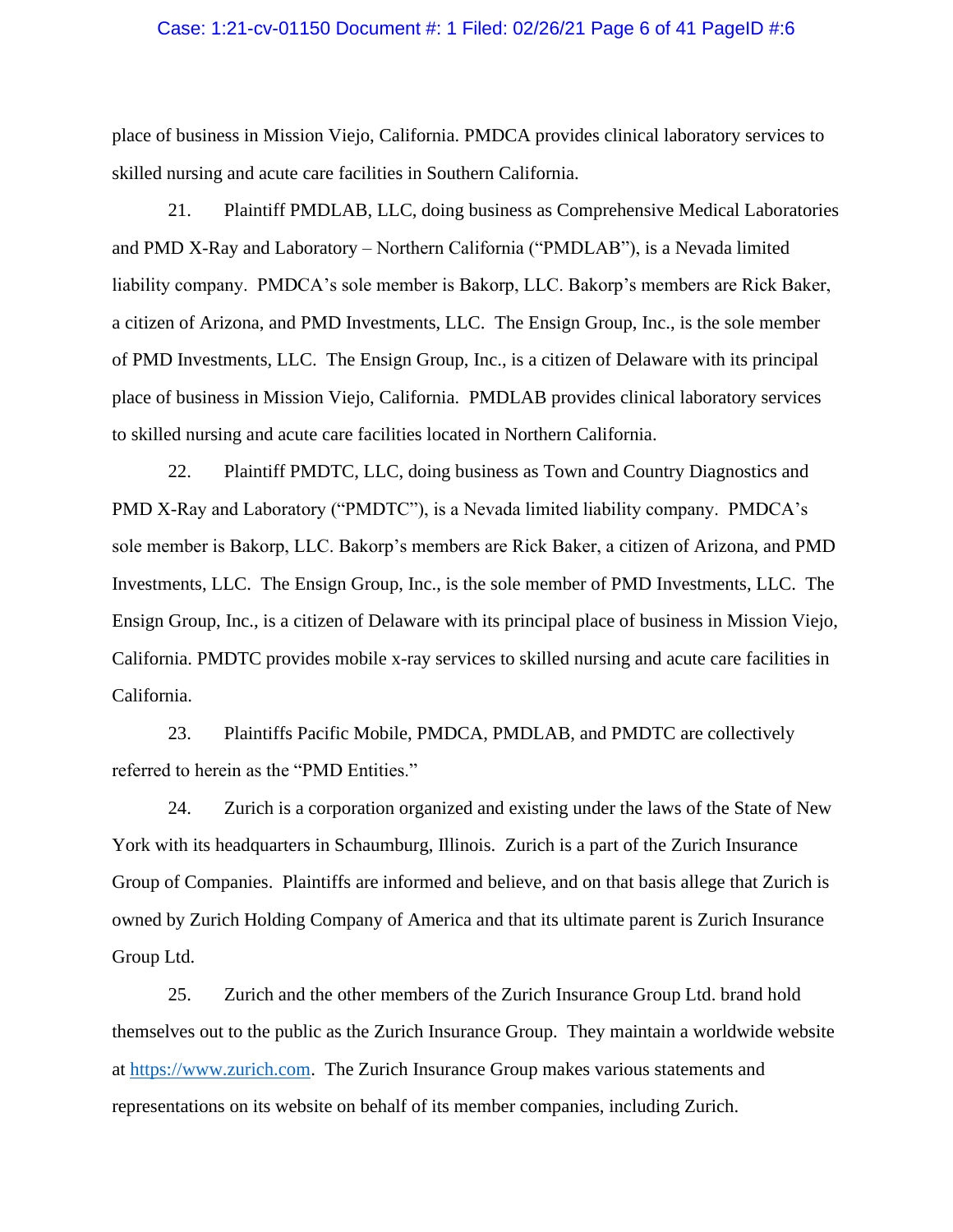# Case: 1:21-cv-01150 Document #: 1 Filed: 02/26/21 Page 7 of 41 PageID #:7

26. According to the Zurich Insurance Group website, the Zurich Insurance Group "is a leading multi-line insurer that serves its customers in global and local markets. With about 55,000 employees, it provides a wide range of property and casualty, and life insurance products and services in more than 215 countries and territories."<sup>1</sup>

27. On its website, the Zurich Insurance Group proclaims: Our heritage is about helping customers understand and protect themselves from risk. Since 1872 we have been applying our expertise and experience so that *our customers can have the very best protection for the things they value*. This is our mission and the timeless idea behind our brand. It is also the authentic truth that has been and always will be at the heart of the Zurich brand.<sup>2</sup>

28. Since the outbreak of the COVID-19 pandemic, the Zurich Insurance Group has made wide-ranging representations. The following are some of the many representations and promises that the Zurich Insurance Group has made, and still makes as of the date of the filing of this lawsuit:

- "As a society, we are facing unprecedented challenges that are immediate and will have long-lasting implications. At Zurich, responding to these challenges goes to the heart of our purpose as a business, and our promise to customers."<sup>3</sup>
- "The spread of Coronavirus (Covid-19) is unprecedented and we understand this is an incredibly difficult time for families and businesses. We are here to help customers and businesses who are affected by the impact of Covid-19 in these challenging times."<sup>4</sup>
- "Customers buy insurance for times like these. They want to know that there is a

<sup>1</sup> [https://www.zurich.com/en/about-us/a-global-insurer.](https://www.zurich.com/en/about-us/a-global-insurer)

<sup>&</sup>lt;sup>2</sup> [https://www.zurich.com/en/about-us/a-global-insurer/our-brand.](https://www.zurich.com/en/about-us/a-global-insurer/our-brand) (emphasis added).

<sup>&</sup>lt;sup>3</sup> [https://www.zurich.com/services/coronavirus-support.](https://www.zurich.com/services/coronavirus-support)

<sup>&</sup>lt;sup>4</sup> [https://www.zurich.com/-/media/project/zurich/dotcom/services/docs/coronavirus](https://www.zurich.com/-/media/project/zurich/dotcom/services/docs/coronavirus-support/homeworking-during-covid-19.pdf)[support/homeworking-during-covid-19.pdf.](https://www.zurich.com/-/media/project/zurich/dotcom/services/docs/coronavirus-support/homeworking-during-covid-19.pdf)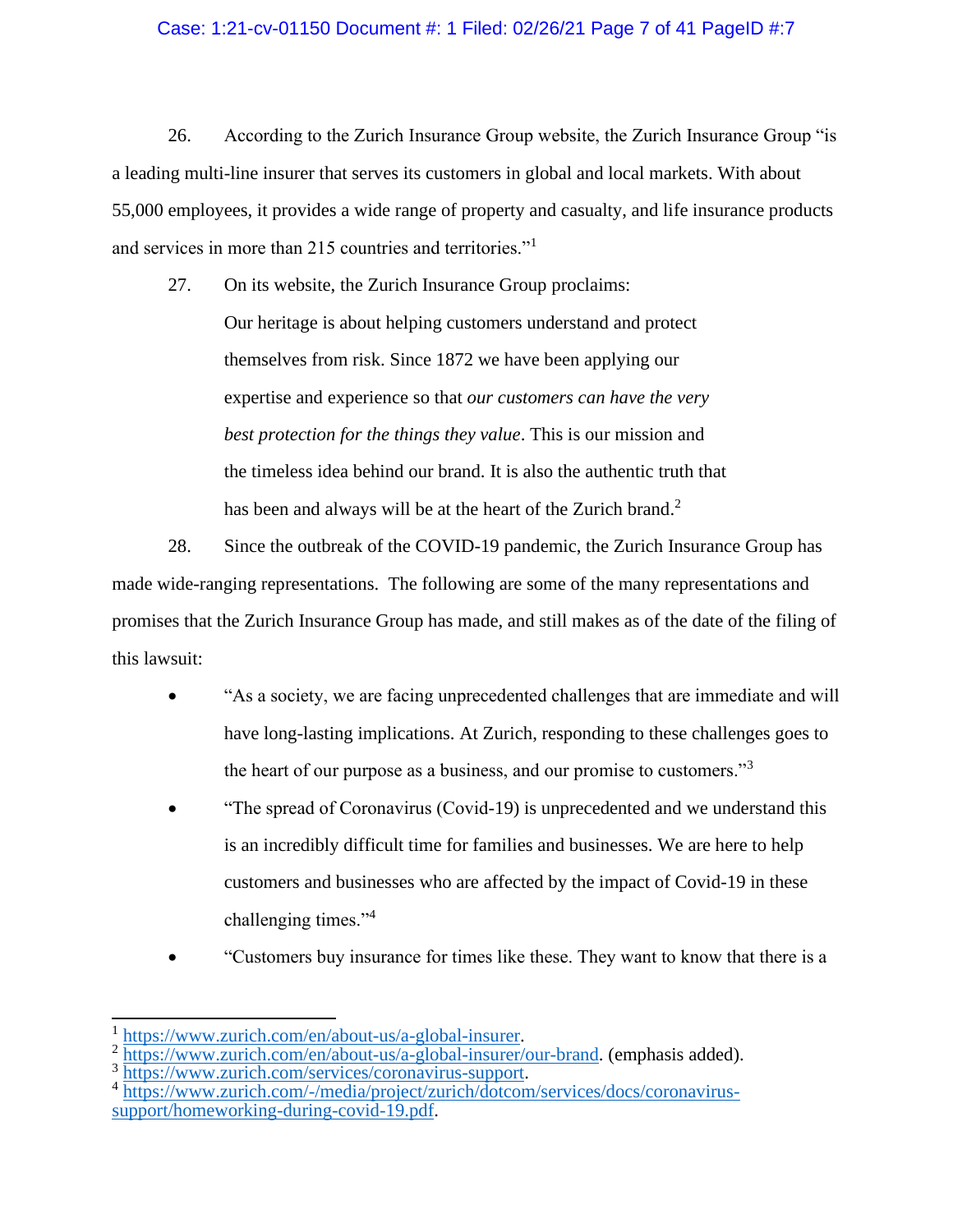strong financial institution backing them up when they are in need."<sup>5</sup>

- "Our customers need us now more than ever. It's a challenging time for everyone, everywhere, both personally and professionally. How we in the insurance sector react in a crisis can make all the difference for the people we work with, especially the customers who trust and depend on us."<sup>6</sup>
- "David Henderson, chief human resources officer at Zurich, says that employers' duty of care is vital to the success of the social contract and that companies who protect their workforce – physically, mentally, financially – will be applauded in the post-Covid-19 era. He calls this a 'moment of truth' for all businesses."<sup>7</sup>

Unfortunately for Plaintiffs, Zurich has breached the time-honored principle that one's "word is its bond." In its "moment of truth," Zurich has failed miserably.

# **THE POLICIES**

29. For the policy period of December 1, 2019, to December 1, 2020, Zurich issued Zurich EDGE Healthcare Policy number ZMD7426353-01 to Cornet Limited, Inc. (the "Cornet Policy"). Plaintiffs Granite Creek, Riverbend, Lynnwood, Lone Star, MavStar, Healthlift, New England Medical, and Medstar are insureds under the Cornet Policy, which total policy limits of \$450,000,000 per Occurrence, with sublimits for various perils. A true and correct copy of at least the relevant portions of the Cornet Policy is attached hereto as **Exhibit A** and incorporated herein by reference.

30. For the policy period of December 1, 2019, to December 1, 2020, Zurich issued Zurich EDGE Healthcare Policy number ZMD7426352-01 to Ensign Services, Inc. (the "Ensign Policy"). Plaintiffs The Springs, Pacific Mobile, PMDTC, PMDLAB, and PMDCA are insureds under the Ensign Policy, which total policy limits of \$250,000,000 per Occurrence, with

<sup>&</sup>lt;sup>5</sup> Jack Howell, CEO, Zurich Asia Pacific, [https://insuranceasianews.com/zurichs-jack-howell-on](https://insuranceasianews.com/zurichs-jack-howell-on-ma-covid-19-and-wfh/)[ma-covid-19-and-wfh/.](https://insuranceasianews.com/zurichs-jack-howell-on-ma-covid-19-and-wfh/)

<sup>&</sup>lt;sup>6</sup> [https://www.zurichna.com/knowledge/articles/2020/06/covid-19s-business-impact-6-ideas-for](https://www.zurichna.com/knowledge/articles/2020/06/covid-19s-business-impact-6-ideas-for-insurance-brokers)[insurance-brokers.](https://www.zurichna.com/knowledge/articles/2020/06/covid-19s-business-impact-6-ideas-for-insurance-brokers)

<sup>&</sup>lt;sup>7</sup> [https://www.zurich.com/en/knowledge/topics/workforce-protection/building-a-better-social](https://www.zurich.com/en/knowledge/topics/workforce-protection/building-a-better-social-contract)[contract.](https://www.zurich.com/en/knowledge/topics/workforce-protection/building-a-better-social-contract)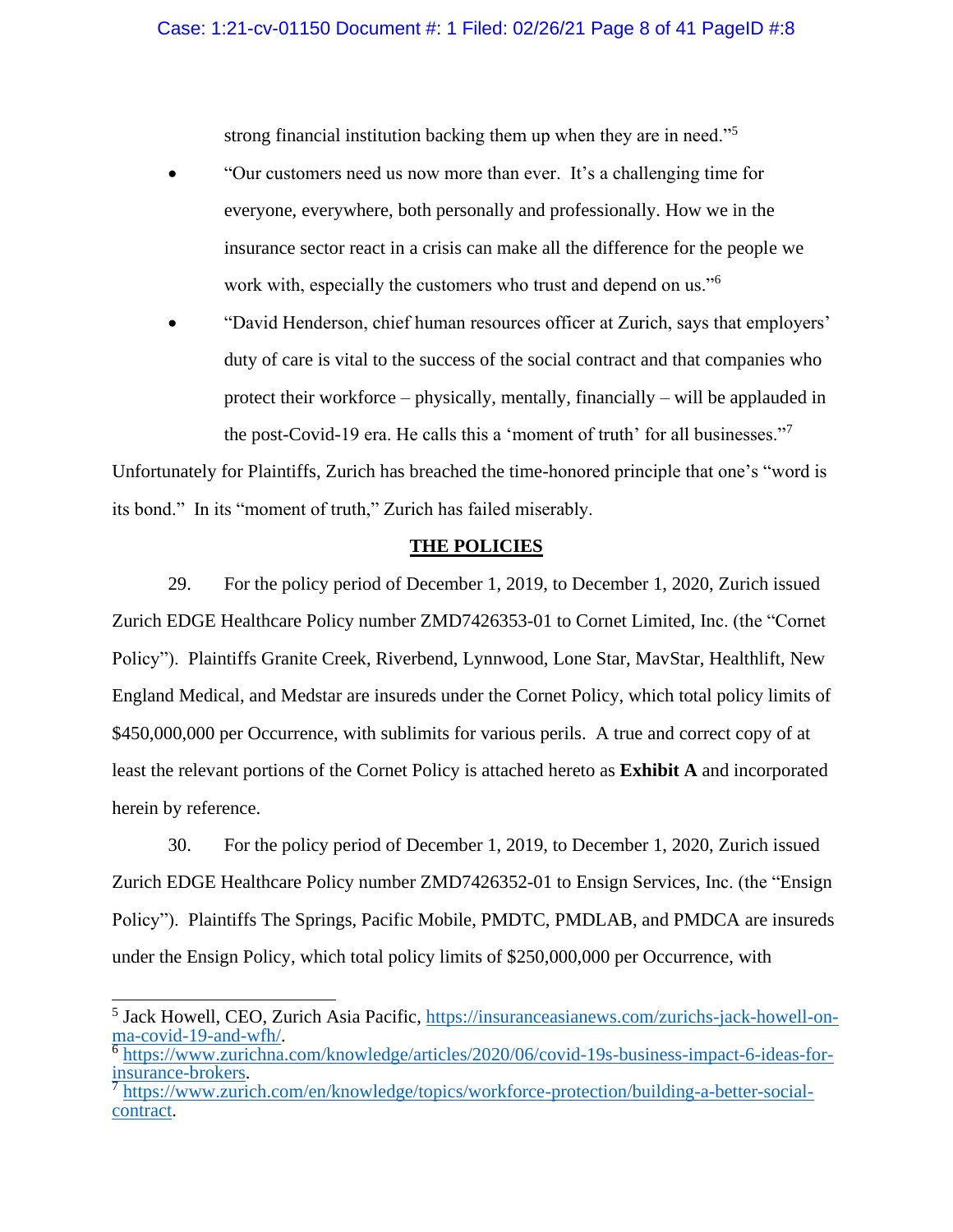# Case: 1:21-cv-01150 Document #: 1 Filed: 02/26/21 Page 9 of 41 PageID #:9

sublimits for various perils. A true and correct copy of at least the relevant portions of the Ensign Policy is attached hereto as **Exhibit B** and incorporated herein by reference.

31. The Cornet Policy and the Ensign Policy (together, the "Policies") are virtually identical in substance, containing the same policy basic coverage terms and conditions. The Policies were negotiated together, by the same individuals, and issued at the same time. The Policies provide broad "all-risk" coverage—that is, coverage against all risks of damage and loss except those conspicuously, plainly, clearly, and expressly excluded.

32. Zurich introduced its EDGE policies in 2008. When it did so, it stated: "We listened to our customers and developed a policy that meets their needs," said Mario Vitale, CEO of Zurich's Global Corporate in North America (GCiNA) business unit. "This new policy gives them higher limits, broader coverage and greater flexibility. The Zurich Edge dramatically enhances our ability to serve customers in this important line of business and offers significant advantages for global property programs and global property fronting arrangements.

"In addition to being globally compliant, the policy also has the advantage of being offered by Zurich, which is often recognized for offering one of the broadest and most diverse portfolios of products and services in the world," Vitale said. "The Zurich Edge policy is clearly written with all limits, sub-limits and other critical coverage issues incorporated within the policy declarations and is supported by Zurich's global network of risk engineering and claims professionals."<sup>8</sup>

<sup>8</sup> [http://www.zurichservices.com/zus/zna\\_config.nsf/pages/9123da88864cd81485257433006ed71](http://www.zurichservices.com/zus/zna_config.nsf/pages/9123da88864cd81485257433006ed710!OpenDocument&Click=) [0!OpenDocument&Click=.](http://www.zurichservices.com/zus/zna_config.nsf/pages/9123da88864cd81485257433006ed710!OpenDocument&Click=)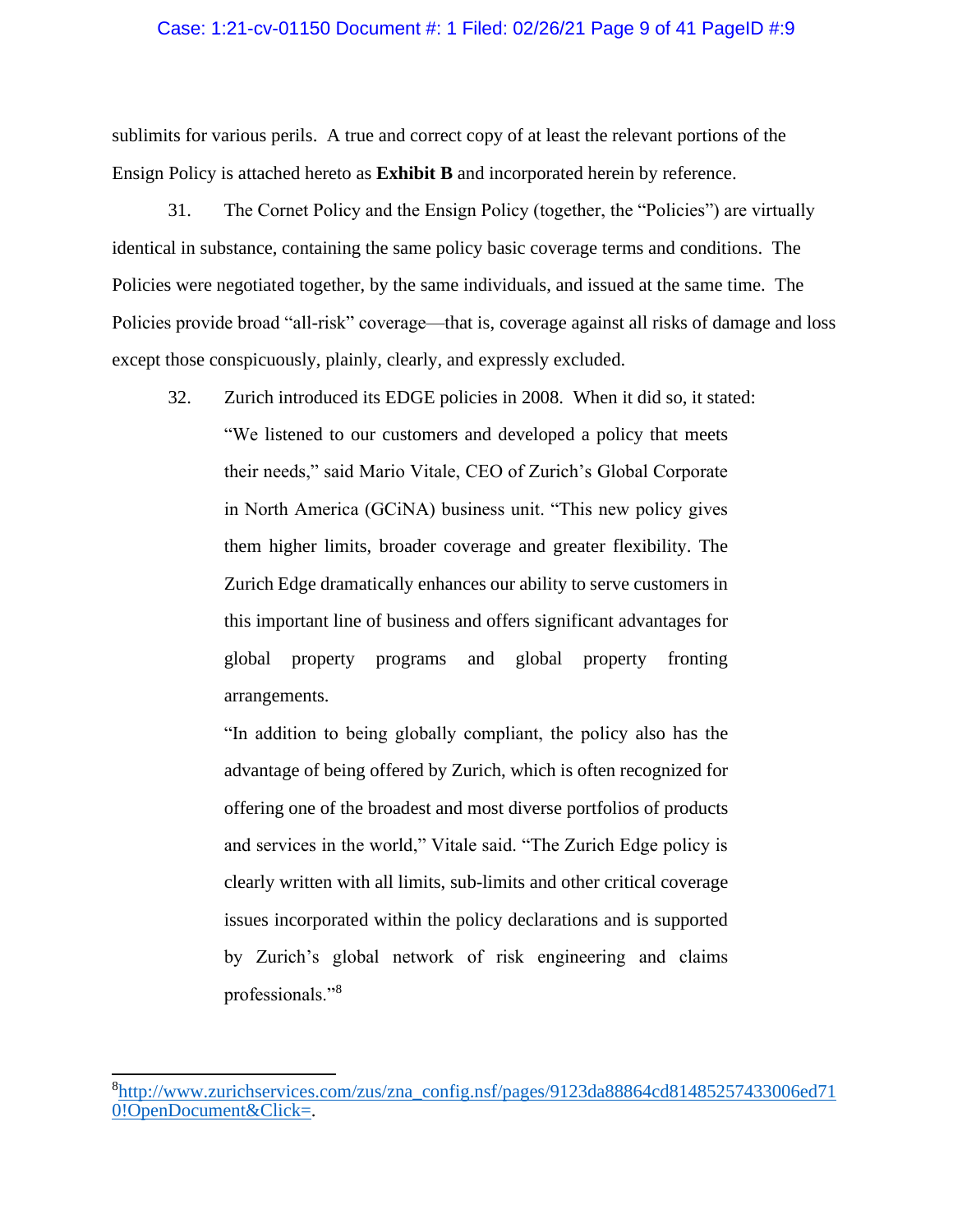## Case: 1:21-cv-01150 Document #: 1 Filed: 02/26/21 Page 10 of 41 PageID #:10

33. The Policies insure against "direct physical loss of or damage caused by a **Covered Cause of Loss** to Covered Property . . . ." Policies,  $\P$  1.01. The phrase "direct physical loss of or damage . . . to . . . property" is not defined in the Policies. A **Covered Cause of Loss** is defined as "[a]ll risks of direct physical loss of or damage from any cause unless excluded." *Id.* ¶ 7.11.

34. The Policies have a separate section providing Plaintiffs with "Time Element" insurance. The Policies' "Loss Insured" provision states in relevant part:

> The Company will pay for the actual Time Element loss the Insured sustains, as provided in the Time Element Coverages, during the Period of Liability. The Time Element loss must result from the necessary **Suspension** of the Insured's business activities at an Insured Location. The **Suspension** must be due to direct physical loss of or damage to Property (of the type insurable under this Policy other than **Finished Stock**) caused by a **Covered Cause of Loss** at the **Location**, or as provided in Off Premises Storage for Property Under Construction Coverages. The Company will also pay for the actual Time Element loss sustained by the Insured, during the Period of Liability at other Insured Locations. The Time Element loss must result from the necessary **Suspension** of the Insured's business activities at the other Insured Locations. Such other Location must depend on the continuation of business activities at the **Location** that sustained direct physical loss or damage caused by a **Covered Cause of Loss**.

*Id*. ¶ 4.01.01.

35. The Policies define "Suspension" as "[t]he slowdown or cessation of the Insured's business activities . . . ." *Id.* ¶ 7.58.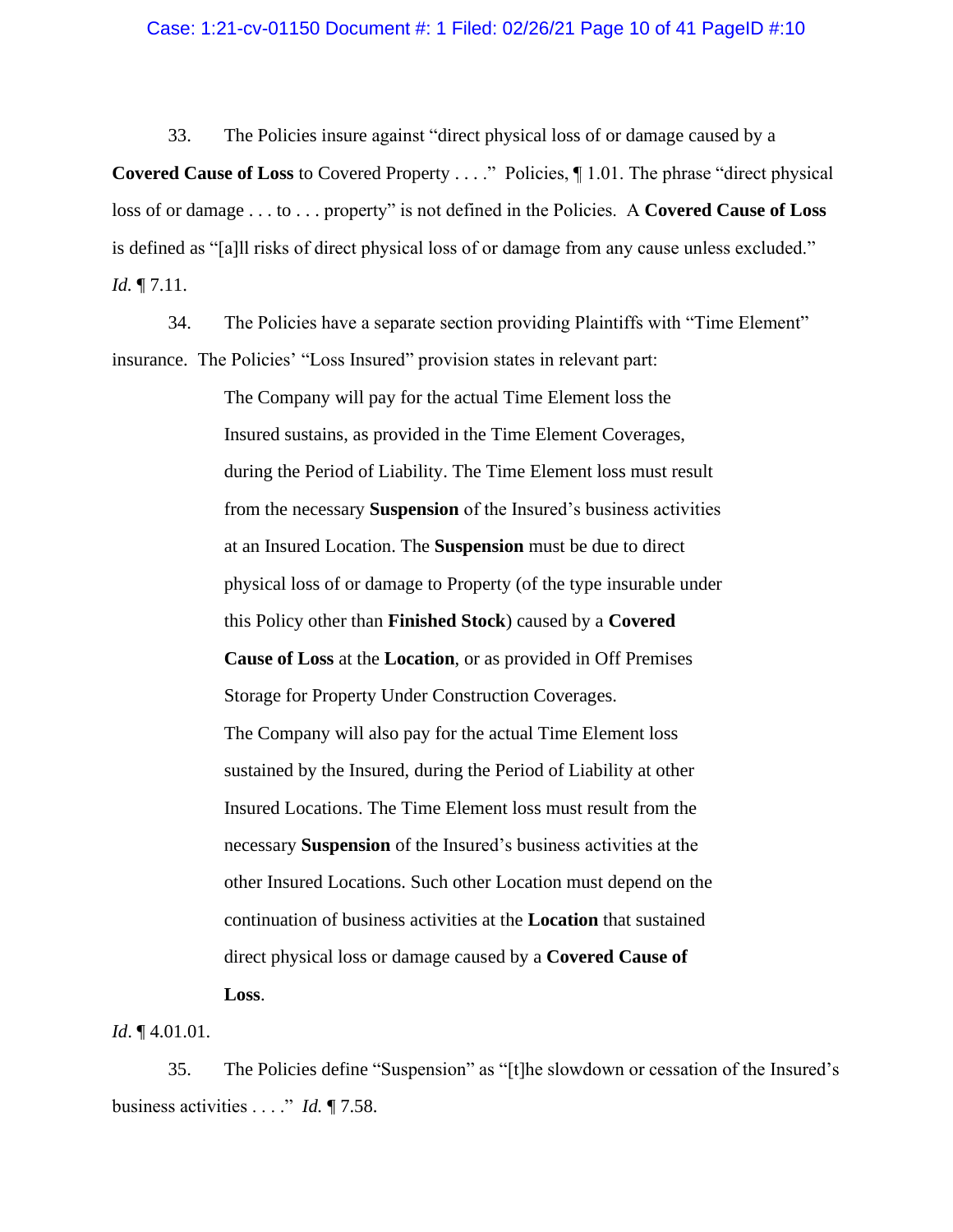## Case: 1:21-cv-01150 Document #: 1 Filed: 02/26/21 Page 11 of 41 PageID #:11

36. The Policies' "Time Element" section also insures "Extra Expense," obligating Zurich to pay for

> the reasonable and necessary Extra Expenses incurred by the Insured, including the cost to remove and return patients, during the Period of Liability**,** to resume and continue as nearly as practicable the Insured's normal business activities that otherwise would be necessarily suspended, due to direct physical loss of or damage caused by a **Covered Cause of Loss** to Property of the type insurable under this policy at a **Location**.

*Id.* ¶ 4.02.03.

37. The Policies also provide Plaintiffs with "Special Coverages & Described Causes of Loss." *See id.* § V.

38. The "Special Coverages" include "Civil or Military Authority" coverage for losses

> resulting from the necessary **Suspension** of the Insured's business activities at an Insured Location if the **Suspension** is caused by order of civil or military authority that prohibits access to the **Location**. That order must result from a civil authority's response to direct physical loss of or damage caused by a **Covered Cause of Loss** to property not owned, occupied, leased or rented by the Insured or insured under this Policy and located within [five miles] of the Insured's Location . . . .

*Id.* ¶ 5.02.03.

39. The "Special Coverages" include insurance for "Contingent Time Element" losses. Each of the Policies:

> covers the actual Time Element loss as provided by the Policy, sustained by the Insured during the Period of Liability directly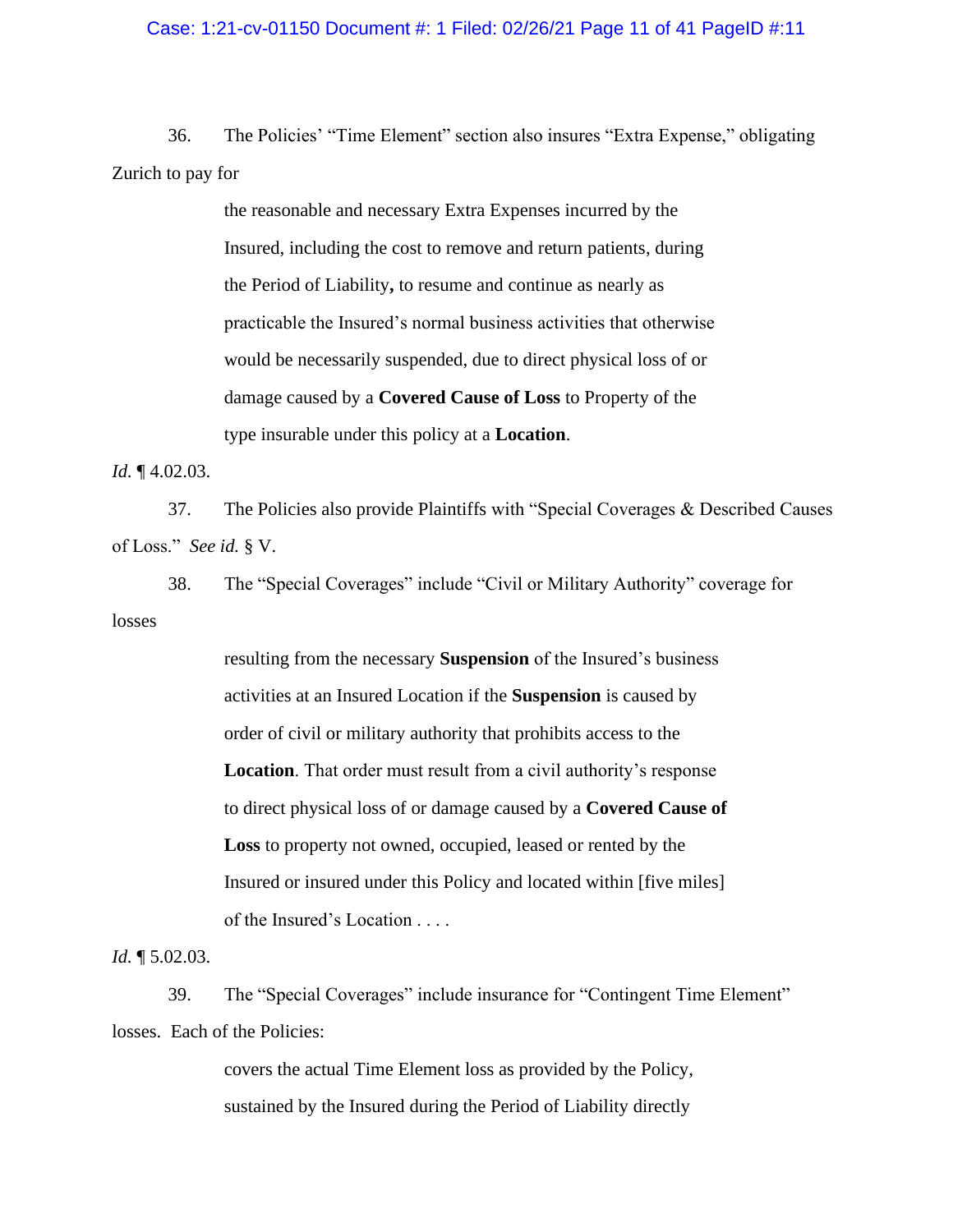resulting from the necessary **Suspension** of the Insured's business activities at an Insured Location if the **Suspension** results from direct physical loss of or damage caused by a **Covered Cause of Loss** to Property . . . at **Direct Dependent Time Element Locations** . . . and **Attractions Properties** . . . .

*Id.* ¶ 5.02.05.

40. "Direct Dependent Time Element Locations" are defined as "[a]ny **Location** of a direct: customer, supplier, contract manufacturer or contract service provider to the Insured" and "[a]ny **Location** of any company under a royalty, licensing fee or commission agreement with the Insured." *Id.* ¶¶ 7.16.01, 7.16.02. "Attraction Properties" are defined as those properties "within [one mile] of an Insured Location that attracts customers to the Insured's business." *Id.* ¶ 7.04.

41. The "Special Coverages" include insurance for "Protection and Preservation of Property." The Policies state that they cover

> [t]he reasonable and necessary costs incurred for actions to temporarily protect or preserve Covered Property; provided such actions are necessary due to actual or imminent physical loss or damage due to a **Covered Cause of Loss** to such Covered Property; and [t]he Gross Earnings loss or Gross Profit loss sustained by the Insured for a period of time not to exceed [48 hours] prior to and after the Insured first taking reasonable action for the temporary protection and preservation of Covered Property.

*Id.* ¶¶ 5.02.24.01 & 5.02.24.02.

42. The Policies provide a range of other coverages for losses, which also may apply.

43. The Policies also include various exclusions, including a purported "Contamination" exclusion. This exclusion states in pertinent part:

This Policy excludes the following unless it results from direct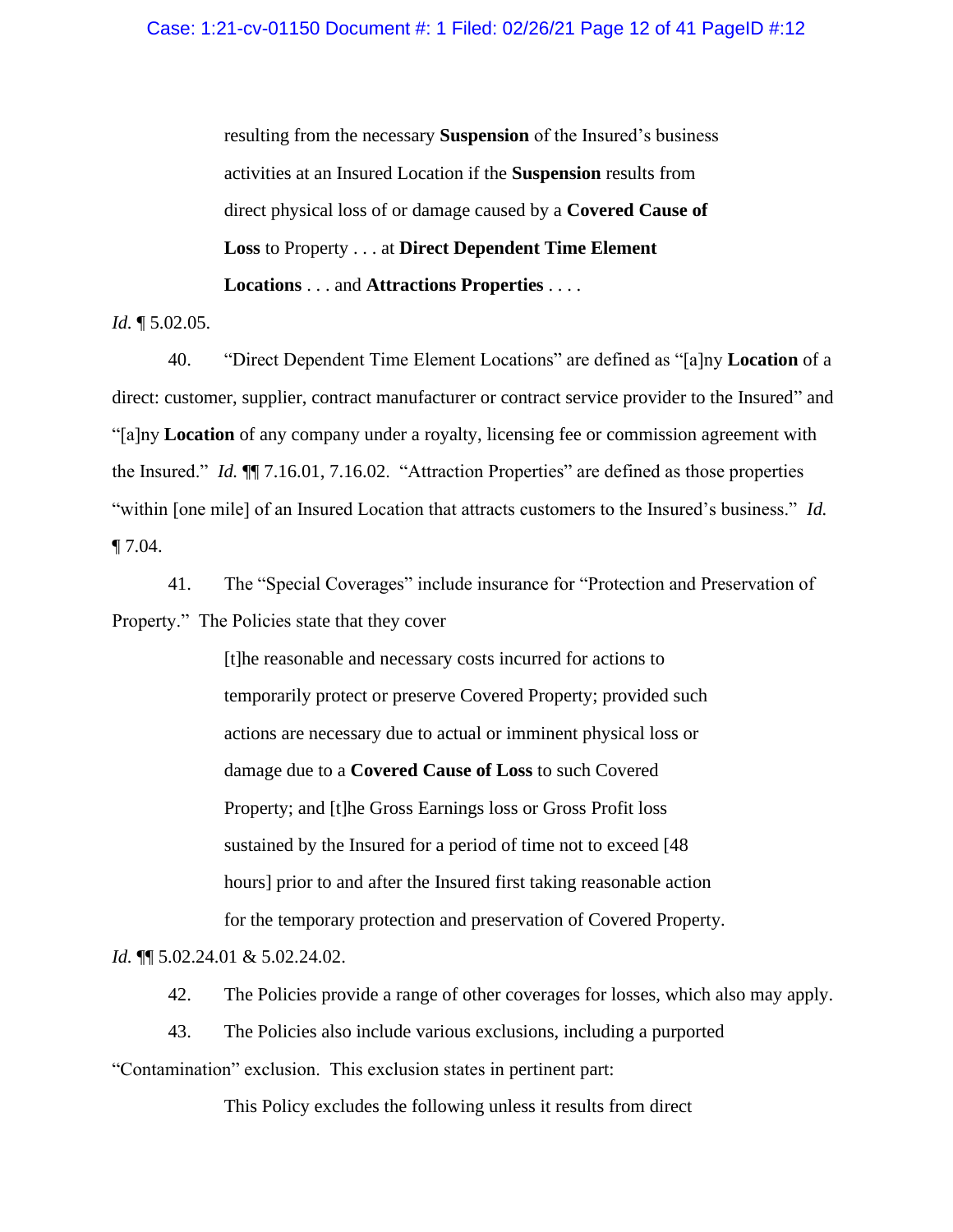physical loss or damage not excluded by this Policy.

**Contamination**, and any cost due to **Contamination** including the inability to use or occupy property or any cost of making property safe or suitable for use or occupancy, except as provided by the Radioactive Contamination Coverage of this Policy.

*Id.* ¶¶ 3.03.01 & 3.03.01.01.

44. The Policies' standard form defines **Contamination (Contaminated)** as: Any condition of property due to the actual presence of any foreign substance, impurity, pollutant, hazardous material, poison, toxin, pathogen or pathogenic organism, bacteria, *virus, disease causing or illness causing agent*, **Fungus**, mold or mildew.

*Id.*  $\sqrt{7.09}$  (emphasis added). However, in selling the Policies, Zurich agreed to delete "virus" [and] disease causing or illness causing agent" from the definition and thus from what the Policies excluded.

45. Specifically, in selling the Policies, Zurich agreed to replace the standard-form definition of excluded **Contamination (Contaminated)** by narrowing the scope of the definition of **Contamination (Contaminated)**. By endorsement, Zurich changed the definition of **Contamination (Contaminated)** to:

Any condition of property due to the actual presence of any

# **Contaminant(s)**.

*Id.*, Form EDGE-219-C (01/18) ¶ 11. Zurich then defined **Contaminants** not to include "virus, disease causing or illness causing agent." Specifically, through its endorsement, Zurich defined **Contaminants** as:

> Any solid, liquid, gaseous, thermal or other irritant, including but not limited to smoke, vapor, soot, fumes, acids, alkalis, chemicals, waste (including materials to be recycled, reconditioned or reclaimed), other hazardous substances, **Fungus** or **Spores**.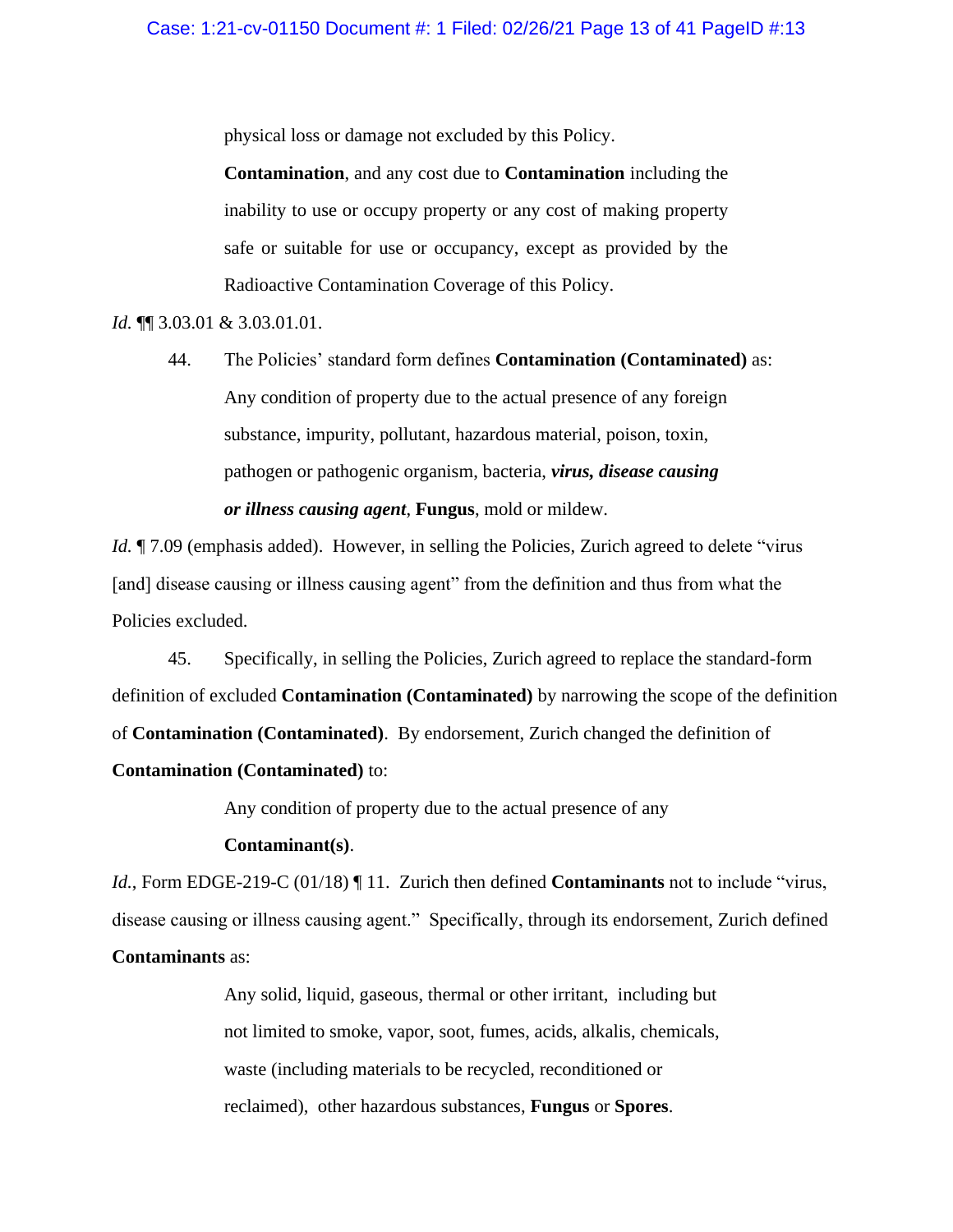*Id.*, ¶ 12. Therefore, while the **Contamination (Contaminated)** exclusion in the standard policy form included "virus, disease causing or illness causing agent," Zurich amended the Policies to remove viruses and disease-causing or illness-causing agents from the scope of the exclusion.

# **ZURICH'S KNOWLEDGE OF PANDEMIC RISKS**

46. Plaintiffs are informed and believe, and on that basis allege, that by the time Zurich sold the Policies, Zurich had known for over a decade that there have been standard-form exclusions available in the insurance marketplace (such as the Virus Exclusion) that could exclude coverage for losses caused by viruses and pandemics and that other insurers had included such exclusions in policies they sold. In fact, on information and belief, Zurich had previously sold policies to other insureds that include such exclusions.

47. In addition, there were many publicly available reports about the risks of pandemics and what insurers should do—in the months and years before the outbreak of the COVID-19 pandemic. For example, one article noted in March 2018:

> Even with today's technology, a modern severe pandemic would cause substantive direct financial losses to the insurance community. In addition, indirect losses would be severe, most notably on the asset side of the balance sheet.<sup>9</sup>

48. Other sources accessible to Zurich also demonstrate the breadth of information available to insurers. One insurance industry repository shows the proverbial "tip of the iceberg" about how much information was available to Zurich before the Policies were issued. The Insurance Library Association of Boston, founded in 1887, describes itself as "the leading resource for and provider of literature, information services, and quality professional education for the insurance industry and related interests."<sup>10</sup> The Association states on its website:

The past 20 years [have] seen the rise of a number of pandemics.

<sup>9</sup> "What the 1918 Flu Pandemic Can Teach Today's Insurers," *AIR* (Mar. 29, 2018), [https://www.air-worldwide.com/publications/air-currents/2018/What-the-1918-Flu-Pandemic-](https://www.air-worldwide.com/publications/air-currents/2018/What-the-1918-Flu-Pandemic-Can-Teach-Today-s-Insurers/)[Can-Teach-Today-s-Insurers/.](https://www.air-worldwide.com/publications/air-currents/2018/What-the-1918-Flu-Pandemic-Can-Teach-Today-s-Insurers/)

<sup>&</sup>lt;sup>10</sup> [http://insurancelibrary.org/about-us/.](http://insurancelibrary.org/about-us/)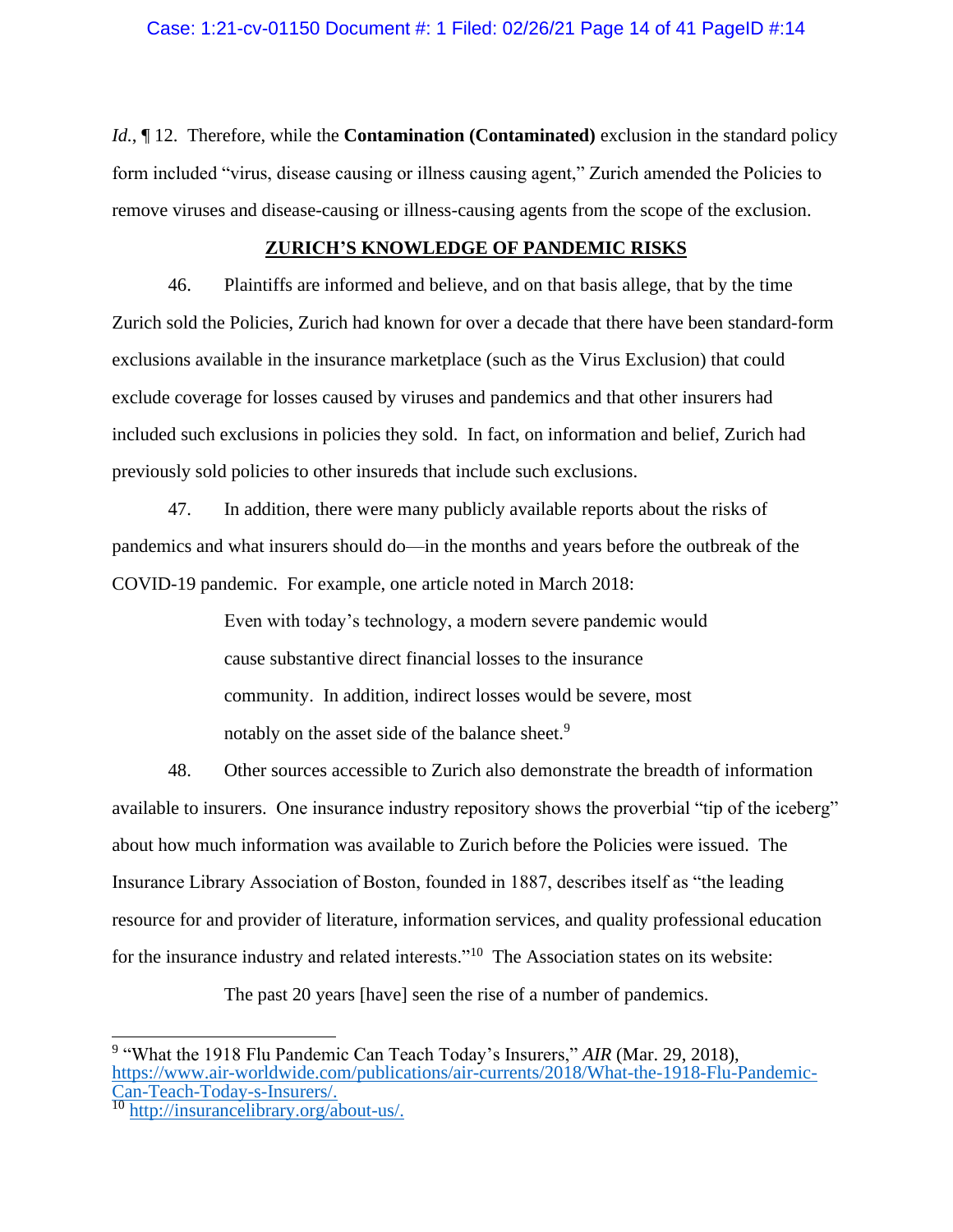Slate recently published an article on what has been learned about treating them in that time. We thought it might be apt for us to take a look back and see what the insurance industry has learned as  $well.<sup>11</sup>$ 

49. The Association lists more than 20 articles, reports, and white papers available to insurers from early 2007, long *before* Zurich sold the Policies.

50. Thus, even though Zurich was aware of the massive losses that its insureds could face from a virus-related pandemic, it still sold the Policies without any potentially applicable exclusion.

51. Zurich also has known, or should have known, for decades that its policies could be held to cover losses from the presence of a hazardous substance, such as a virus inside buildings or because a building could not be used for its intended purposes or function. As Zurich has known, or should have known, for decades many courts have held that the presence of a hazardous substance in property, including the airspace inside buildings, constitutes property damage and that there may be "direct physical loss" to property even if the property is not structurally damaged. As Zurich has known, or should have known, the many decisions include the following:

- *AIU Ins. Co. v. Super. Ct.*, 51 Cal. 3d 807, 842 (1990): "contamination of the environment satisfies" the requirement of property damage.
- *Aetna Cas. & Sur. Co. v. Pintlar Co.,* 1948 F.2d 1507, 1514 (9th Cir. 1981): "The insurers further concede that contamination of the soil and water by hazardous substances constitutes injury to property . . . . And an ordinary person would find that the environmental contamination alleged . . . falls within the plain mean of 'property damage' as that term is used in policies."
- *Arbeiter v. Cambridge Mut. Fire Ins. Co.*, 1996 WL 1250616, at \*2 (Mass. Super.

<sup>11</sup> [http://insurancelibrary.org/pandemics-and-insurance/.](http://insurancelibrary.org/pandemics-and-insurance/)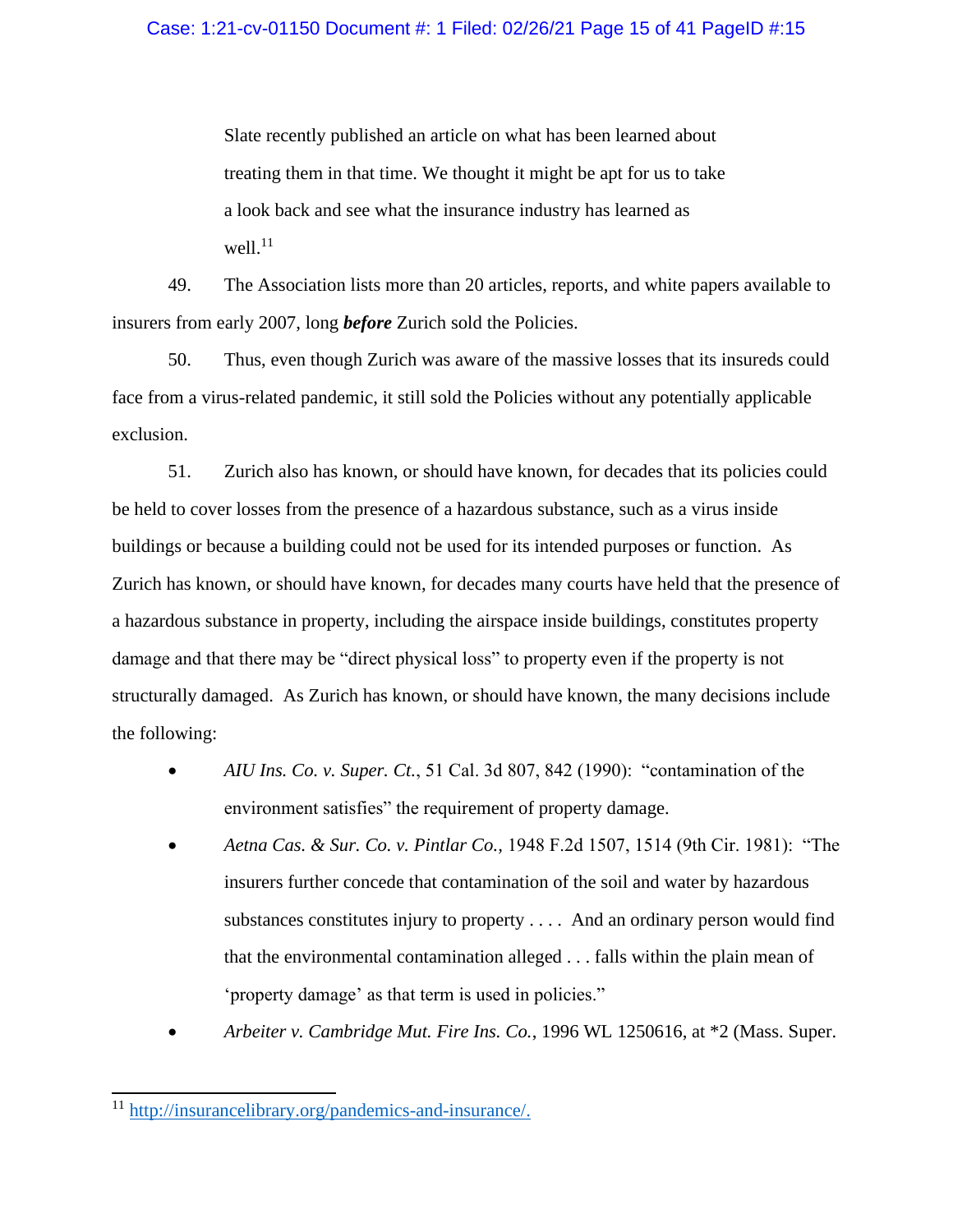#### Case: 1:21-cv-01150 Document #: 1 Filed: 02/26/21 Page 16 of 41 PageID #:16

Ct. Mar. 15, 1996): presence of oil fumes in building constituted "physical loss" to building.

- *Wakefern Food Corp v. Liberty Mut. Fire Ins. Co*., 968 A.2d 724, 727 (N.J. App. Div. 2009): interruption of electrical power to the insureds' supermarkets covered because the term "physical damage" was ambiguous and the losses resulted from damage to the electrical grid, thereby rendering the store locations physically incapable of performing their intended function.
- *Essex Ins. Co. v. BloomSouth Flooring Corp.*, 562 F.2d 399, 406 (1st Cir. 2009): odor from carpet and adhesive "can constitute physical injury to property."
- *Farmers Ins. Co. v. Trutanich,* 123 Or. App. 6, 9-11 (1993): "[T]he odor produced by the methamphetamine lab had infiltrated the house. The cost of removing the odor is a direct physical loss."
- *Gregory Packaging, Inc. v. Travelers Prop. Cas. Co.,* 2014 WL 6675934 (D.N.J. Nov. 25, 2014): closure of facility because of accidentally released ammonia; while "structural alteration provides the most obvious sign of physical damage, . . . property can sustain physical loss or damage without experiencing structural alteration."
- *Matzner v. Seacoast Ins. Co.*, 1998 WL 566658 (Mass. Super. Ct. Aug. 12, 1998): building with unsafe levels of carbon monoxide sustained direct physical loss.
- *Mellin v. N. Sec. Ins. Co*., 167 N.H. 544, 550-51 (2015): cat urine odor inside condominium constitutes direct physical loss; "a property policy insures 'physical loss changes to the insured property, but also changes that are perceived by a sense of smell' and 'may exist in the absence of structural damage to the insured property.'"
- *Or. Shakespeare Festival Ass'n v. Great Am. Ins. Co.*, 2016 WL 3267247, at \*9 (D. Or. June 7, 2016): "smoke infiltration in theatre caused direct property loss or damage by causing the property to be uninhabitable and unusable for its intended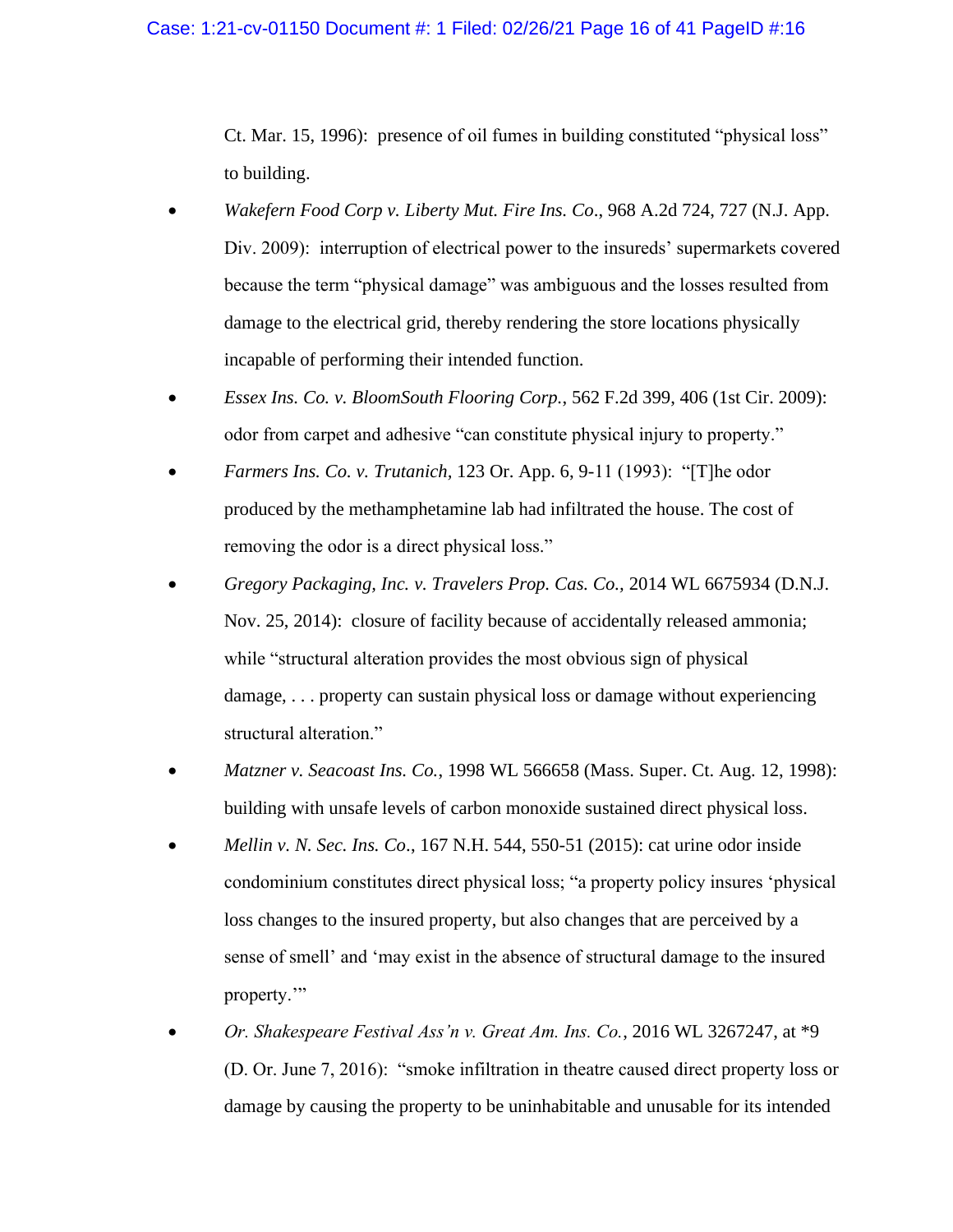purpose."

- *Port Authority of N.Y. & N.J. v. Affiliated FM Ins. Co.*, 311 F.3d 226, 236 (3d Cir. 2002): property sustained a direct physical loss because it was rendered uninhabitable by the presence of asbestos fibers.
- *Sentinel Mgt. Co. v. Aetna Cas. & Sur. Co.*, 1999 WL 540466, at \*7 (Minn. Ct. App. July 27, 1999): "If rental property is contaminated by asbestos fibers and presents a health hazard to tenants, its function is seriously impaired."
- *Sentinel Mgt. Co. v. N.H. Ins. Co*., 563 N.W.2d 296, 300 (Minn. Ct. App. 1997): "Although asbestos contamination does not result in tangible injury to the physical structure of a building, a building's function may be seriously impaired or destroyed and the property rendered useless by the presence of contaminants. . . . Under these circumstances, we must conclude that contamination by asbestos may constitute a direct, physical loss to property under an all-risk insurance policy."
- *Western Fire Ins. Co. v. First Presbyterian Church,* 165 Colo. 34, 39-40 (1968): direct physical loss when gasoline contaminated church building making it dangerous to use.
- *Hughes v. Potomac Ins. Co.,* 199 Cal. App. 2d 239, 248-249 (1962), the insureds' house was left partially overhanging a cliff after landslide, but suffered no physical damage. The court rejected the insurer's argument that there was no "direct physical loss" because "[u]ntil such damage was repaired and the land beneath the building stabilized, the structure could scarcely be considered a "dwelling building"' in the sense that rational persons would be content to reside there.

52. Thus, Zurich has known, or should have known, for decades that its policies would be called upon to pay perhaps hundreds of millions of dollars or more to their insureds,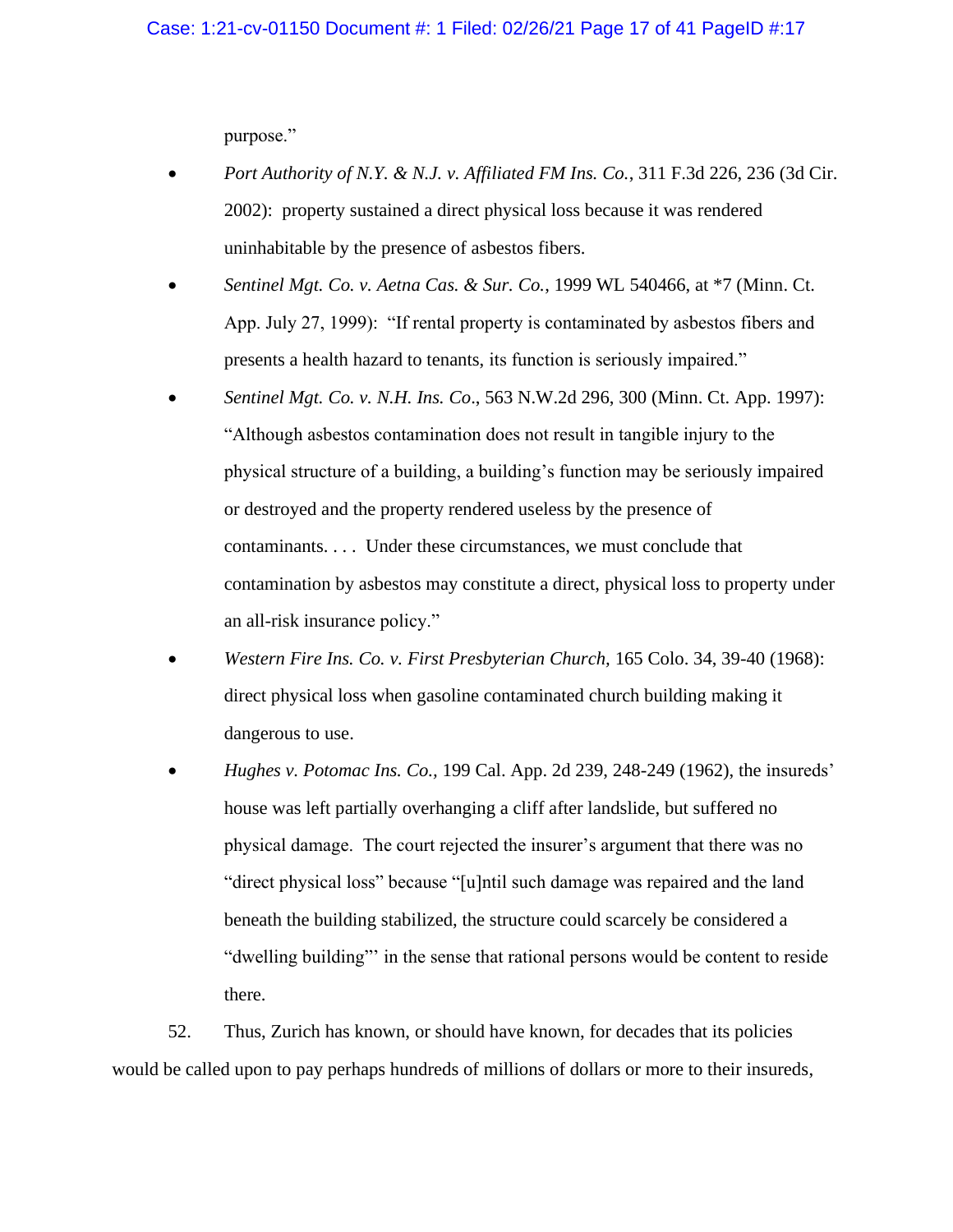# Case: 1:21-cv-01150 Document #: 1 Filed: 02/26/21 Page 18 of 41 PageID #:18

and specifically knows that it could be obligated under its policies to pay tens of millions of dollars to Plaintiffs for losses associated with viruses and pandemics.

53. Given the potential liability that insurers, including Zurich, faced under their policies for losses from pandemics, shortly after the outbreak of SARS in 2003, the insurance industry undertook to draft exclusions applicable to losses from viruses and bacteria. In 2006, the Insurance Services Office, the insurance industry's drafting organization, considered the need to draft an exclusion that would bar coverage for losses caused by a virus.<sup>12</sup>

54. On July 6, 2006, ISO prepared a circular that included a standard exclusion of loss due to viruses and bacteria as part of its filing with state insurance regulators.<sup>13</sup> In that circular, it noted that examples of "viral and bacterial contaminants are rotavirus, SARS, [and] influenza," observing, "[t]he universe of disease-causing organisms is always in evolution."<sup>14</sup> ISO recognized that viruses could cause property damage, stating:

> Disease-causing agents may render a product impure (change its quality or substance), or enable the spread of disease by their presence on interior building surfaces or the surfaces of personal property. When disease-causing viral or bacterial contamination occurs, potential claims involve the cost of replacement of property (for example, the milk), cost of decontamination (for example, interior building surfaces), and business interruption (time element) losses.<sup>15</sup>

<sup>&</sup>lt;sup>12</sup> "ISO is a non-profit trade association that provides rating, statistical, and actuarial policy forms and related drafting services to approximately 3,000 nationwide property or casualty insurers. Policy forms developed by ISO are approved by its constituent insurance carriers and then submitted to state agencies for review. Most carriers use the basic ISO forms, at least as the starting point for their general liability policies." *Montrose Chem. Corp. v. Admiral Ins. Co.,* 10 Cal. 4th 645,671 n.13 (1995).

<sup>&</sup>lt;sup>13</sup> See ISO Circular, "New Endorsements Filed to Address Exclusion of Loss Due to Virus or Bacteria," (July 6, 2006), [https://www.propertyinsurancecoveragelaw.com/files/2020/03/ISO-](https://www.propertyinsurancecoveragelaw.com/files/2020/03/ISO-Circular-LI-CF-2006-175-Virus.pdf)[Circular-LI-CF-2006-175-Virus.pdf.](https://www.propertyinsurancecoveragelaw.com/files/2020/03/ISO-Circular-LI-CF-2006-175-Virus.pdf)

 $\overline{^{14}$  *Id.*  $^{15}$   $\frac{1}{4}$ .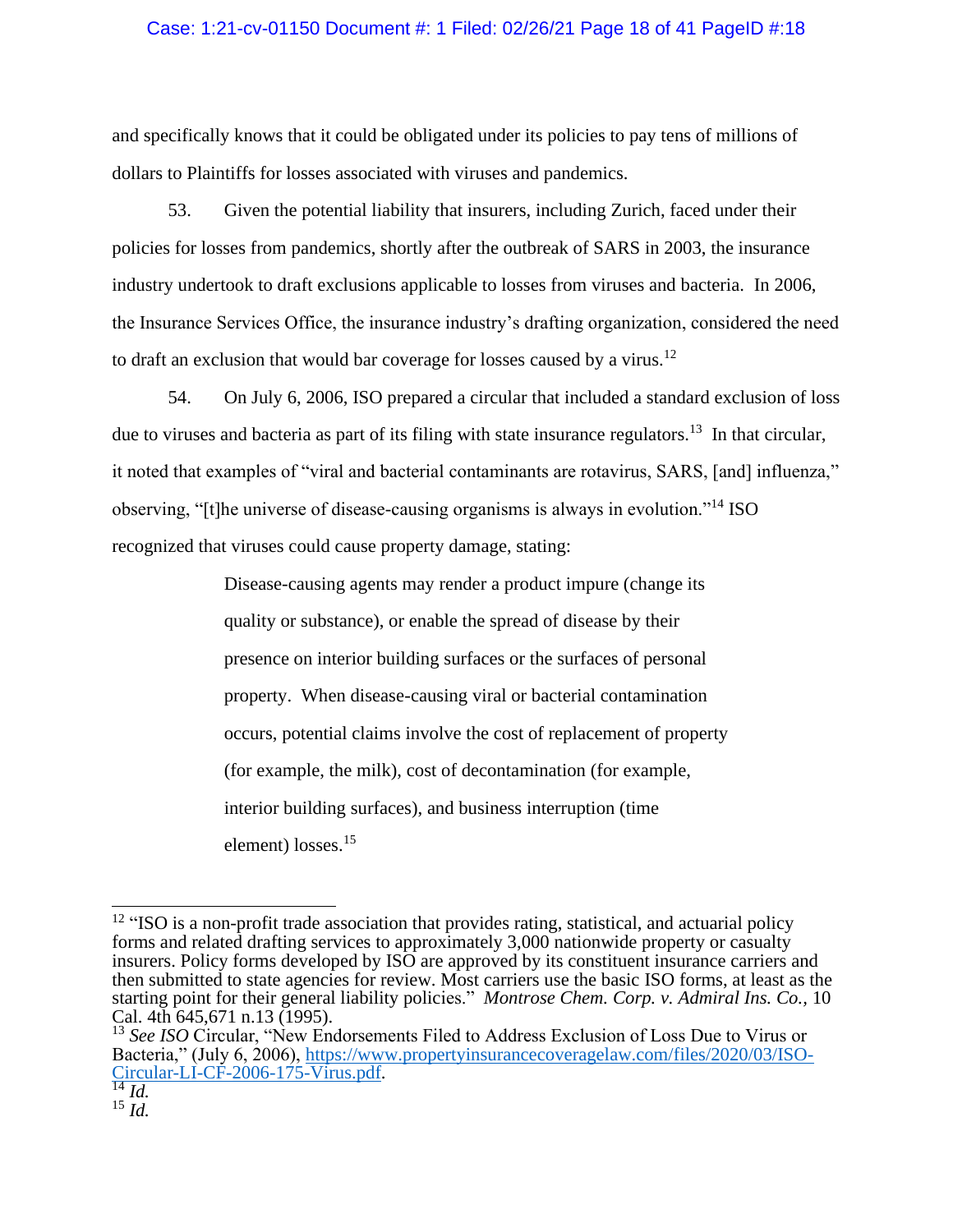# Case: 1:21-cv-01150 Document #: 1 Filed: 02/26/21 Page 19 of 41 PageID #:19

55. Thus, Zurich and the rest of the insurance industry have long recognized that the presence of a virus on or around property can constitute direct physical loss of or damage to property, and many insurers throughout the country employ exclusions purportedly designed to limit or bar coverage for certain losses and expenses caused by the presence of a virus. Zurich made the deliberate decision not to include any such exclusions in the Policies.

# **THE COVID-19 PANDEMIC AND ENSUING CIVIL AUTHORITY ORDERS**

56. COVID-19 is a disease caused by a virus known as SARS-CoV-2. As the World Health Organization has stated:

Official names have been announced for the virus responsible for COVID-

19 (previously known as "2019 novel coronavirus") and the disease it

causes. The official names are:

# **Disease**

coronavirus disease

(COVID-19)

## **Virus**

severe acute respiratory syndrome coronavirus 2

 $(SARS-CoV-2).<sup>16</sup>$ 

57. The World Health Organization also provided a straight-forward example of the distinction between a virus and a disease:

Viruses, and the diseases they cause, often have different names.

For example, HIV is the virus that causes AIDS. People often

know the name of a disease, such as measles, but not the name of

the virus that causes it (rubeola).

There are different processes, and purposes, for naming viruses

<sup>16</sup> [https://www.who.int/emergencies/diseases/novel-coronavirus-2019/technical](https://www.who.int/emergencies/diseases/novel-coronavirus-2019/technical-guidance/naming-the-coronavirus-disease-(covid-2019)-and-the-virus-that-causes-it)[guidance/naming-the-coronavirus-disease-\(covid-2019\)-and-the-virus-that-causes-it.](https://www.who.int/emergencies/diseases/novel-coronavirus-2019/technical-guidance/naming-the-coronavirus-disease-(covid-2019)-and-the-virus-that-causes-it)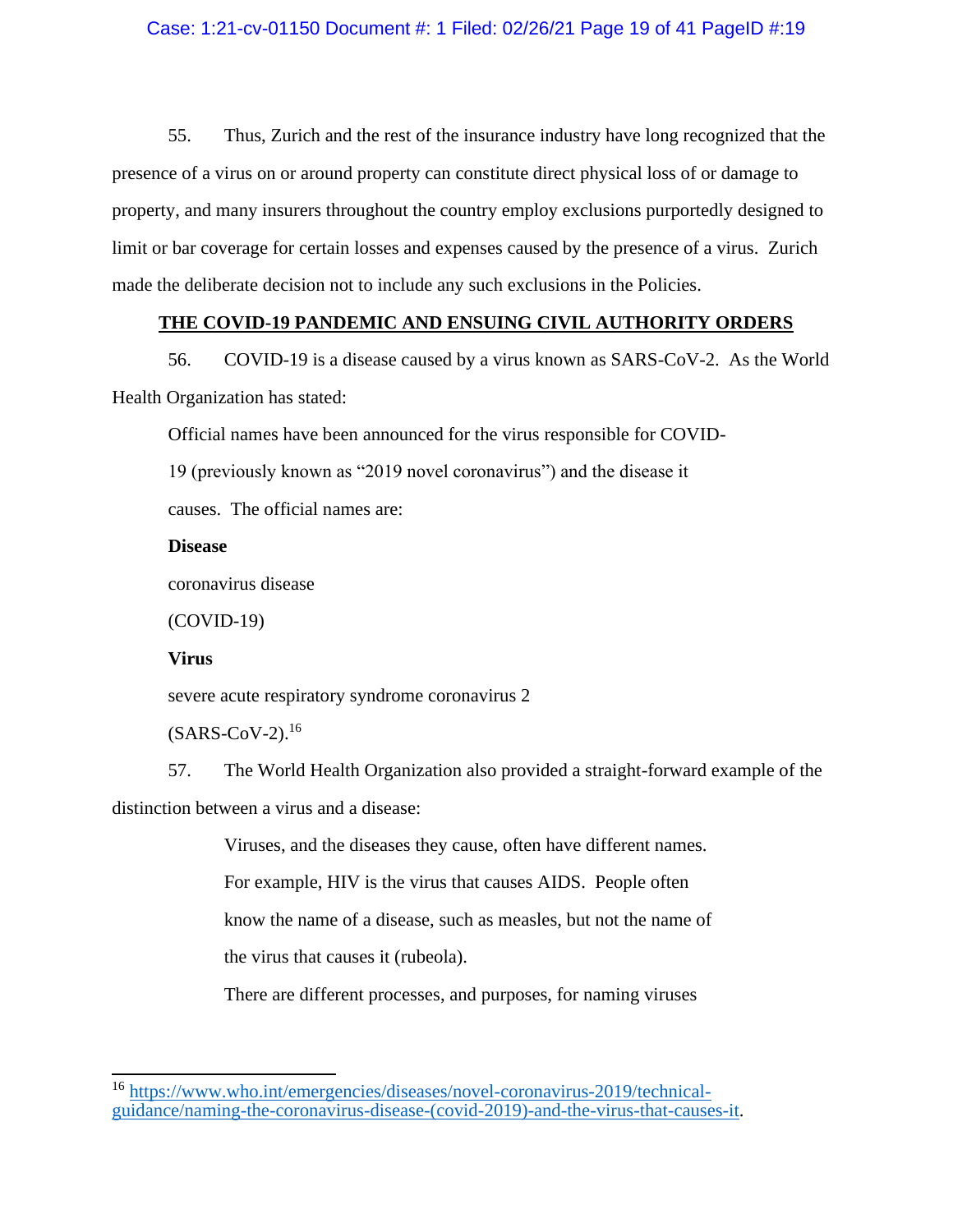# Case: 1:21-cv-01150 Document #: 1 Filed: 02/26/21 Page 20 of 41 PageID #:20

and diseases.<sup>17</sup>

58. The first reported cases of COVID-19 in humans were diagnosed in December 2019 in Wuhan, China. Since then, SARS-CoV-2 and COVID-19 have spread throughout the world, prompting the World Health Organization to declare a global pandemic.

59. As explained by the World Health Organization, People can catch COVID-19 from others who have the [SARS-CoV-2] virus. The disease can spread from person to person through small droplets from the nose or mouth which are spread when a person with COVID-19 coughs or exhales. These droplets land on objects and surfaces around the person. Other people then catch COVID-19 by touching these objects or surfaces, then touching their eyes, nose or mouth. People can also catch COVID-19 if they breathe in droplets from a person with COVID-19 who coughs out or exhales droplets.<sup>18</sup>

60. Aerosolized droplets exhaled by normal breathing can travel significant distances and stay suspended in air and infective for 16 hours, until gravity ultimately forces them to the nearest surface.<sup>19</sup> Studies have reported that SARS-CoV-2 can remain on surfaces for at least 28 days.<sup>20</sup> These droplets thus physically alter the air and airspace in which they are present and the surfaces to which they attach. By doing so, they also render property unusable for its intended purpose and function and require further physical alterations, such as installation of physical barriers restricting the movement of the aerosolized droplets.

<sup>18</sup> *See* <https://www.who.int/news-room/q-a-detail/q-acoronaviruses>*.*

<sup>19</sup> *See* Leslie Tate, *Virus Survives In Air For Hours,* TULANIAN (Fall 2020), [https://tulanian.tulane.edu/fall-2020/virus-survives-in-air-for-hour](https://tulanian.tulane.edu/fall-2020/virus-survives-in-air-for-hours)*s*.

<sup>20</sup> *See, e.g.,* CNBC, *Virus that causes Covid-19 can survive for 28 days on common surfaces, research says* (Oct. 12, 2020), [https://www.cnbc.com/2020/10/12/virus-that-causes-covid-19](https://www.cnbc.com/2020/10/12/virus-that-causes-covid-19-can-survive-for-28-days-on-surfaces-research-says.html) [can-survive-for-28-days-on-surfaces-research-says.html](https://www.cnbc.com/2020/10/12/virus-that-causes-covid-19-can-survive-for-28-days-on-surfaces-research-says.html)**;** Shane Riddell, Sarah Goldie, Andrew Hill, Debbie Eagles, & Trevor W. Drew, *The effect of temperature on persistence of SARS-CoV-2 on common surfaces*, 17 VIROLOGY J., ART. No. 145 (2020), [https://virologyj.biomedcentral.com/articles/10.1186/s12985-020-01418-7.](https://virologyj.biomedcentral.com/articles/10.1186/s12985-020-01418-7)

 $^{17}$  *Id.*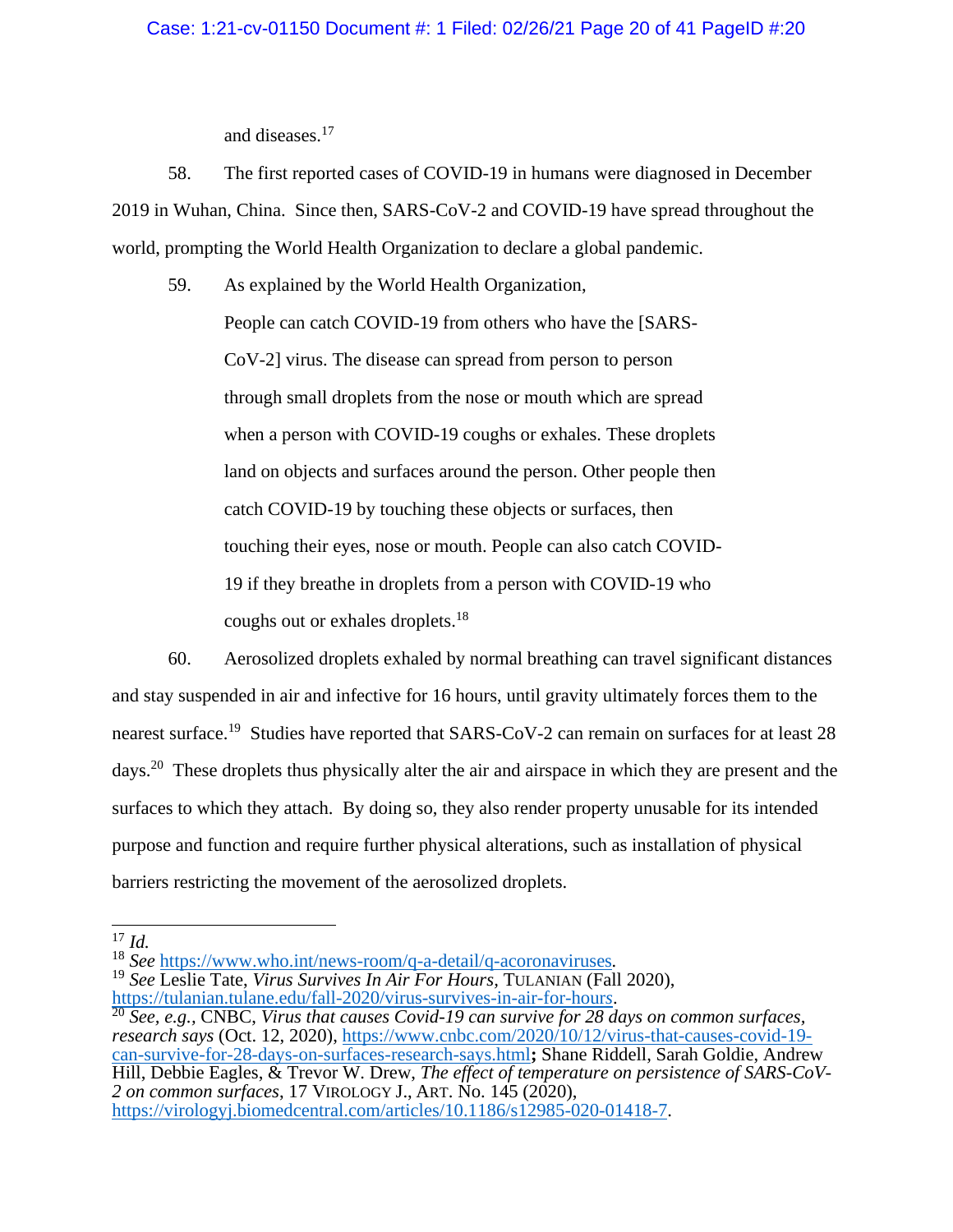# Case: 1:21-cv-01150 Document #: 1 Filed: 02/26/21 Page 21 of 41 PageID #:21

61. As of the date of the filing of this Complaint, there have been more than 112,000,000 confirmed cases of COVID-19 throughout the world, more than 2,490,000 of which have resulted in deaths.<sup>21</sup> There have been more than 28,400,000 confirmed cases of COVID-19 in the United States, more than  $508,000$  of which have resulted in deaths.<sup>22</sup> Moreover, due in part to the initial absence of available tests, it is believed that the true number of coronavirus cases is significantly higher than the reported numbers might suggest. $^{23}$ 

62. In March 2020, in response to the pandemic and the worldwide spread of SARS-CoV-2 and COVID-19, civil authorities throughout the United States began issuing "stay home" and "shelter in place" quarantine orders and requiring the suspension of non-essential business operations and activities.

63. Also starting in March 2020, state and local health departments and other civil authorities throughout the United States began issuing orders and directives designed to avoid the spread of SARS-CoV-2 and COVID-19 and compel compliance with guidance issued by the Centers for Disease Control and Prevention ("CDC"), the Centers for Medicare & Medicaid Services ("CMS"), and other federal and state civil authorities. Many of these orders and directives imposed temporary prohibitions on non-emergency medical services and procedures, including elective procedures and non-urgent admissions. As a result of these orders, at various points from March 2020 through late 2020, hospitals and medical providers throughout the country were forced to delay elective surgeries and procedures and cease non-urgent hospital admissions and appointments.

64. Moreover, starting in March 2020, state and local health departments and other civil authorities throughout the United States began issuing orders and guidelines aimed at slowing the spread of SARS-CoV-2 and COVID-19 in skilled nursing, rehabilitative, and post acute care facilities. Among other things, these orders and guidelines imposed restrictions on

<sup>21</sup> *See* [https://covid19.who.int/.](https://covid19.who.int/)

<sup>22</sup> *See* [https://www.nytimes.com/interactive/2020/us/coronavirus-us-cases.html.](https://www.nytimes.com/interactive/2020/us/coronavirus-us-cases.html)

<sup>&</sup>lt;sup>23</sup> See [https://www.nbcnews.com/health/ health-news/how-many-people-have-had-coronavirus](https://www.nbcnews.com/health/%20%20health-news/how-many-people-have-had-coronavirus-no-symptoms-n1187681)[no-symptoms-n1187681.](https://www.nbcnews.com/health/%20%20health-news/how-many-people-have-had-coronavirus-no-symptoms-n1187681)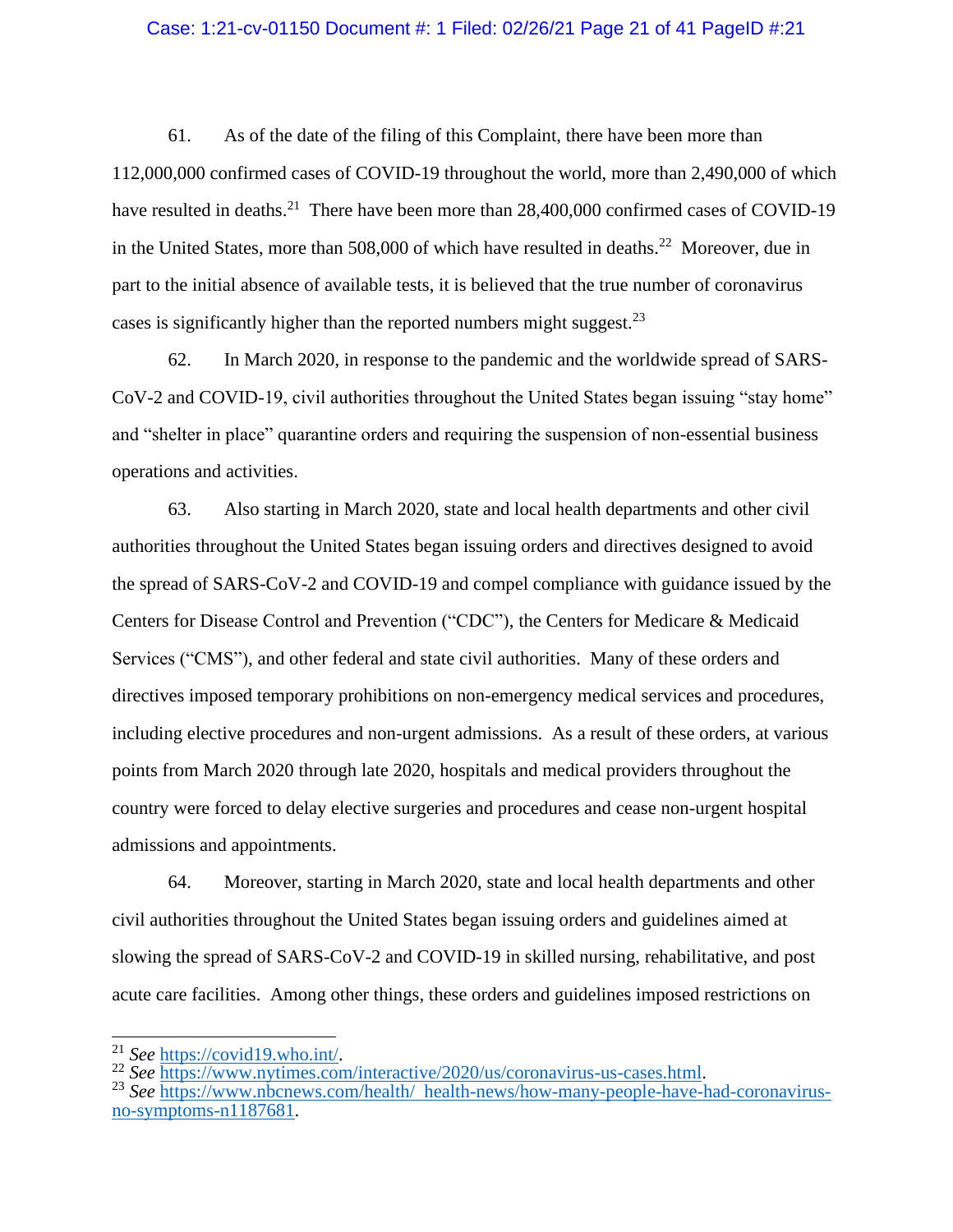## Case: 1:21-cv-01150 Document #: 1 Filed: 02/26/21 Page 22 of 41 PageID #:22

who was permitted to enter skilled nursing, rehabilitative, and post acute care facilities. At various points, access to skilled nursing, rehabilitative, and post acute care facilities was limited to employees, medical personnel providing emergency, other essential medical services, and endof-life visitors in some instances.

65. In addition, beginning in or around March 2020, federal, state, and local health departments and other civil authorities throughout the United States began imposing restrictions on skilled nursing, rehabilitative, and post acute care facilities in which residents or patients had confirmed or suspected cases of COVID-19. In many cases, such facilities were required to implement immediate quarantine, testing, and cleaning protocols pursuant to the requirements imposed by federal, state, and local civil authorities—and the facilities typically were prohibited from admitting new residents or patients until they had gone several days or weeks without any additional positive cases of COVID-19.

66. The above-referenced orders were issued because of the physical presence of SARS-CoV-2 throughout the country—and, specifically, in hospitals and skilled nursing, rehabilitative, and post acute care facilities throughout the communities immediately surrounding Plaintiffs' insured locations and property—and the desire to avoid the spread of the virus and the disease that it causes, COVID-19. These civil authority actions were taken because of the highly-contagious nature of SARS-CoV-2 and the ways in which it physically alters tangible property—including airspace, furniture, surfaces, and other personal property in and around buildings.

67. Though microscopic, SARS-CoV-2—like all viruses—is a physical substance. The virus is highly contagious and mobile. The SARS-CoV-2 virus spreads from person to person primarily through fine aerosolized droplets containing the virus. These aerosolized droplets are expelled into the air when infected individuals breathe, talk, sing, cough, or sneeze. Their presence in the air and airspace constitutes a physical alteration to the air and airspace, constituting physical damage. Once released, these droplets can physically rest and remain on surfaces of objects or materials for up to 28 days. Human contact with the air, airspace, and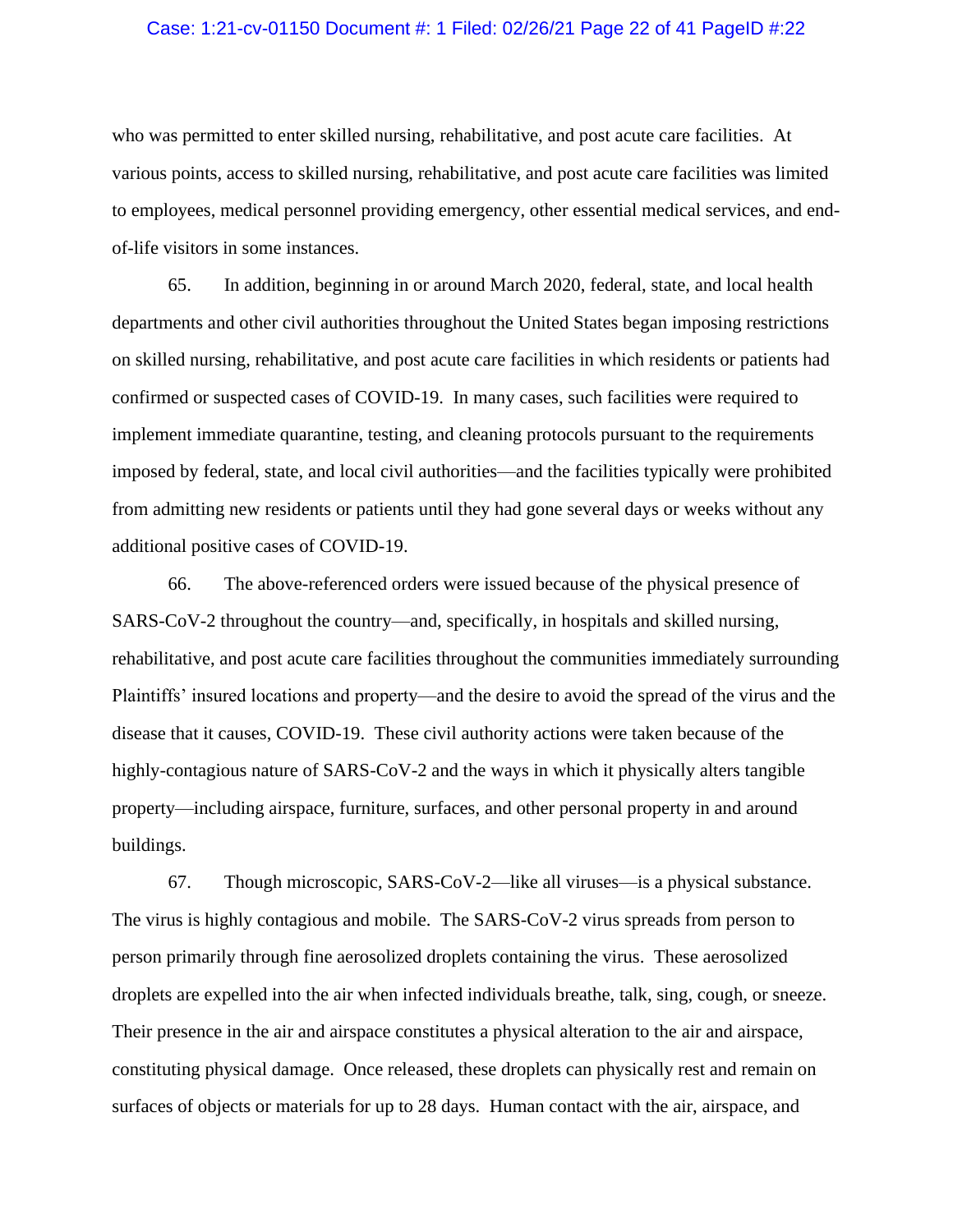# Case: 1:21-cv-01150 Document #: 1 Filed: 02/26/21 Page 23 of 41 PageID #:23

surfaces can lead to transmission of the virus, making it very dangerous for individuals to come in contact with property contaminated by the SARS-CoV-2 virus. This is a particular concern for places open to the public or that contain numerous common touchpoints and areas, such as door handles and bathrooms, with surfaces that are used by multiple people every day.

68. Aerosolized droplets expelled by individuals with COVID-19 also can linger suspended in the airspace of buildings for up to 16 hours. Scientists have likened the ubiquitous aerosolized droplets of the virus to smoke, present in the air long after the source of its dissemination has gone.<sup>24</sup> Thus, entering a building or other location where the SARS-CoV-2 virus is physically present in the air poses an imminent and severe risk to human health.

69. Because SARS-CoV-2 attaches to surfaces, lingers in the air and airspace of buildings, and can move through HVAC systems to spread throughout buildings, the presence of SARS-CoV-2 causes a distinct, demonstrable, physical alteration to property, thus causing "direct physical loss of or damage to property" as that phrase is used in the Policies.<sup>25</sup> Just like invisible pollution in water *alters* the water, the presence of the SARS-CoV-2 virus *alters* the air and airspace in which it is found and the property on which it lands. In fact, the presence of SARS-CoV-2-causes a physical transformation of the air and surfaces. It changes the air and the surfaces into dangerous transmission mechanisms for SARS-CoV-2, rendering the affected property unsafe and unfit for its ordinary functional use.

70. Thus, since March 2020, the SARS-CoV-2 virus has been widespread throughout the United States, causing physical loss of and damage to airspace and other property.

<sup>24</sup> *See* "Airborne Transmission of SARS-CoV-2," *Science* (Oct. 16, 2020), available at [https://science.sciencemag.org/content/370/6514/303.2.](https://science.sciencemag.org/content/370/6514/303.2)

<sup>25</sup> *See* Jianyun Lu & Zhicong Yang, *COVID-19 outbreak associated with air conditioning in restaurant, Guangzhou, China, 2020*, 26 Emerging Infectious Diseases 11 (Sep. 11, 2020), [https://wwwnc.cdc.gov/eid/article/26/11/20-3774\\_article#suggestedcitation](https://wwwnc.cdc.gov/eid/article/26/11/20-3774_article%23suggestedcitation) ("We conclude that the air conditioner prompted transmission of SARS-CoV-2; the customers in the airflow were at high risk for infection with SARS-CoV-2 in the poorly ventilated environment.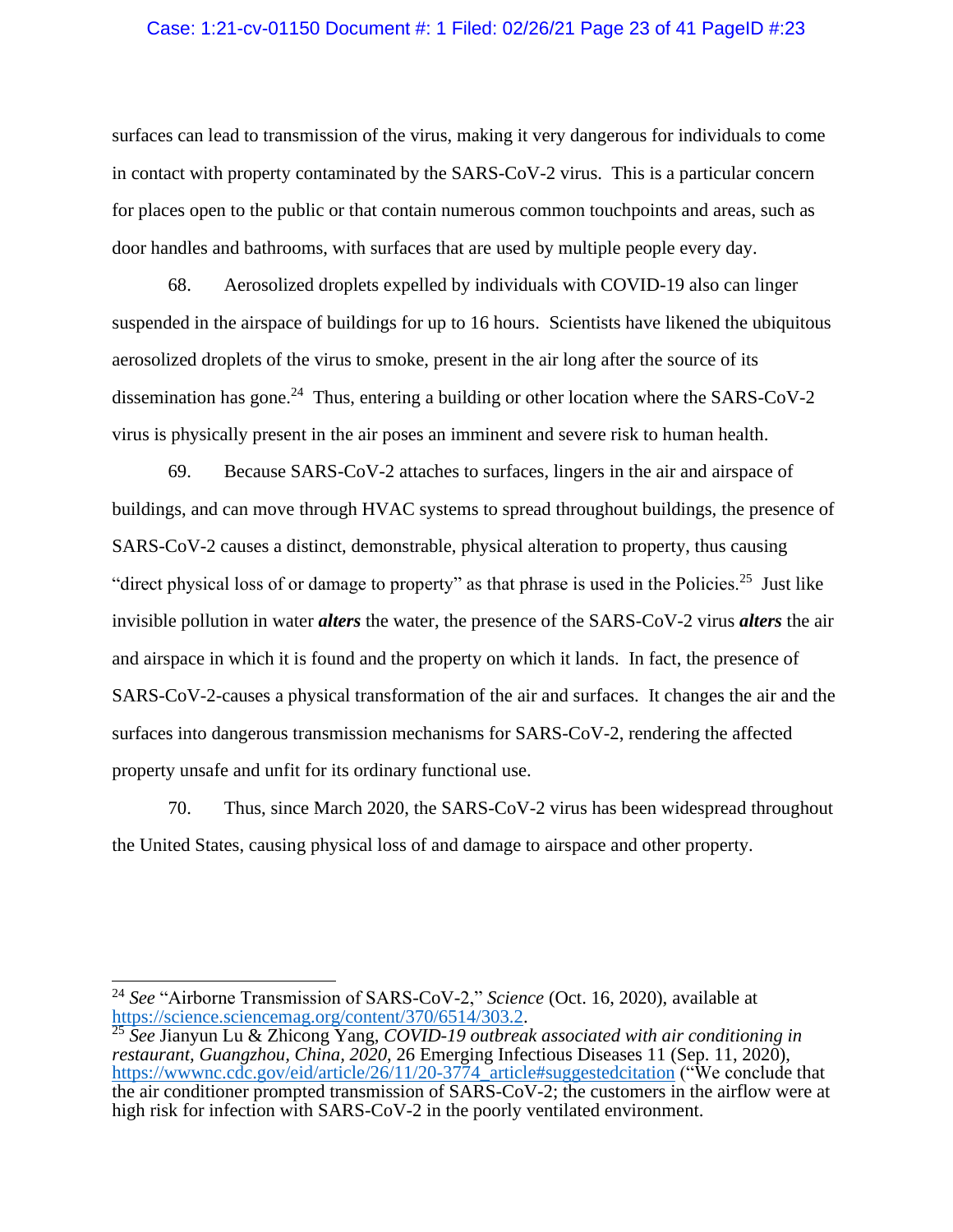#### **THE PLAINTIFFS' LOSSES**

71. As a result of SARS-CoV-2, COVID-19, and the aforementioned civil authority orders, each of the Plaintiffs have suffered loss and damage covered under the Policies issued by Zurich.

72. Indeed, SARS-CoV-2 has been present at each of the Facilities' insured locations, causing direct physical loss of or damage to property. Since late March 2020, the Facilities have had hundreds of confirmed cases of COVID-19 between their respective residents and employees.

73. Thus, since March 2020, SARS-CoV-2 has inevitably been present at various times at each of the Facilities' insured locations. Because SARS-CoV-2 can physically adhere to surfaces of property for several days and physically linger in the air in buildings for several hours, the presence of SARS-CoV-2 on or around property causes "direct physical loss of or damage to property" as that phrase is used in the Policies. In fact, given the manner in which SARS-CoV-2 lingers in the air and on surfaces and its manner of transmission, the presence of the virus at the Facilities' insured locations necessitated substantial physical transformations to property—including, but not limited to, physically rearranging the Facilities' insured locations (and the personal property within those locations) to make room for quarantine areas. These physical transformations impaired the Facilities' business operations, resulting in the necessary "Suspension" of the Facilities' business activities as that term is used in the Policies.

74. Furthermore, as a result of the confirmed presence of SARS-CoV-2 at the Facilities' insured premises and the imminent threat posed by the virus, each of the Facilities was prohibited by federal, state, and local health officials from admitting new residents and patients at various points in time. These orders of state and local health officials, who qualify as "civil authorities" as that phrase is used in the Policies, resulted in the necessary slowdown or "Suspension" of the Facilities' business activities. These civil authority orders also substantially impaired the essential functionality of the Facilities' premises by rendering the property unable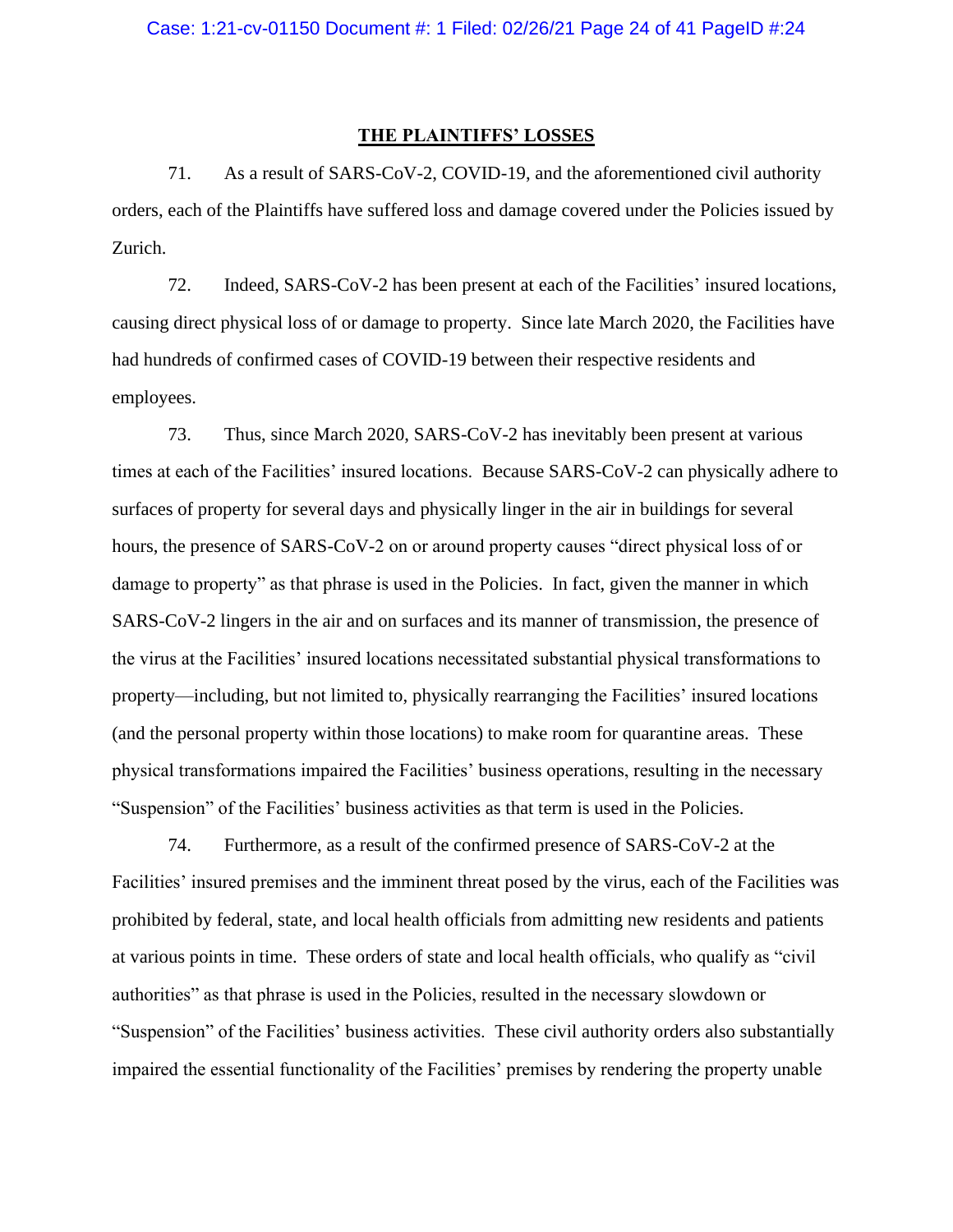## Case: 1:21-cv-01150 Document #: 1 Filed: 02/26/21 Page 25 of 41 PageID #:25

to be used for its intended and normal purpose and, consequently, causing "direct physical loss of or damage to property" as that phrase is used in the Policies.

75. In addition, each of the Facilities also suffered losses attributable to the inability of local hospitals and other medical providers to perform non-emergency, elective medical procedures. These local hospitals and medical providers qualify as the Facilities' "Direct Dependent Time Element Locations" and/or "Attraction Properties" as defined in the Policies. Indeed, the Facilities derive substantial revenue from patients admitted for rehabilitative care and other services following non-emergency, elective medical procedures and surgeries. Accordingly, when local hospitals and medical offices were prohibited by order of civil authority from performing non-emergency, elective medical procedures and surgeries, the Facilities suffered losses resulting from the necessary slowdown or "Suspension" of their business activities. This slowdown or "Suspension" of business activities was necessitated and caused by the presence of SARS-CoV-2 at local hospitals and medical offices, as well as the inability of local hospitals and medical offices to use their premises and property for their intended purposes—all of which constitutes "direct physical loss of or damage to property" as that phrase is used in the Policies.

76. Similarly, the Capstone Entities likewise suffered losses as a result of the inability of local hospitals and other medical providers to perform non-emergency, elective medical procedures. These local hospitals and medical providers qualify as the Capstone Entities' "Direct Dependent Time Element Locations" and/or "Attraction Properties" as defined in the Policies. Indeed, the Capstone Entities derive the vast majority of their revenue from providing non-emergency transportation services to and from nearby hospitals and medical offices. Accordingly, when local hospitals and medical offices were prohibited by order of civil authority from performing non-emergency, elective medical procedures and surgeries, and when providers were prohibited from seeing patients in their offices, the Capstone Entities suffered losses resulting from the necessary slowdown or "Suspension" of their business activities. This slowdown or "Suspension" of business activities was necessitated and caused by the presence of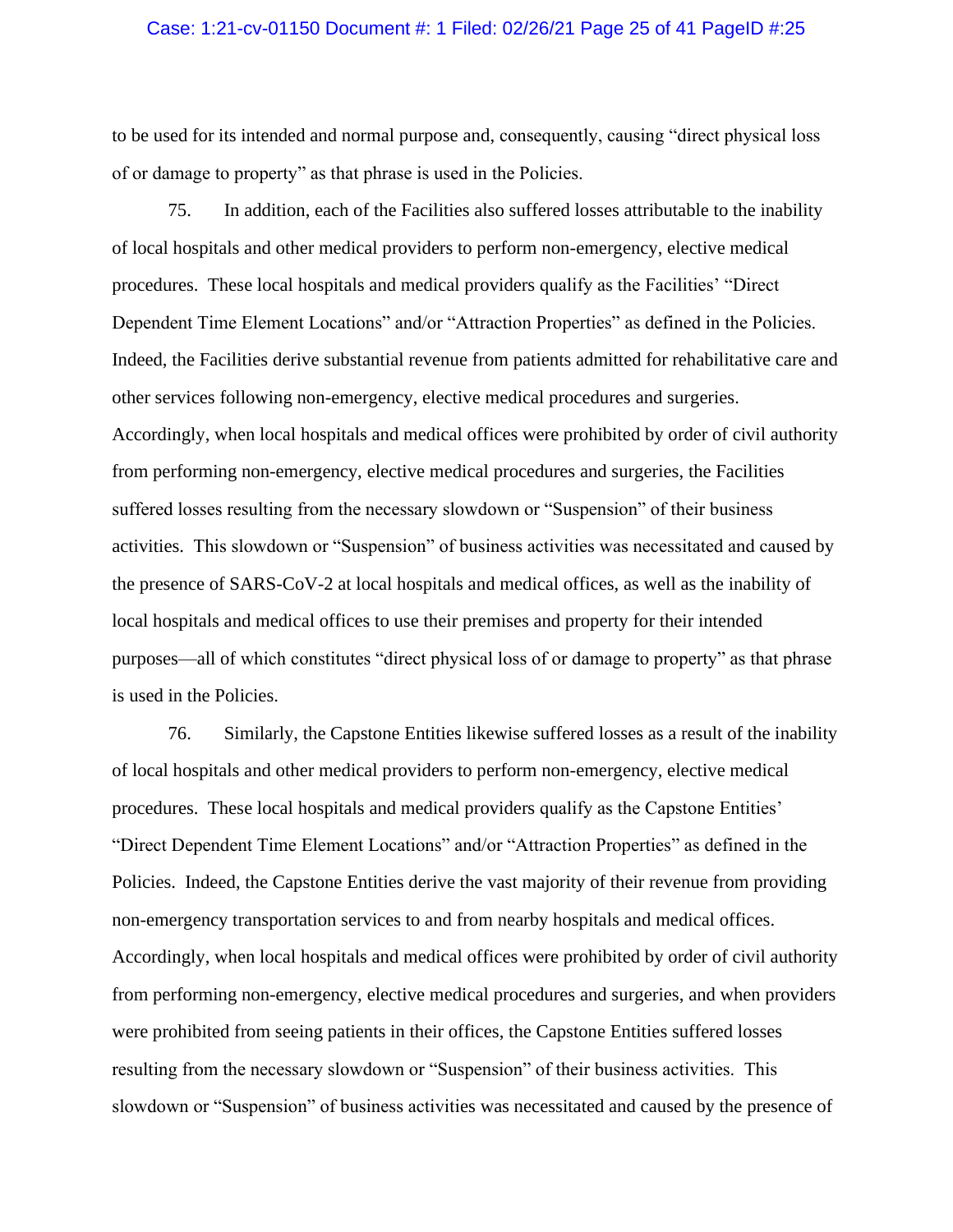## Case: 1:21-cv-01150 Document #: 1 Filed: 02/26/21 Page 26 of 41 PageID #:26

SARS-CoV-2 at local hospitals and medical offices, as well as the inability of local hospitals and medical offices to use their premises and property for their intended purposes—all of which constitutes "direct physical loss of or damage to property" as that phrase is used in the Policies.

77. Relatedly, the Capstone Entities suffered losses attributable to their inability to access local skilled nursing, rehabilitative, and post acute care facilities—which likewise qualify as the Capstone Entities' "Direct Dependent Time Element Locations" as defined in the Policies. Again, the Capstone Entities derive most of their revenue from transporting patients to and from hospitals and medical offices, and many of those patients are residents of local skilled nursing, rehabilitative, and post acute care facilities. Accordingly, during the periods when such individuals were unable to schedule non-emergency, elective medical procedures and surgeries, the Capstone Entities suffered losses resulting from the necessary slowdown or "Suspension" of their business activities. This slowdown or "Suspension of business activities was caused by the presence of SARS-CoV-2 at local skilled nursing, rehabilitative, and post acute care facilities, as well as the inability of these facilities to use their premises and property for their intended purposes—all of which constitutes "direct physical loss of or damage to property" as that phrase is used in the Policies.

78. Finally, the PMD Entities suffered losses attributable to their inability to access local skilled nursing and post acute care facilities—which qualify as the PMD Entities' "Direct Dependent Time Element Locations" as defined in the Policies. The PMD Entities derive most of their revenue by providing x-ray and mobile laboratory services to residents of nearby skilled nursing and post acute care facilities. Accordingly, during the periods when such individuals were unable to schedule non-emergency medical procedures, and when entry into such facilities was prohibited or severely restricted, there was reduced demand for the x-ray and mobile laboratory services that the PMD Entities provide, thereby causing the PMD Entities to suffer losses resulting from the necessary slowdown or "Suspension" of their business activities. This slowdown or "Suspension of business activities was caused by the presence of SARS-CoV-2 at local skilled nursing, rehabilitative, and post acute care facilities, as well as the inability of these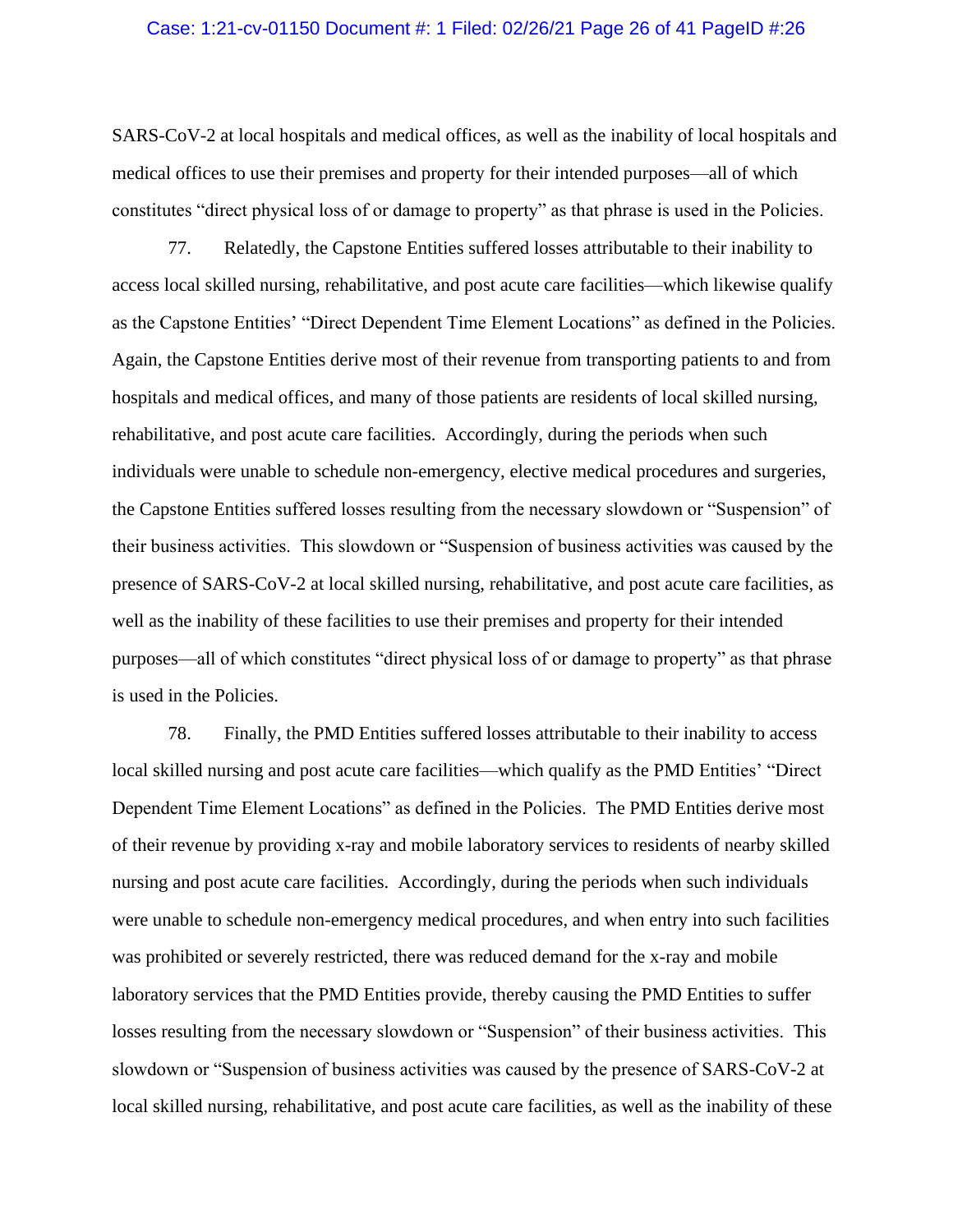## Case: 1:21-cv-01150 Document #: 1 Filed: 02/26/21 Page 27 of 41 PageID #:27

facilities to use their premises and property for their intended purposes—all of which constitutes "direct physical loss of or damage to property" as that phrase is used in the Policies.

79. Thus, Plaintiffs have suffered losses falling squarely within the coverage afforded under the Policies.

80. To the extent not waived or otherwise excused, Plaintiffs have complied with all terms and conditions precedent contained in the Policies. Therefore, Plaintiffs are entitled to all benefits of insurance provided by the Policies.

# **ZURICH'S BREACHES AND BAD FAITH CONDUCT**

81. Plaintiffs have sustained covered Time Element and Extra Expense losses as defined in the Policies. These Time Element and Extra Expense losses were sustained because of the "necessary **Suspension**" of Plaintiffs' business operations as a result of "direct physical loss of or damage to" insured premises, "Attraction Properties," and "Direct Dependent Time Element Locations." Plaintiffs' Time Element losses also were caused by various orders and actions of state and local health departments and other civil authorities throughout the United States, which constitute "order(s) of civil or military authority that prohibit[] access," as that phrase is used in the Policies.

82. Many of Plaintiffs' financial losses are insured under one or more "Special Coverages" in the Policies. These losses were caused by the presence of SARS-CoV-2 on, in, or around property, the various orders and actions of state and local health departments and other civil authorities throughout the United States, or both.

83. The various orders of state and local health departments and other civil authorities throughout the United States were issued in response to the presence of SARS-CoV-2 throughout the country, and specifically throughout the communities immediately surrounding Plaintiffs' insured premises and property, and to curb the spread of the virus and the disease that it causes, COVID-19.

84. Similarly, many Direct Dependent Time Element Locations and Attraction Properties located near Plaintiffs' premises or property suffered "direct physical loss of or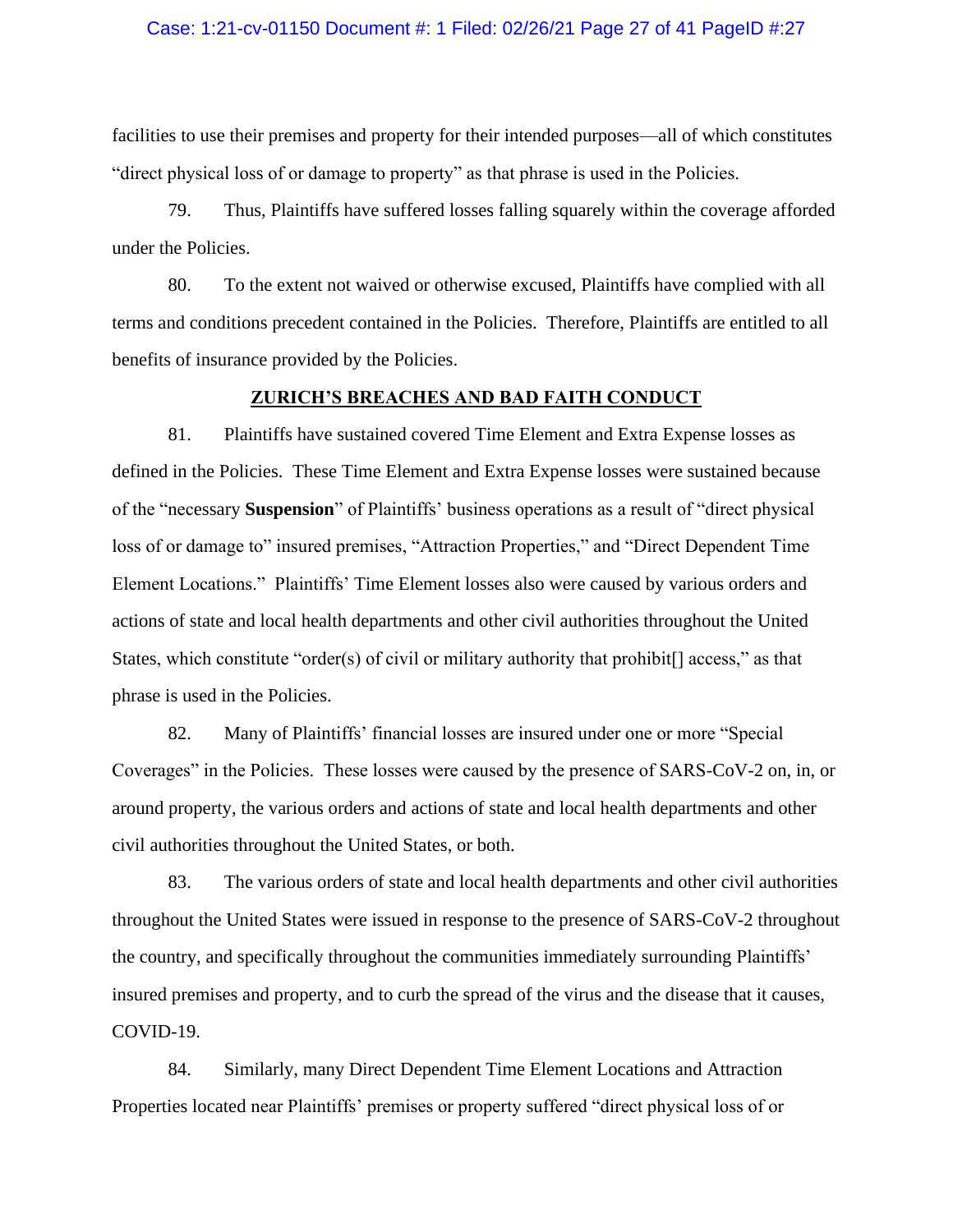#### Case: 1:21-cv-01150 Document #: 1 Filed: 02/26/21 Page 28 of 41 PageID #:28

damage" to property as a result of the presence of SARS-CoV-2 at their properties, the various orders and actions of state and local health departments and other civil authorities throughout the United States, or both. Again, on information and belief, SARS-CoV-2 was present on, in, and around property at various local Direct Dependent Time Element Locations and Attraction Properties near Plaintiffs' insured premises and property, rendering the Direct Dependent Time Element Locations and Attraction Properties unsafe and unusable, and causing direct physical loss or damage to property. Furthermore, given the nature of SARS-CoV-2 and how it causes loss and damage to property, the functionality of these Direct Dependent Time Element Locations and Attraction Properties was impaired and they were unable to be used for their normal and intended purposes. As a result of the "direct physical loss of or damage" to Direct Dependent Time Element Locations and Attraction Properties near Plaintiffs' insured premises and property, Plaintiffs sustained substantial financial losses covered under the Policies.

85. Although Plaintiffs sustained substantial losses falling squarely within the coverage afforded under the Policies, Zurich has failed and refused to acknowledge coverage for Plaintiffs' losses. Zurich also has refused to acknowledge coverage for Extra Expenses and other costs covered under the Policies, including costs reasonably and necessarily incurred by Plaintiffs to mitigate and prevent their losses.

86. In denying coverage for Plaintiffs' claims, and continuing to deny coverage, Zurich asserted that Plaintiffs' losses were not caused by "direct physical loss of or damage to property" and, in any event, would be excluded by the Contamination exclusion discussed above.

87. As discussed above, Plaintiffs are informed and believe, and on that basis allege, that contrary to its denial of coverage for Plaintiffs' claims, Zurich has known for decades that the presence of hazardous substances constitutes property damage. Zurich has also known for decades that its policies could be held to cover losses from the presence of a hazardous substance, such as a virus inside buildings, or because a building could not be used for its intended purpose or function. As Zurich is no doubt aware, many courts have held that the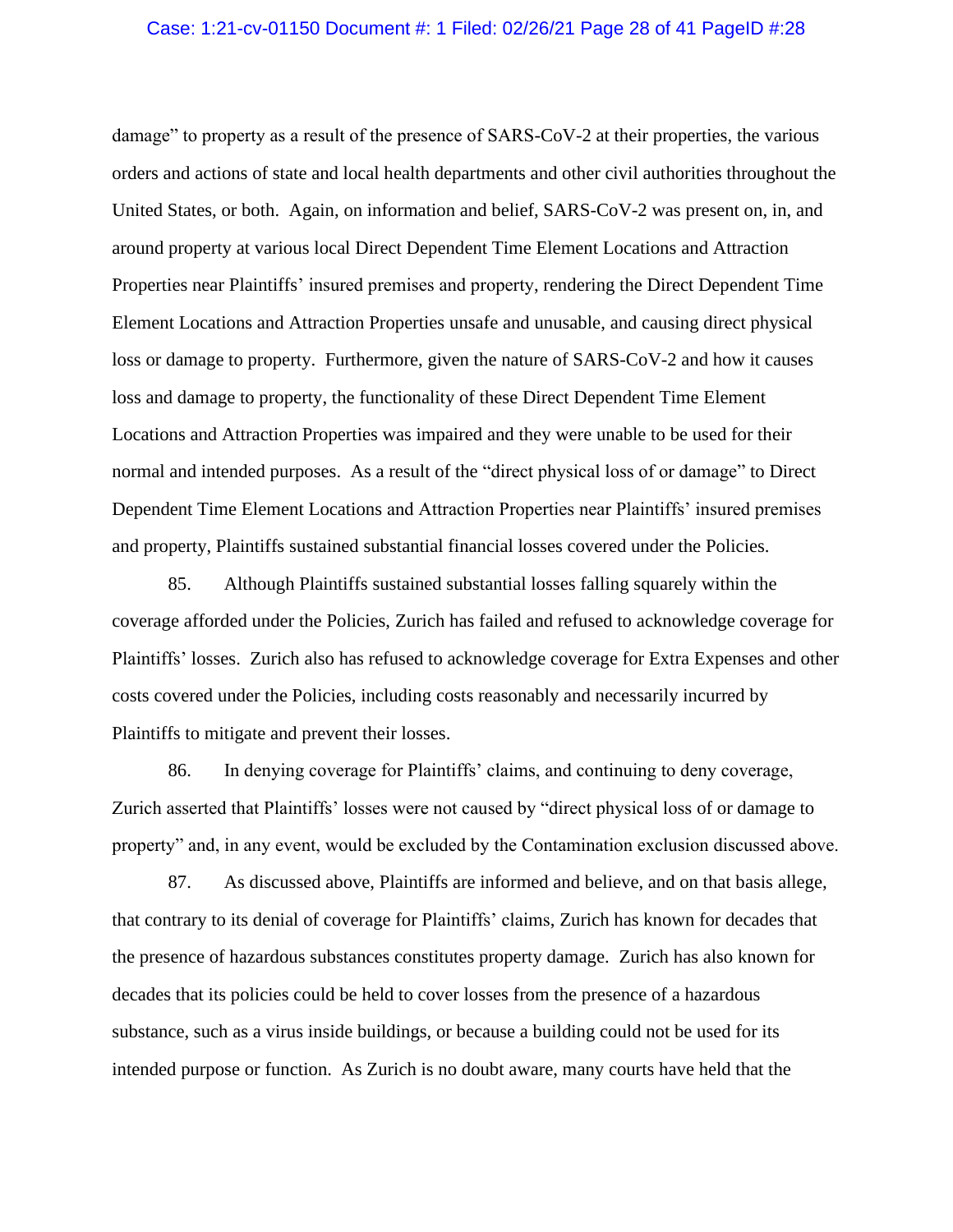## Case: 1:21-cv-01150 Document #: 1 Filed: 02/26/21 Page 29 of 41 PageID #:29

presence of a hazardous substance in property, including the airspace inside buildings, constitutes "direct physical loss of or damage" to property.

88. Before denying coverage, Zurich was required under the governing legal principles and insurance industry custom and practice to conduct a thorough investigation of facts that might support Plaintiffs' claims. Plaintiffs are informed and believe, and on that basis allege, that Zurich did not conduct the required investigation before denying Plaintiffs' claims. After a slanted and superficial investigation into Plaintiffs' losses, Zurich denied Plaintiffs' claims, incorrectly asserting that Plaintiffs' losses did not fall within the Policies' coverage. Zurich took this position even though Plaintiffs had established losses falling squarely within the Policies, and even though the Policies do not have any exclusions that apply as a bar to coverage.

89. Zurich denied coverage even though it knew, or should have known, that by selling the Policies without a virus exclusion or pandemic exclusion, Plaintiffs reasonably would understand and expect that the Policies covered losses associated with viruses. Zurich knew that it should not deny coverage when the Policies had no such exclusion, when its insureds reasonably would (and did) expect coverage for losses associated with viruses and pandemics, and when any ambiguity in the Policies would be resolved in favor of any reasonable interpretation held by Plaintiffs. And, perhaps most importantly, Zurich knew it should not and could not rely on an exclusion that was deleted from the Policies and narrowed substantially by endorsement.

90. Indeed, in recognition that it knew the Contamination exclusion in the Policies did not apply as framed, Zurich purported to modify the Contamination exclusion in the renewal policies it sold to Cornet Limited, Ltd. and Ensign Services, Inc. for the December 1, 2020, to December 1, 2021, policy period. In these renewal policies, Zurich replaced Endorsement EDGE-219-C (01/18) with Endorsement EDGE-219-D (10/20). In the revised iteration of the endorsement, Zurich included new language asserting that the "endorsement only applies to locations in Louisiana," a state in which no insured entities are even based. Zurich's gambit is a transparent and improper attempt to re-introduce the deleted Contamination exclusion and, going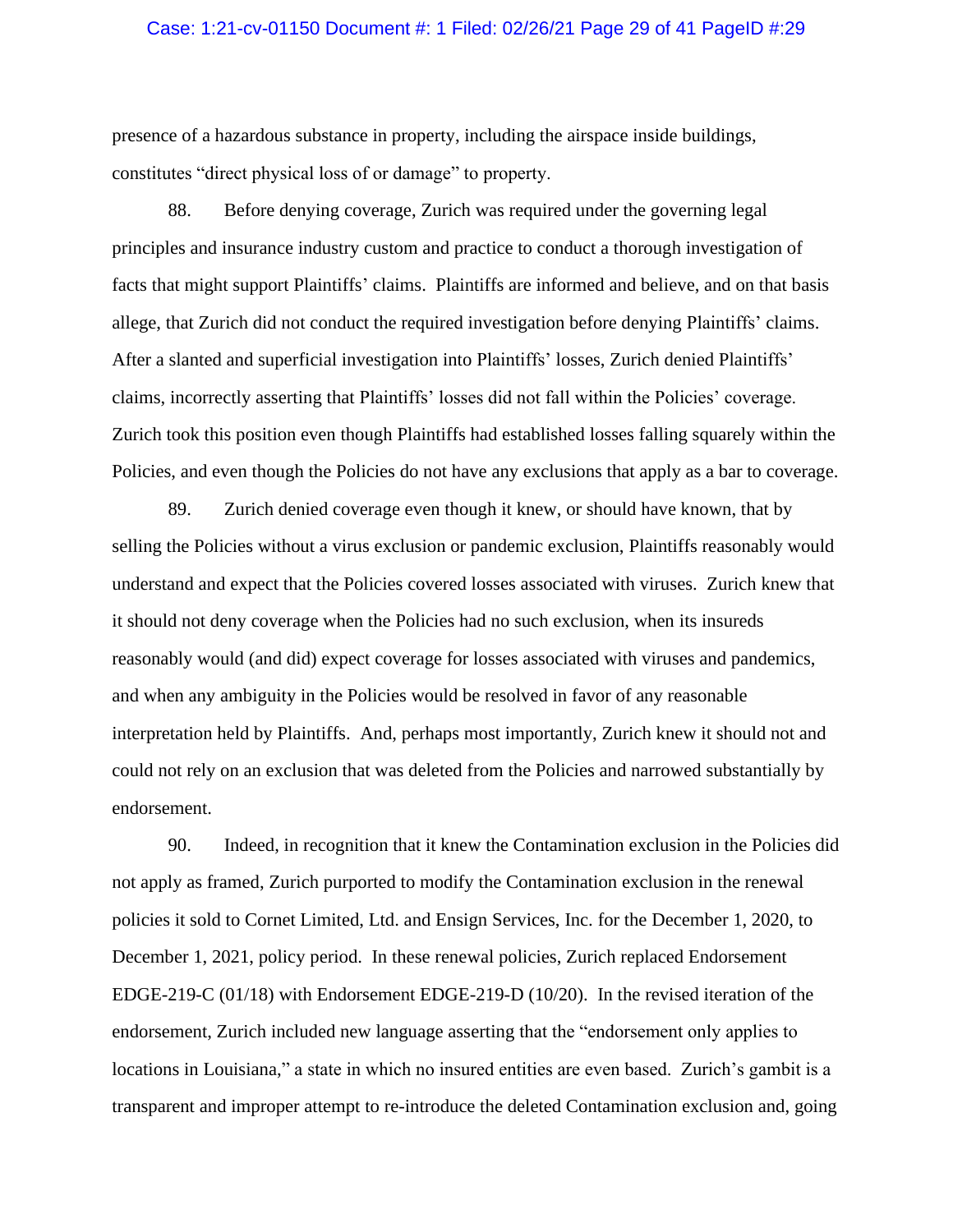# Case: 1:21-cv-01150 Document #: 1 Filed: 02/26/21 Page 30 of 41 PageID #:30

forward, make it applicable in all states other than Louisiana. It is clear that Zurich drafted and surreptitiously included this new endorsement with full knowledge that its prior endorsement i.e., the one that Zurich included in the Policies—was very different and was not limited in application to Louisiana. A true and correct copy of Endorsement EDGE-219-D (10/20) is attached hereto as **Exhibit C** and incorporated herein by reference.

91. Thus, Zurich knows that its reliance on the Contamination exclusion in the Policies is misplaced—just as it knows that, contrary to its denial of coverage, Plaintiffs' losses were caused by "direct physical loss of or damage to property."

92. By taking the positions and acting as alleged above, Zurich has breached its contractual obligations and acted in bad faith. Its wrongful conduct as alleged herein has caused, and will continue to cause, significant damage to Plaintiffs.

# **COUNT I: BREACH OF CONTRACT**

# **(Plaintiffs Granite Creek, Riverbend, Lynnwood, Lone Star, MavStar, Healthlift, New England Medical, and Medstar Against Zurich)**

93. Plaintiffs Granite Creek, Riverbend, Lynnwood, Lone Star, MavStar, Healthlift, New England Medical, and Medstar reallege and incorporate by reference paragraphs 1 through 92 above, as though fully set forth herein.

94. By acting as alleged above, Zurich breached its duties under the Cornet Policy.

95. Granite Creek, Riverbend, Lynnwood, Lone Star, MavStar, Healthlift, New

England Medical, and Medstar have performed all obligations required of them under the Cornet Policy, except those otherwise excused.

96. Zurich breached its duties under the Cornet Policy by, among other things:

a. Failing and refusing to pay for Time Element and Special Coverage losses sustained as a result of SARS-CoV-2, COVID-19, and/or the Civil Authority Orders;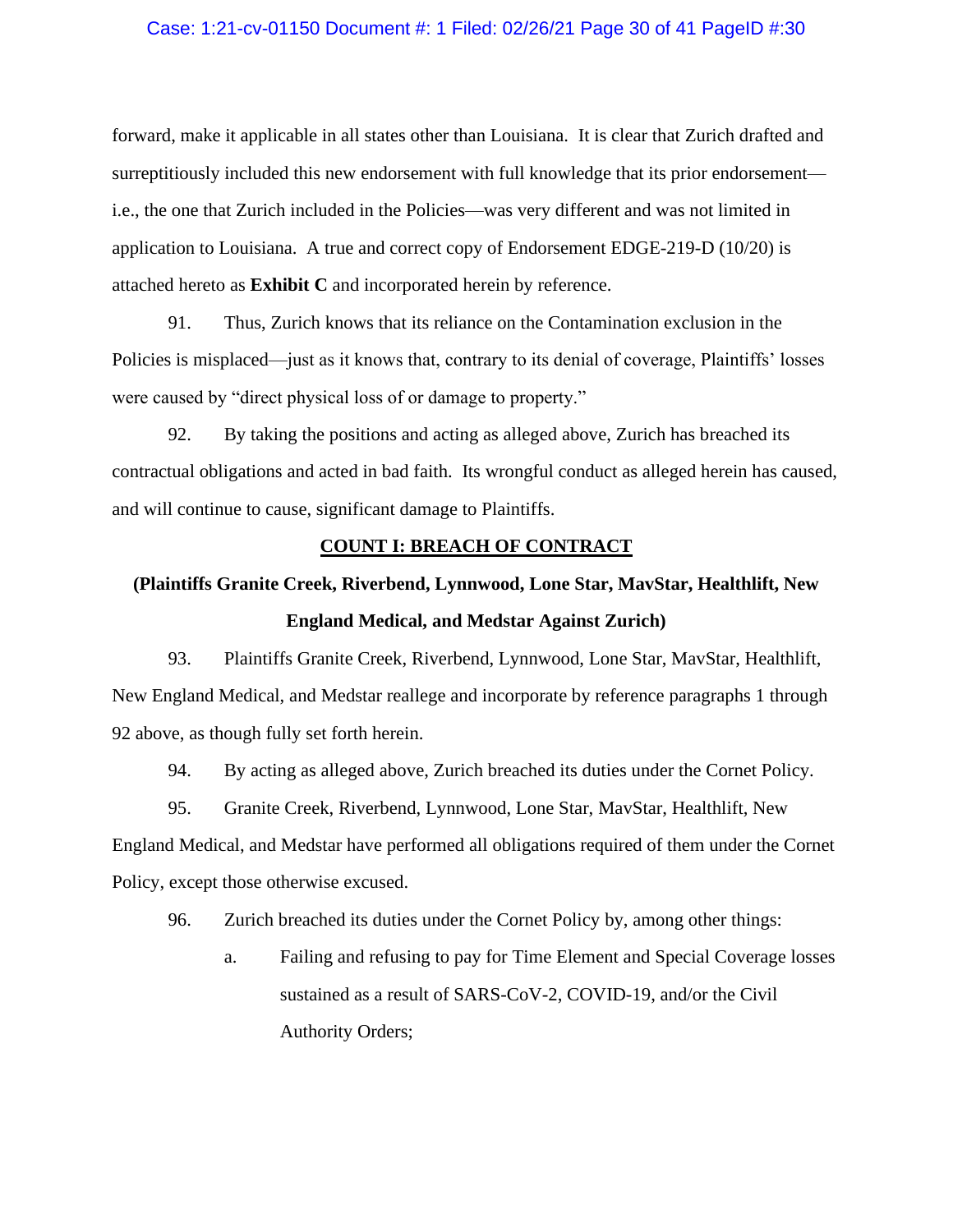- b. Failing and refusing to pay for Contingent Time Element losses, such as Attraction Property losses, sustained as a result of SARS-CoV-2, COVID-19, and/or the Civil Authority Orders;
- c. Failing and refusing to pay for Extra Expense incurred in response to SARS-CoV-2, COVID-19, and/or the Civil Authority Orders;
- d. Refusing to pay for the amounts that Granite Creek, Riverbend, Lynnwood, Lone Star, MavStar, Healthlift, New England Medical, and Medstar reasonably spent to reduce their losses, even though the Cornet Policy requires them to "mitigate" their losses and both the Cornet Policy and common law obligate Zurich to pay for amounts reasonably incurred in an effort to mitigate loss; and
- e. Otherwise acting as alleged above.

97. As a direct and proximate result of Zurich's breaches, Granite Creek, Riverbend, Lynnwood, Lone Star, MavStar, Healthlift, New England Medical, and Medstar have sustained, and will continue to sustain, damages in an amount to be proven in excess of this Court's jurisdictional limits. Granite Creek, Riverbend, Lynnwood, Lone Star, MavStar, Healthlift, New England Medical, and Medstar will seek leave to amend this Complaint once they ascertain the full extent of their damages. Granite Creek, Riverbend, Lynnwood, Lone Star, MavStar, Healthlift, New England Medical, and Medstar are also entitled to interest on their damages at the legal rate. Granite Creek, Riverbend, Lynnwood, Lone Star, MavStar, Healthlift, New England Medical, and Medstar continue to suffer damages because of Zurich's contractual breaches in amounts to be established at trial.

# **COUNT II: BREACH OF CONTRACT**

# **(Plaintiffs The Springs, Pacific Mobile, PMDTC, PMDLAB, and PMDCA Against Zurich)**

98. Plaintiffs The Springs, Pacific Mobile, PMDTC, PMDLAB, and PMDCA reallege and incorporate by reference paragraphs 1 through 92 above, as though fully set forth herein.

99. By acting as alleged above, Zurich breached its duties under the Policy.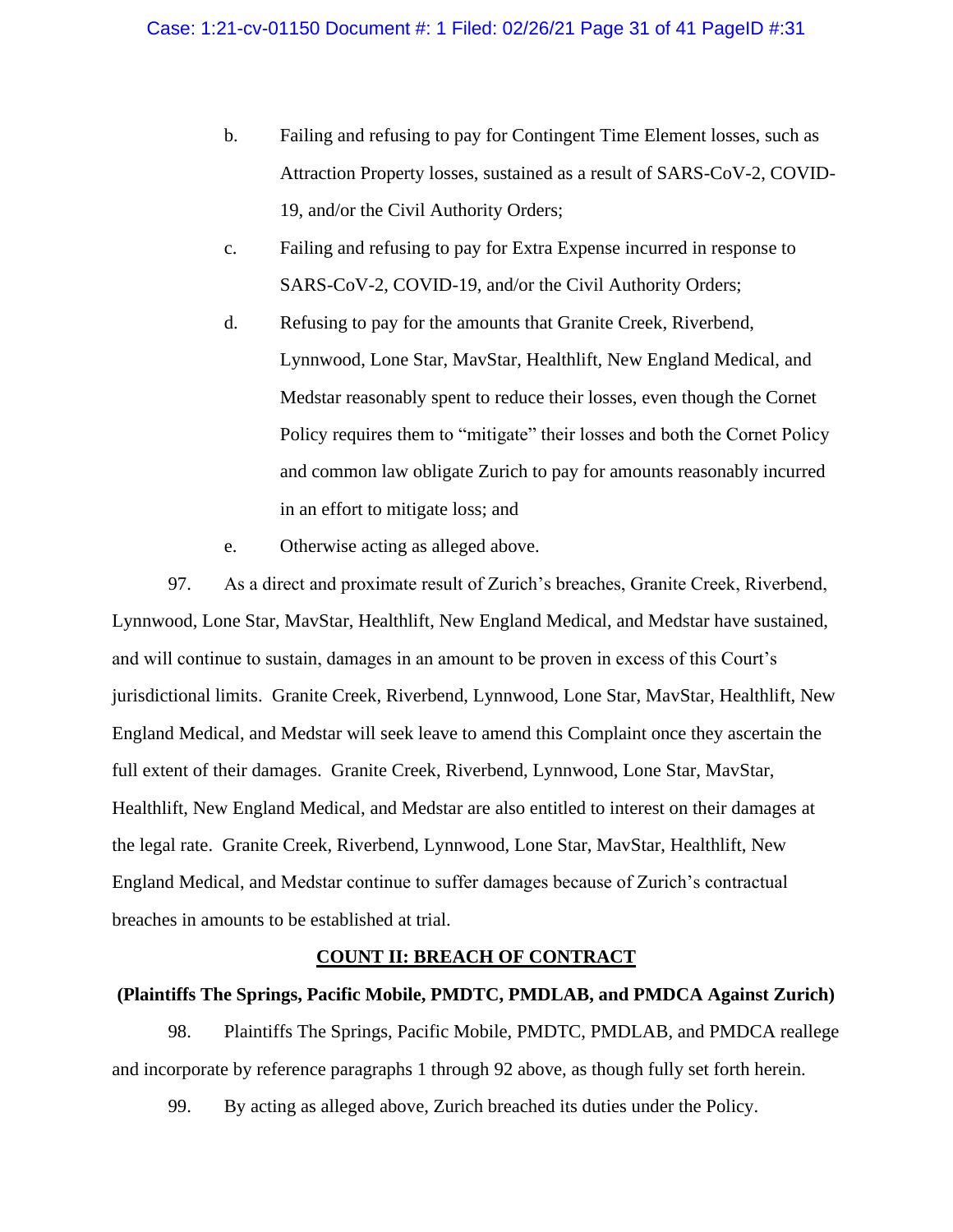## Case: 1:21-cv-01150 Document #: 1 Filed: 02/26/21 Page 32 of 41 PageID #:32

100. The Springs, Pacific Mobile, PMDTC, PMDLAB, and PMDCA have performed all obligations required of them under the Ensign Policy, except those otherwise excused.

101. Zurich breached its duties under the Ensign Policy that it issued to The Springs, Pacific Mobile, PMDTC, PMDLAB, and PMDCA by, among other things:

- a. Failing and refusing to pay for Time Element and Special Coverage losses sustained as a result of SARS-CoV-2, COVID-19, and/or the Civil Authority Orders;
- b. Failing and refusing to pay for Contingent Time Element losses, such as Attraction Property losses, sustained as a result of SARS-CoV-2, COVID-19, and/or the Civil Authority Orders;
- c. Failing and refusing to pay for Extra Expense incurred in response to SARS-CoV-2, COVID-19, and/or the Civil Authority Orders;
- d. Refusing to pay for the amounts that The Springs, Pacific Mobile, PMDTC, PMDLAB, and PMDCA reasonably spent to reduce their losses, even though the Ensign Policy requires them to "mitigate" their losses and both Ensign Policy and common law obligate Zurich to pay for amounts reasonably incurred in an effort to mitigate loss; and
- e. Otherwise acting as alleged above.

102. As a direct and proximate result of Zurich's breaches, The Springs, Pacific Mobile, PMDTC, PMDLAB, and PMDCA have sustained, and will continue to sustain, damages in an amount to be proven in excess of this Court's jurisdictional limits. The Springs, Pacific Mobile, PMDTC, PMDLAB, and PMDCA will seek leave to amend this Complaint once they ascertain the full extent of their damages. The Springs, Pacific Mobile, PMDTC, PMDLAB, and PMDCA are also entitled to interest on their damages at the legal rate. The Springs, Pacific Mobile, PMDTC, PMDLAB, and PMDCA continue to suffer damages because of Zurich's contractual breaches in amounts to be established at trial.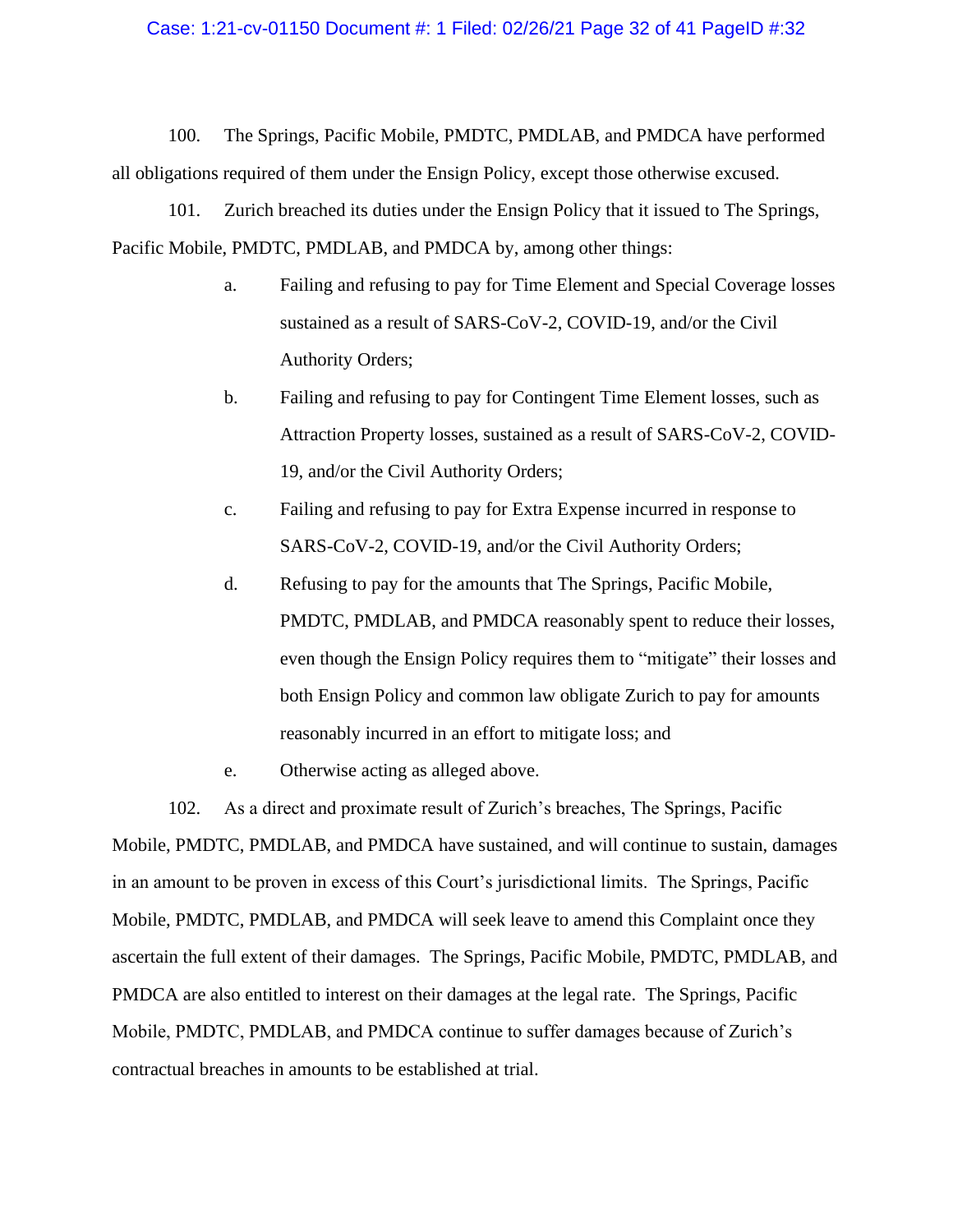## **COUNT III: BAD FAITH DENIAL OF INSURANCE**

# **(Granite Creek, Riverbend, Lynnwood, Lone Star, MavStar, Healthlift, New England Medical, and Medstar Against Zurich)**

103. Plaintiffs Granite Creek, Riverbend, Lynnwood, Lone Star, MavStar, Healthlift, New England Medical, and Medstar reallege and incorporate by reference each of the allegations contained in paragraphs 1 through 92, and 94 through 96 above, as though fully alleged herein.

104. At all pertinent times, Zurich had a duty to act in good faith and deal fairly with Granite Creek, Riverbend, Lynnwood, Lone Star, MavStar, Healthlift, New England Medical, and Medstar as its insureds, and Zurich was and is forbidden from doing anything which will have the effect of destroying or injuring their rights to receive the full benefits of the contract. This is a duty that extends to and informs all of Zurich's obligations under the Cornet Policy.

105. This duty of good faith and fair dealing includes affirmative duties to promptly, fairly and honestly investigate and evaluate each claim, to reach valid coverage positions, and to articulate the reasons for such positions.

106. Instead of complying with these duties, Zurich breached its duty of good faith and fair dealing by, among other things:

- a. failing to conduct a full and thorough investigation of claims for insurance coverage under the Cornet Policy and asserting grounds for denying coverage without conducting such investigation;
- b. wrongfully and unreasonably asserting grounds for denying coverage that it knew, or should have known, are not supported by, and in fact are contrary to, the terms of the Cornet Policy, the law, and the facts;
- c. failing to fully inquire into the bases that might support coverage for Granite Creek, Riverbend, Lynnwood, Lone Star, MavStar, Healthlift, New England Medical, and Medstar, claims;
- d. failing to conduct an adequate investigation of the losses suffered by Granite Creek, Riverbend, Lynnwood, Lone Star, MavStar, Healthlift,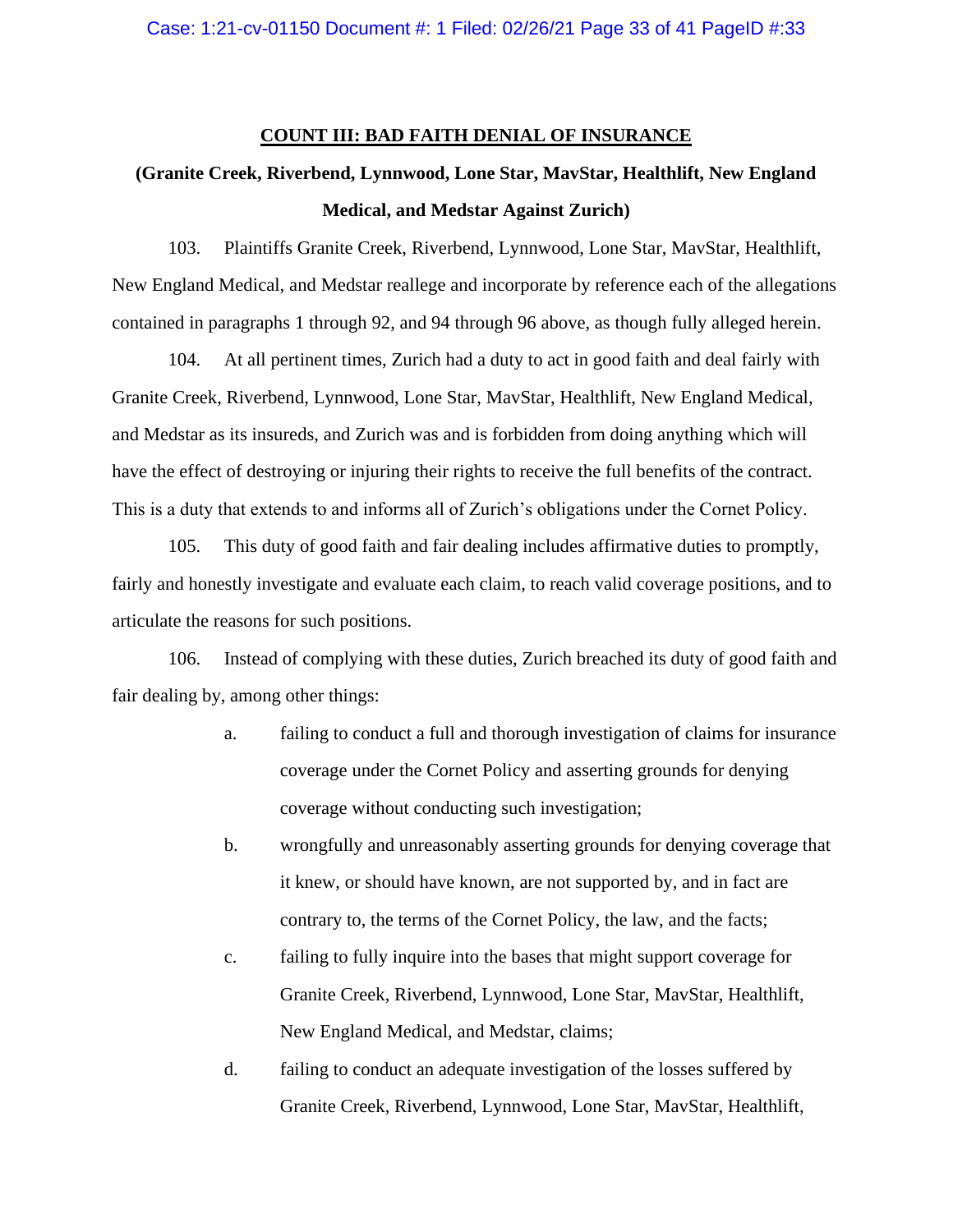New England Medical, and Medstar, and asserting grounds for disputing coverage based on its inadequate investigation;

- e. unreasonably failing and refusing to honor its promises and representations in the Cornet Policy it issued to Granite Creek, Riverbend, Lynnwood, Lone Star, MavStar, Healthlift, New England Medical, and Medstar;
- f. giving greater consideration to its own interests than it gave to Granite Creek, Riverbend, Lynnwood, Lone Star, MavStar, Healthlift, New England Medical, and Medstar's interests; and
- g. otherwise acting as alleged above.

107. Zurich knew there was no reasonable basis, or recklessly disregarded the lack of reasonable basis, for the foregoing acts and/or omissions.

108. In breach of the implied covenant of good faith and fair dealing, Zurich did the things and committed the acts alleged above for the purpose of consciously withholding from Granite Creek, Riverbend, Lynnwood, Lone Star, MavStar, Healthlift, New England Medical, and Medstar the rights and benefits to which there are and were entitled under the Cornet Policy.

109. Such actions are inconsistent with the reasonable expectations of Granite Creek, Riverbend, Lynnwood, Lone Star, MavStar, Healthlift, New England Medical, and Medstar are contrary to established industry custom and practice, are contrary to legal requirements, are contrary to the express terms of the Cornet Policy, and constitute bad faith.

110. As a direct and proximate result of these bad faith breaches, which are continuing as of the date of the filing of this Complaint, Granite Creek, Riverbend, Lynnwood, Lone Star, MavStar, Healthlift, New England Medical, and Medstar have sustained, and will continue to sustain, significant compensatory and monetary damages, as well as punitive damages, for which the Insurers are liable. Furthermore, Granite Creek, Riverbend, Lynnwood, Lone Star, MavStar, Healthlift, New England Medical, and Medstar are entitled to an award of attorneys' fees and costs.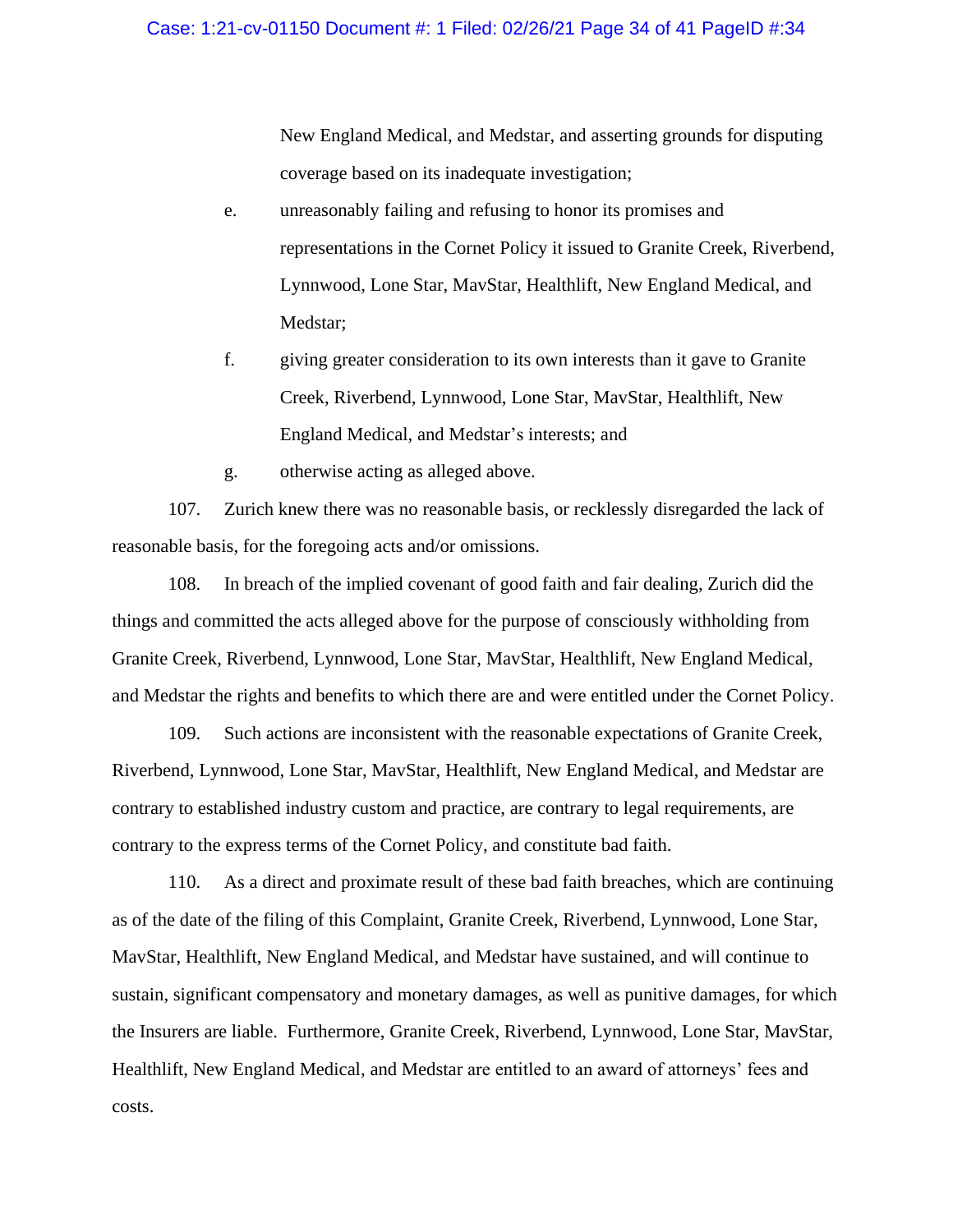# **COUNT IV: BAD FAITH DENIAL OF INSURANCE**

#### **(Plaintiffs The Springs, Pacific Mobile, PMDTC, PMDLAB, and PMDCA Against Zurich)**

111. Plaintiffs The Springs, Pacific Mobile, PMDTC, PMDLAB, and PMDCA reallege and incorporate by reference each of the allegations contained in paragraphs 1 through 92, and 99 through 101 above, as though fully alleged herein.

112. At all pertinent times, Zurich had a duty to act in good faith and deal fairly with The Springs, Pacific Mobile, PMDTC, PMDLAB, and PMDCA as its insureds, and Zurich was and is forbidden from doing anything which will have the effect of destroying or injuring their rights to receive the full benefits of the contract. This is a duty that extends to and informs all of the Zurich's obligations under the Ensign Policy.

113. This duty of good faith and fair dealing includes affirmative duties to promptly, fairly and honestly investigate and evaluate each claim, to reach valid coverage positions, and to articulate the reasons for such positions.

114. Instead of complying with these duties, Zurich breached its duty of good faith and fair dealing by, among other things:

- a. failing to conduct a full and thorough investigation of claims for insurance coverage under the Ensign Policy and asserting grounds for denying coverage without conducting such investigation;
- b. wrongfully and unreasonably asserting grounds for denying coverage that they knew, or should have known, are not supported by, and in fact are contrary to, the terms of the Ensign Policy, the law, and the facts;
- c. failing to fully inquire into the bases that might support coverage for The Springs, Pacific Mobile, PMDTC, PMDLAB, and PMDCA's claims;
- d. failing to conduct an adequate investigation of the losses suffered by The Springs, Pacific Mobile, PMDTC, PMDLAB, and PMDCA, and asserting grounds for disputing coverage based on its inadequate investigation;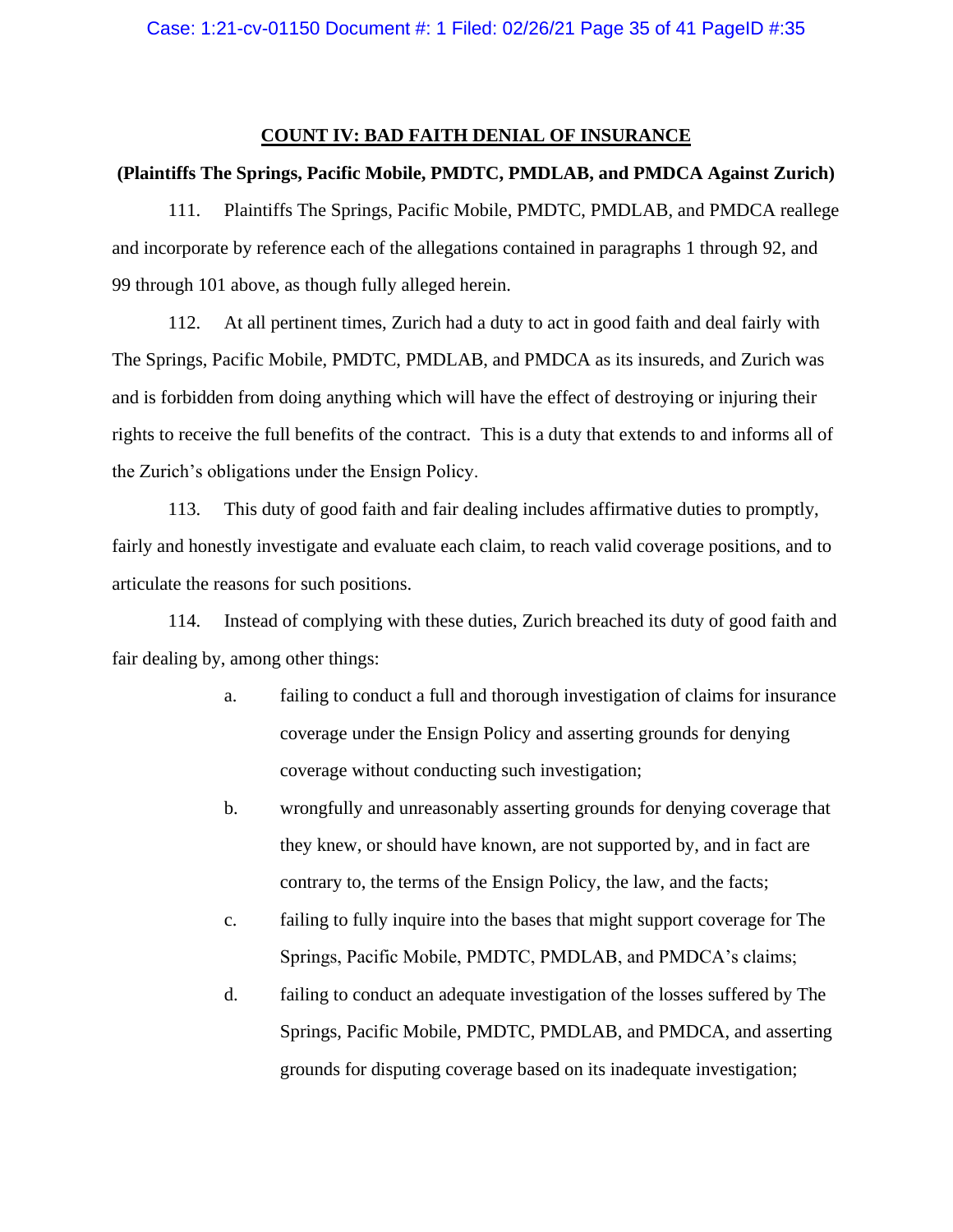- e. unreasonably failing and refusing to honor its promises and representations in the Ensign Policy it issued to The Springs, Pacific Mobile, PMDTC, PMDLAB, and PMDCA;
- f. giving greater consideration to its own interests than it gave to The Springs, Pacific Mobile, PMDTC, PMDLAB, and PMDCA's interests; and
- g. otherwise acting as alleged above.

115. Zurich knew there was no reasonable basis, or recklessly disregarded the lack of reasonable basis, for the foregoing acts and/or omissions.

116. In breach of the implied covenant of good faith and fair dealing, Zurich did the things and committed the acts alleged above for the purpose of consciously withholding from The Springs, Pacific Mobile, PMDTC, PMDLAB, and PMDCA the rights and benefits to which they are and were entitled under the Ensign Policy.

117. Such actions are inconsistent with the reasonable expectations of The Springs, Pacific Mobile, PMDTC, PMDLAB, and PMDCA, are contrary to established industry custom and practice, are contrary to legal requirements, are contrary to the express terms of the Ensign Policy, and constitute bad faith.

118. As a direct and proximate result of these bad faith breaches, which are continuing as of the date of the filing of this Complaint, The Springs, Pacific Mobile, PMDTC, PMDLAB, and PMDCA has sustained, and will continue to sustain, significant compensatory and monetary damages, as well as punitive damages, for which the Insurers are liable. Furthermore, The Springs, Pacific Mobile, PMDTC, PMDLAB, and PMDCA are entitled to an award of attorneys' fees and costs.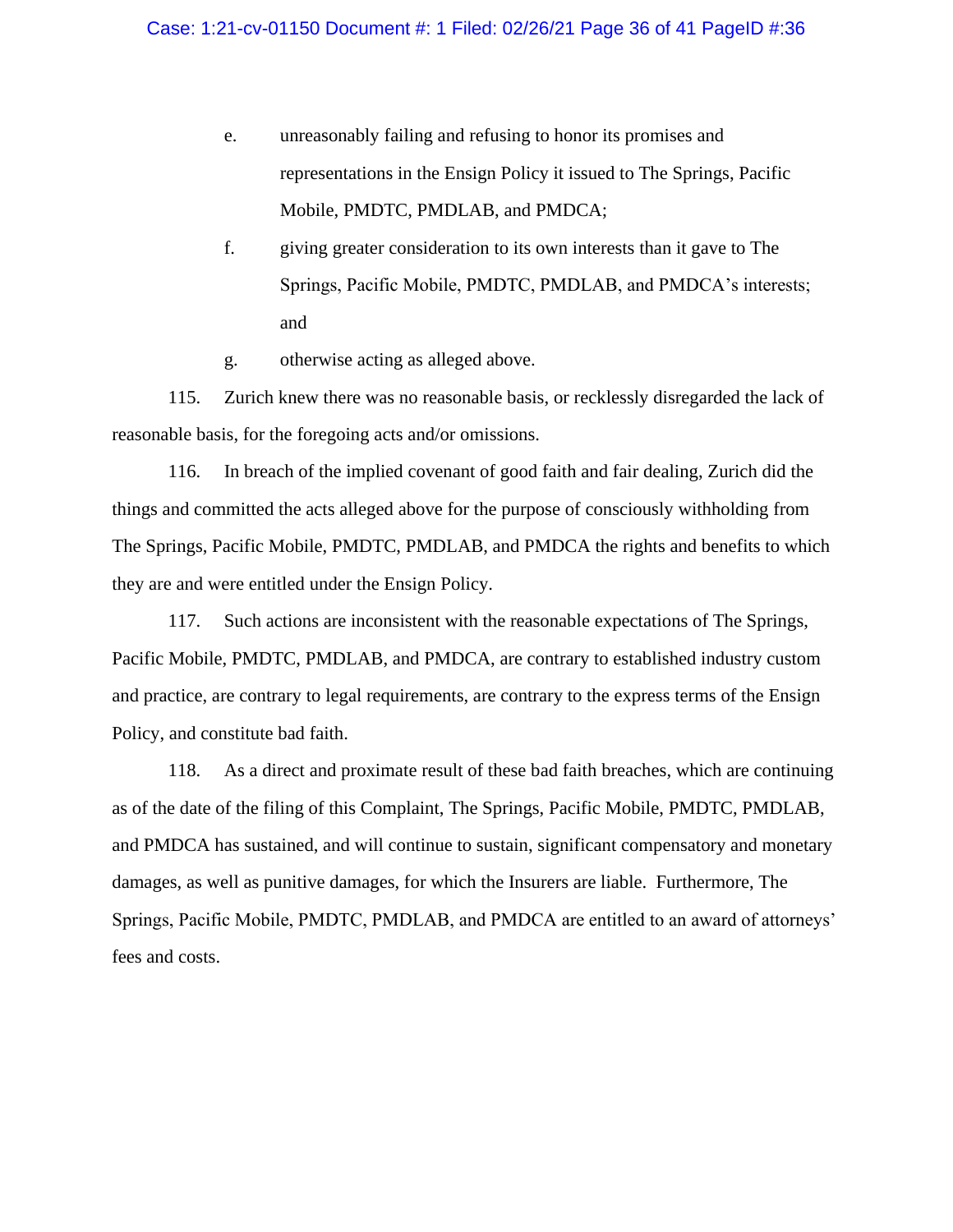#### **COUNT V: DECLARATORY JUDGMENT**

# **(Plaintiffs Granite Creek, Riverbend, Lynnwood, Lone Star, MavStar, Healthlift, New England Medical, and Medstar Against Zurich)**

119. Plaintiffs Granite Creek, Riverbend, Lynnwood, Lone Star, MavStar, Healthlift, New England Medical, and Medstar reallege and incorporate by reference each of the allegations contained in paragraphs 1 through 92 above, as though fully alleged herein.

120. Granite Creek, Riverbend, Lynnwood, Lone Star, MavStar, Healthlift, New England Medical, and Medstar contend that they are entitled to coverage for their losses under the Cornet Policy and that their contentions stated above are correct.

121. Granite Creek, Riverbend, Lynnwood, Lone Star, MavStar, Healthlift, New England Medical, and Medstar are informed and believe, and on that basis allege, that Zurich disputes their contentions and contends that they are not entitled to coverage under the Cornet Policy for any of their losses.

122. Therefore, an actual and justiciable controversy exists between Granite Creek, Riverbend, Lynnwood, Lone Star, MavStar, Healthlift, New England Medical, and Medstar and Zurich concerning the matters alleged herein.

123. Granite Creek, Riverbend, Lynnwood, Lone Star, MavStar, Healthlift, New England Medical, and Medstar seek a judicial declaration by this Court in accord with its contentions and rejecting Zurich's contentions and stating that their losses are insured under the Cornet Policy.

124. A declaration is necessary at this time in order that the parties' dispute may be resolved and that they may be aware of their prospective rights and duties.

# **COUNT VI: DECLARATORY JUDGMENT**

#### **(Plaintiffs The Springs, Pacific Mobile, PMDTC, PMDLAB, and PMDCA Against Zurich)**

125. Plaintiffs The Springs, Pacific Mobile, PMDTC, PMDLAB, and PMDCA reallege and incorporate by reference each of the allegations contained in paragraphs 1 through 92 above, as though fully alleged herein.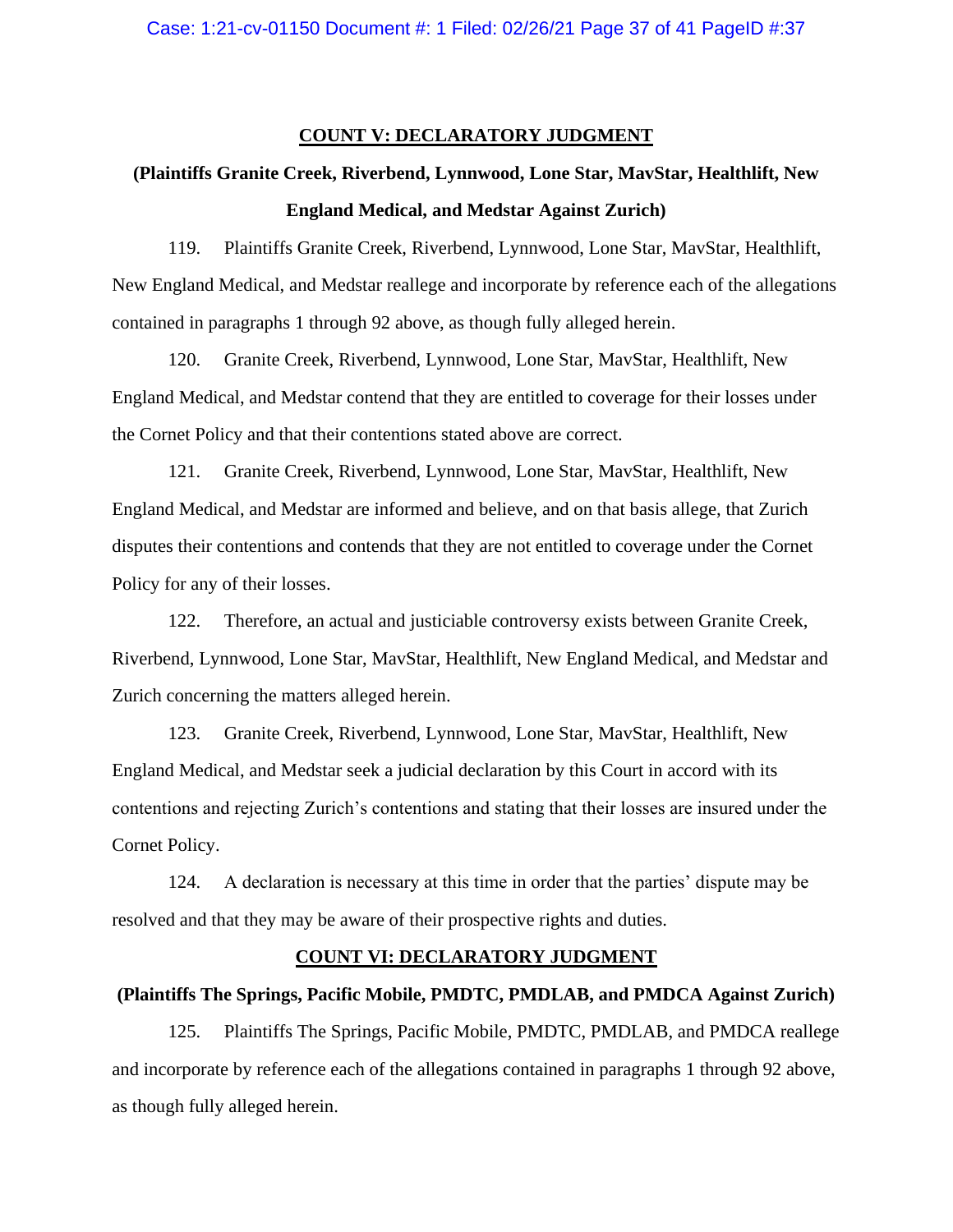## Case: 1:21-cv-01150 Document #: 1 Filed: 02/26/21 Page 38 of 41 PageID #:38

126. The Springs, Pacific Mobile, PMDTC, PMDLAB, and PMDCA contend that they are entitled to coverage for their losses under the Ensign Policy and that their contentions stated above are correct.

127. The Springs, Pacific Mobile, PMDTC, PMDLAB, and PMDCA are informed and believe, and on that basis allege, that Zurich disputes their contentions and contends that they are not entitled to coverage under the Ensign Policy for any of their losses.

128. Therefore, an actual and justiciable controversy exists between The Springs, Pacific Mobile, PMDTC, PMDLAB, and PMDCA and Zurich concerning the matters alleged herein.

129. The Springs, Pacific Mobile, PMDTC, PMDLAB, and PMDCA seek a judicial declaration by this Court in accord with their contentions and rejecting Zurich's contentions and stating that their losses are insured under the Ensign Policy.

130. A declaration is necessary at this time in order that the parties' dispute may be resolved and that they may be aware of their prospective rights and duties.

#### **PRAYER FOR RELIEF**

WHEREFORE, Plaintiffs pray that the Court:

#### **ON COUNT I**

1. Enter a judgment on Count I of the Complaint in favor of Granite Creek, Riverbend, Lynnwood, Lone Star, MavStar, Healthlift, New England Medical, and Medstar against Zurich and award damages for breach of contract in an amount to be proven at trial, plus the legal interest;

#### **ON COUNT II**

2. Enter a judgment on Count II of the Complaint in favor of The Springs, Pacific Mobile, PMDTC, PMDLAB, and PMDCA against Zurich and award damages for breach of contract in an amount to be proven at trial, plus the legal interest;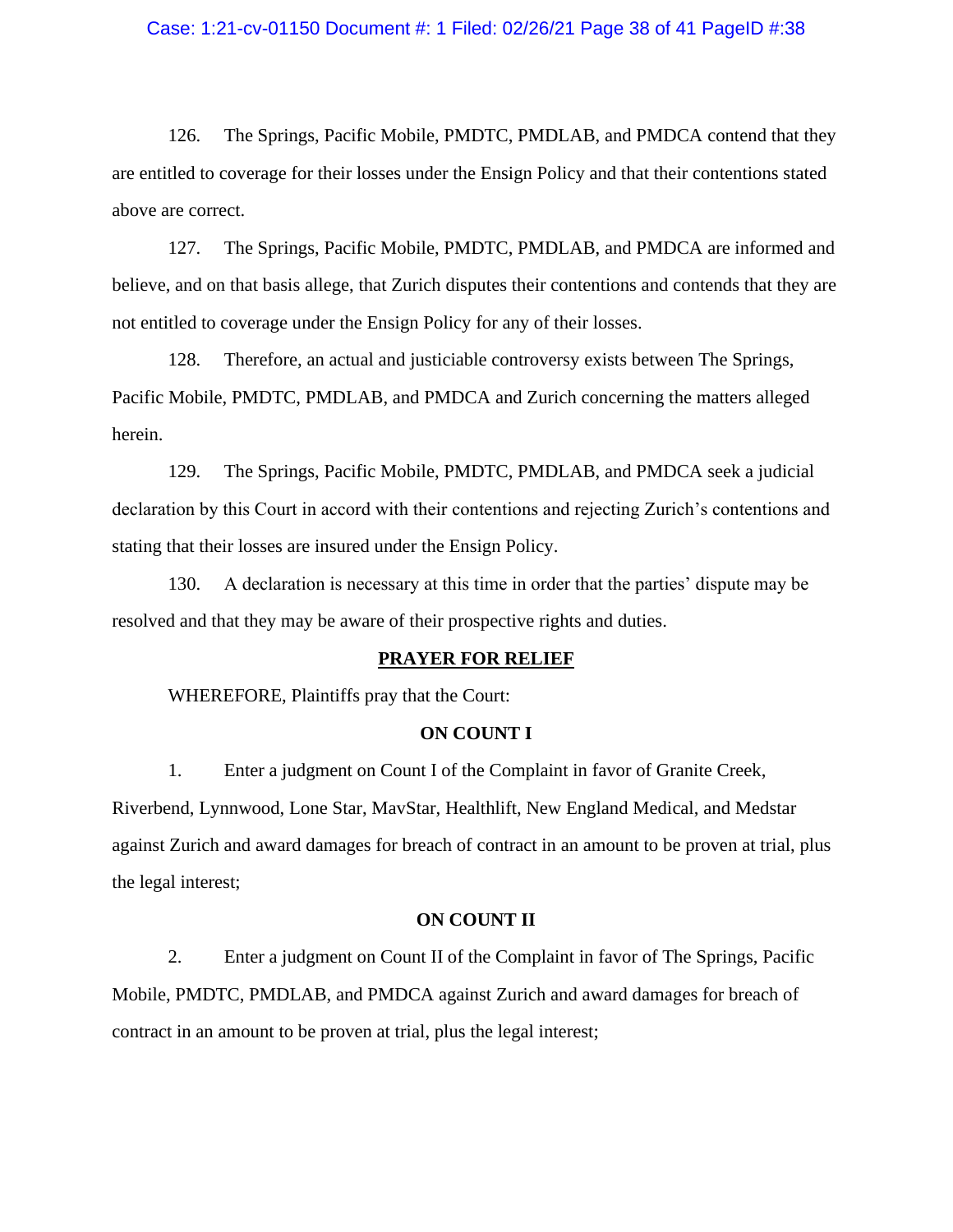#### **ON COUNT III**

3. Enter a judgment on County III of the Complaint in favor of Granite Creek, Riverbend, Lynnwood, Lone Star, MavStar, Healthlift, New England Medical, and Medstar against Zurich for damages, including reasonable attorneys' fees plus interest, according to proof at the time of trial;

4. Enter a judgment in favor of Granite Creek, Riverbend, Lynnwood, Lone Star, MavStar, Healthlift, New England Medical, and Medstar against Zurich for punitive damages in an amount to be determined at the time of trial;

## **ON COUNT IV**

5. Enter a judgment on Count IV of the Complaint in favor of The Springs, Pacific Mobile, PMDTC, PMDLAB, and PMDCA against Zurich for damages, including reasonable attorneys' fees plus interest, according to proof at the time of trial;

6. Enter a judgment on Count IV of the Complaint in favor of The Springs, Pacific Mobile, PMDTC, PMDLAB, and PMDCA against Zurich for punitive damages in an amount to be determined at the time of trial;

#### **ON COUNT V**

7. Enter a judgment on Count V of the Complaint in favor of Granite Creek, Riverbend, Lynnwood, Lone Star, MavStar, Healthlift, New England Medical, and Medstar against Zurich and a declaration in accord with Plaintiffs' contentions, as follows;

- i. Granite Creek, Riverbend, Lynnwood, Lone Star, MavStar, Healthlift, New England Medical, and Medstar are entitled to coverage for their losses under the Cornet Policy and that their contentions stated above are correct;
- ii. Zurich is obligated to pay Granite Creek, Riverbend, Lynnwood, Lone Star, MavStar, Healthlift, New England Medical, and Medstar for the full amount of the losses incurred as alleged herein.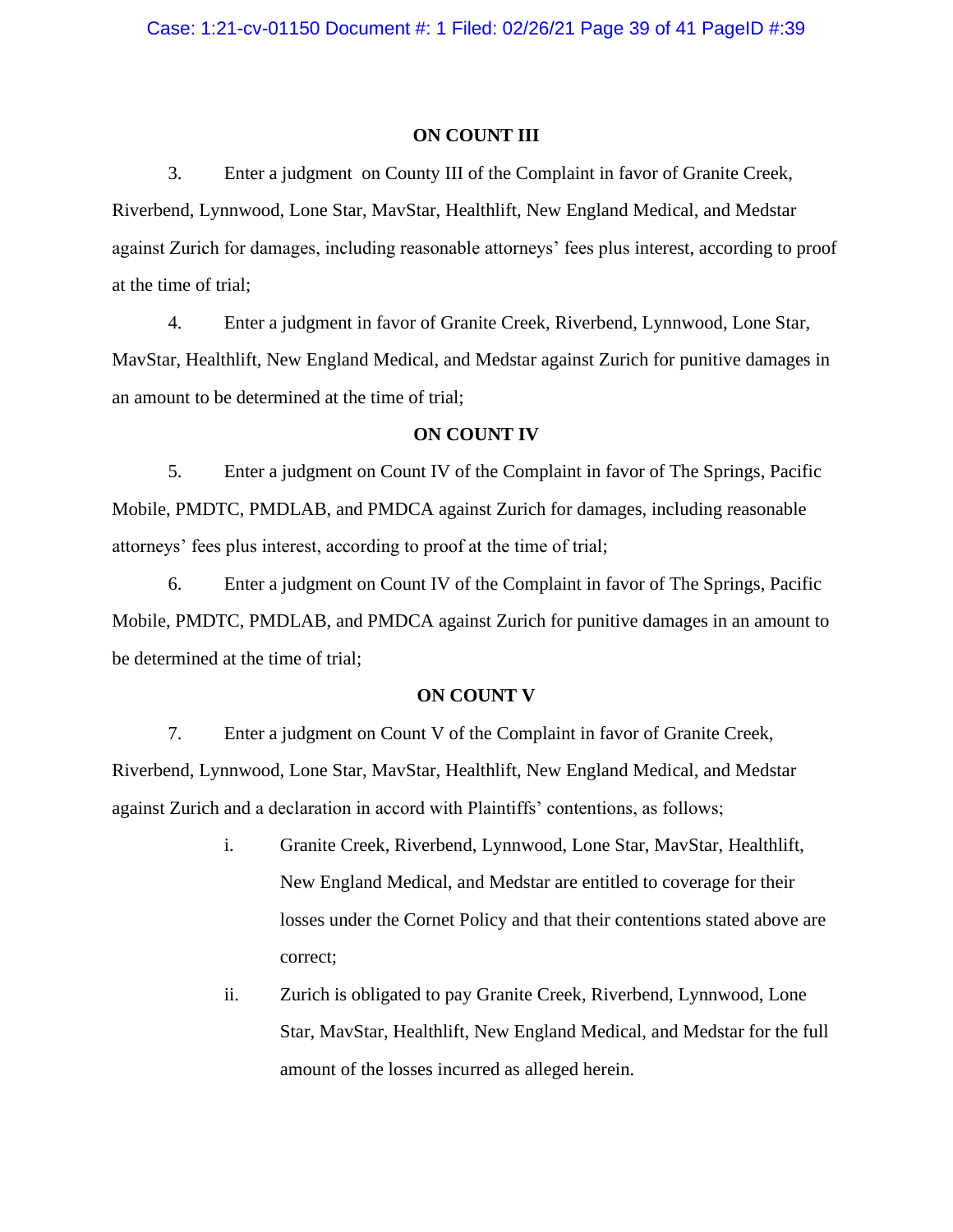# **ON COUNT VI**

8. Enter a judgment on Count VI of the Complaint in favor of The Springs, Pacific Mobile, PMDTC, PMDLAB, and PMDCA against Zurich and a declaration in accord with Plaintiffs' contentions, as follows;

- i. The Springs, Pacific Mobile, PMDTC, PMDLAB, and PMDCA are entitled to coverage for their losses under the Ensign Policy and that their contentions stated above are correct;
- ii. Zurich is obligated to pay The Springs, Pacific Mobile, PMDTC, PMDLAB, and PMDCA for the full amount of losses, as alleged herein.

# **ON ALL COUNTS**

- 9. Award Plaintiffs costs of suit incurred herein; and
- 10. Award Plaintiffs such other, further, and/or different relief as may be just and proper.

# **JURY DEMAND**

Plaintiffs hereby demand trial by jury on all issues so triable.

Respectfully submitted this 26<sup>th</sup> day of February 2021.

 /s/ *Katherine M. O'Brien* Katherine M. O'Brien, Partner [kobrien@tdrlawfirm.com](mailto:kobrien@tdrlawfirm.com) Amie M. Bauer abauer@tdrlawfirm Tabet DiVito & Rothstein LLC 209 S. LaSalle Street, 7th Fl. Chicago, IL 60604 Office: (312) 762-9487